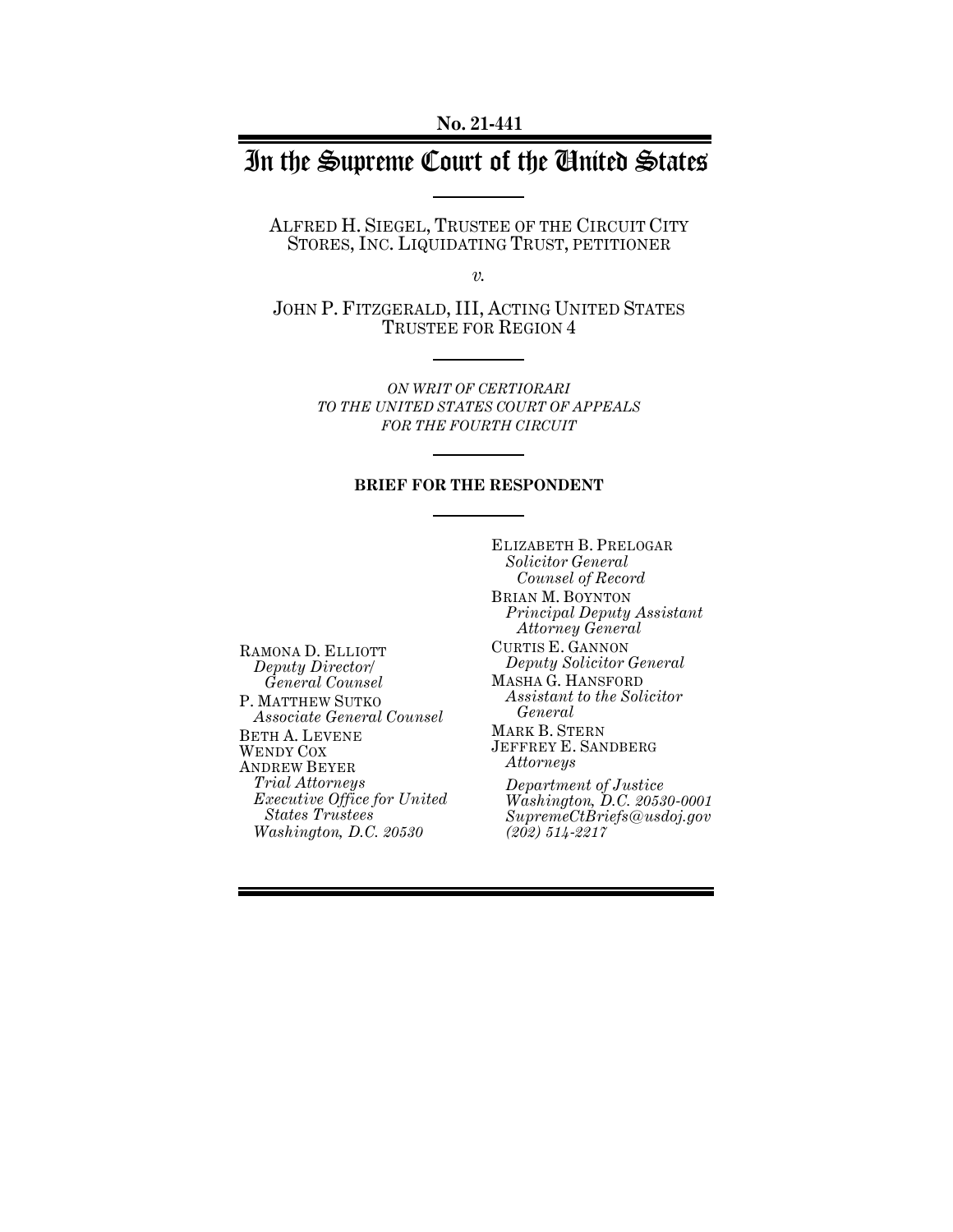### **QUESTION PRESENTED**

Whether Section 1004(a) of the Bankruptcy Judgeship Act of 2017, Pub. L. No. 115-72, Div. B, 131 Stat. 1232 (28 U.S.C. 1930(a)(6)(B) (2018)), which amended the schedule of quarterly fees payable to the United States Trustee in certain bankruptcy cases, contravened Congress's constitutional authority to "establish  $***$ uniform Laws on the subject of Bankruptcies," U.S. Const. Art. I, § 8, Cl. 4, because it was initially applied only in the 88 federal judicial districts that have United States Trustees but not in the 6 districts that have Bankruptcy Administrators.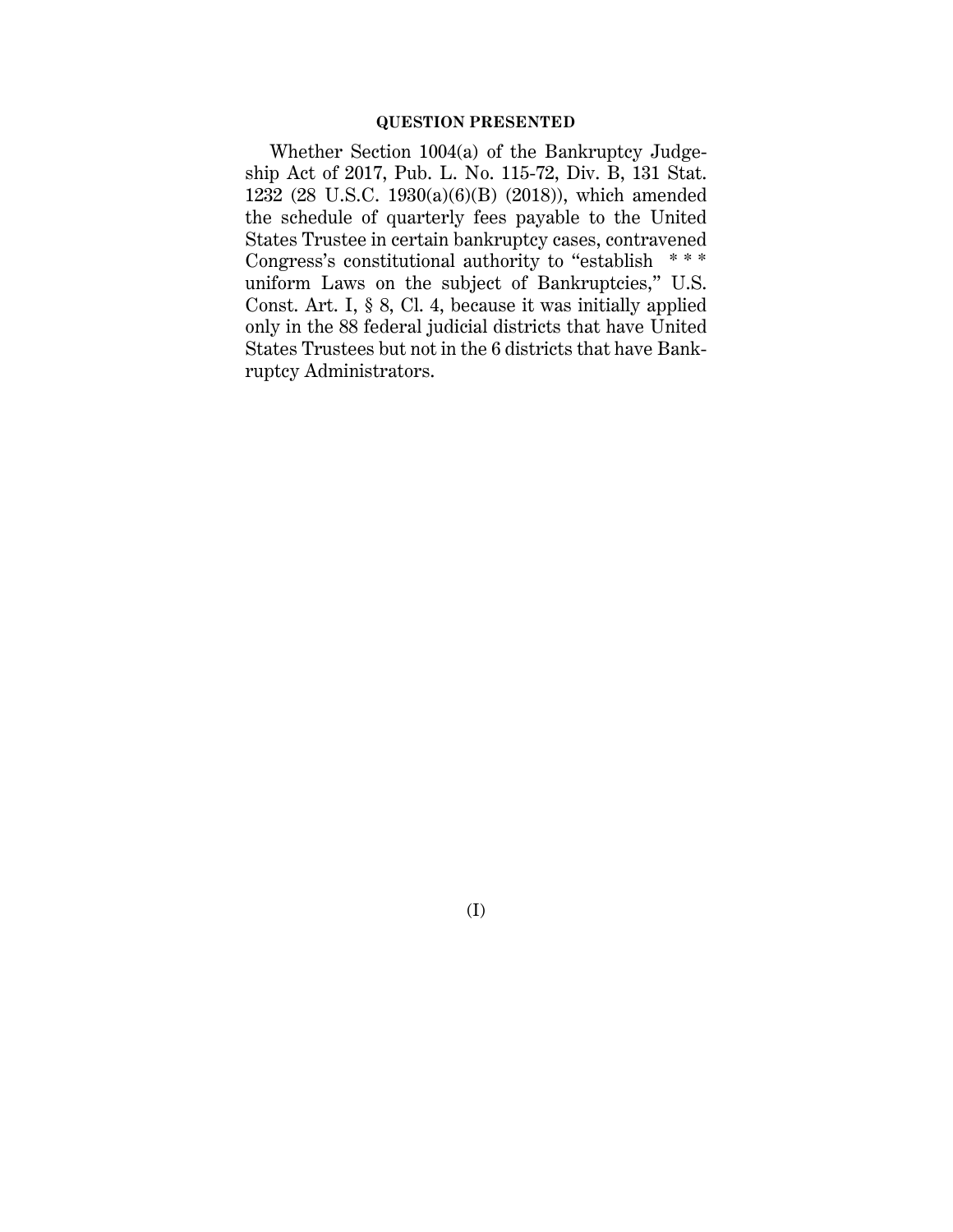# **TABLE OF CONTENTS**

Page

| Constitutional and statutory provisions involved 1      |
|---------------------------------------------------------|
|                                                         |
|                                                         |
| Argument:                                               |
| Congress did not exceed its constitutional authority    |
| in enacting Section 1004(a) of the 2017 Bankruptcy      |
|                                                         |
| A. The bankruptcy uniformity requirement does not       |
| restrict Congress's authority to set user fees for the  |
|                                                         |
| B. The statutory regime for quarterly fees was at       |
| all relevant times facially uniform throughout          |
| 31                                                      |
| C. Even if the fee disparity could be attributed        |
| to Congress, that disparity did not violate the         |
| 36                                                      |
| D. If unequal fees are unconstitutional, refunding the  |
| fee increase that Congress imposed in the vast          |
| majority of districts is not the appropriate remedy  43 |
|                                                         |
| Appendix — Constitutional and statutory provisions  1a  |

# **TABLE OF AUTHORITIES**

# Cases:

| Ayotte v. Planned Parenthood, 546 U.S. 320 (2006) 48 |  |
|------------------------------------------------------|--|
| Barry. American Ass'n of Political Consultants,      |  |
|                                                      |  |
| Branch v. Smith, 538 U.S. 254 (2003) 15, 34          |  |

# (III)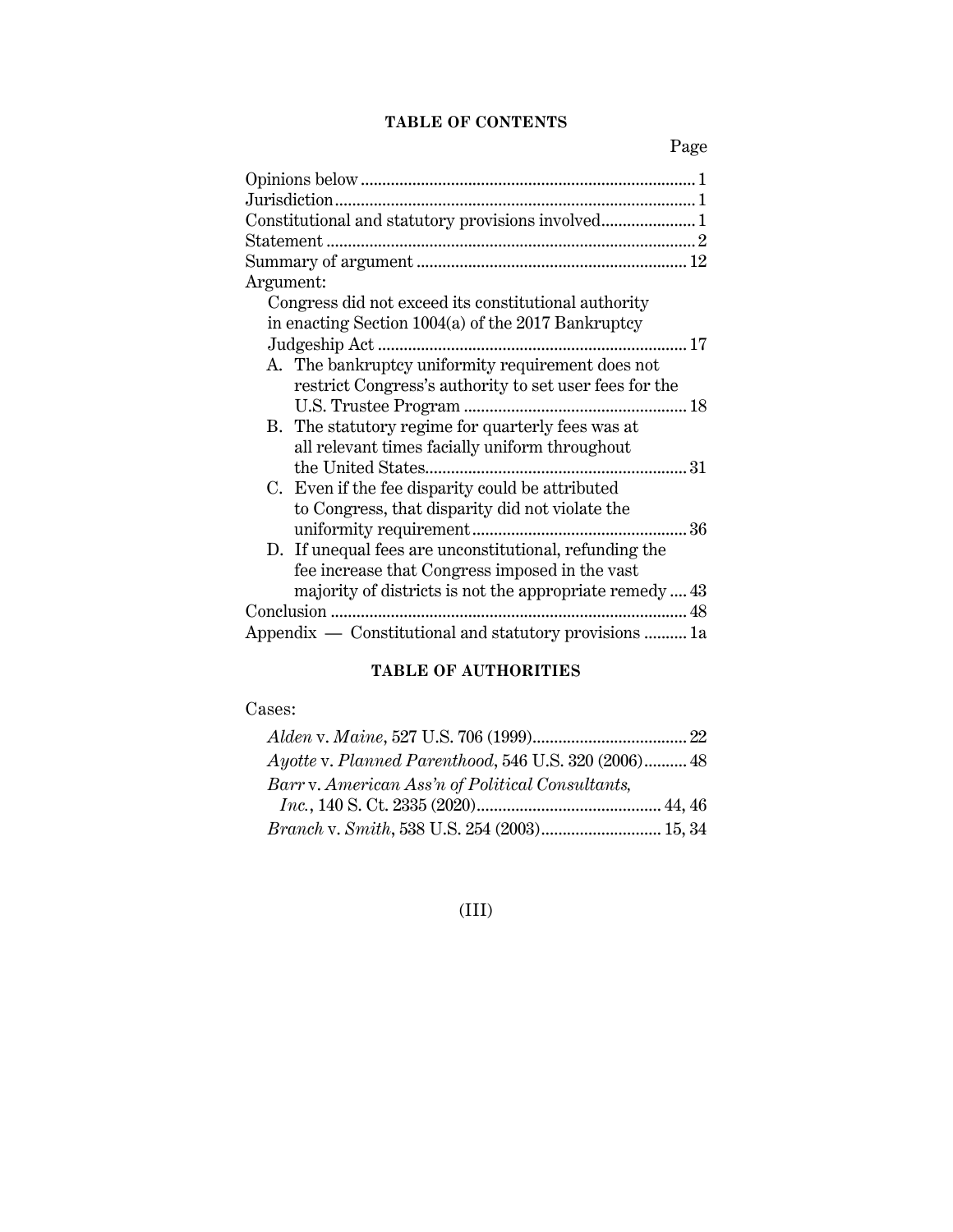| Cases—Continued:                                                                         | Page |
|------------------------------------------------------------------------------------------|------|
| <i>Buffets, LLC, In re, 597 B.R. 588</i><br>(Bankr. W.D. Tex. 2019), rev'd and remanded, |      |
|                                                                                          |      |
| Central Va. Cmty. Coll. v. Katz,                                                         |      |
|                                                                                          |      |
| Clinton Nurseries, Inc., v. Harrington                                                   |      |
| (In re Clinton Nurseries, Inc.), 998 F.3d 56                                             |      |
| (2d Cir. 2021), petition for cert. pending,                                              |      |
| Comptroller of the Treasury of Maryland v. Wynne,                                        |      |
|                                                                                          |      |
| Dunivent v. Schollett (In re Schollett),                                                 |      |
|                                                                                          |      |
|                                                                                          |      |
|                                                                                          |      |
| Hanover Nat'l Bank v. Moyses,                                                            |      |
|                                                                                          |      |
| Harper v. Virginia Dep't of Taxation,                                                    |      |
|                                                                                          |      |
|                                                                                          |      |
| Hobbs v. Buffets, L.L.C. (In re Buffets, L.L.C.),                                        |      |
| Iowa-Des Moines Nat'l Bank v. Bennett,                                                   |      |
|                                                                                          |      |
|                                                                                          |      |
| John Q. Hammons Fall 2006, LLC v. Office of the                                          |      |
| United States Trustee (In re John Q. Hammons                                             |      |
| Fall 2006, LLC), 15 F.4th 1011 (10th Cir. 2021),                                         |      |
| petition for cert. pending, No. 21-1078                                                  |      |
|                                                                                          |      |
| Klein, In re, 42 U.S. (1 How.) 277 note                                                  |      |
|                                                                                          |      |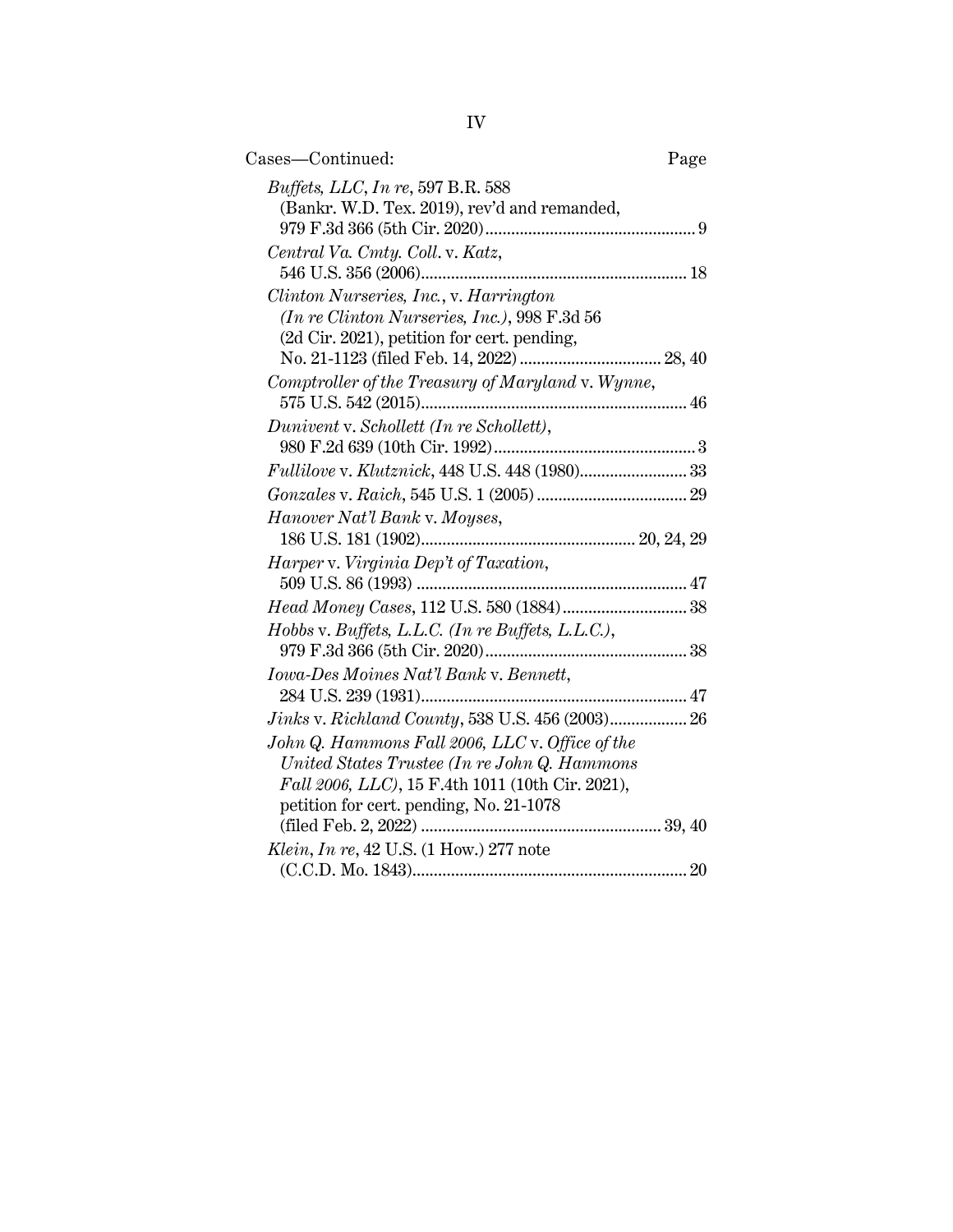| V                                                                                                      |
|--------------------------------------------------------------------------------------------------------|
| Cases-Continued:<br>Page                                                                               |
| Levin v. Commerce Energy, Inc.,                                                                        |
|                                                                                                        |
|                                                                                                        |
| McKesson Corp. v. Division of Alcoholic Beverages                                                      |
| Northern Pipeline Constr. Co. v. Marathon Pipe                                                         |
|                                                                                                        |
| Opati v. Republic of Sudan, 140 S. Ct. 1601 (2020) 33                                                  |
| Railway Labor Execs.' Ass'n v. Gibbons,                                                                |
| Regional Rail Reorganization Act Cases,                                                                |
|                                                                                                        |
| Reiman, In re, 20 F. Cas. 490 (S.D.N.Y. 1874)  20                                                      |
|                                                                                                        |
|                                                                                                        |
| St. Angelo v. Victoria Farms, Inc., 38 F.3d 1525<br>(1994), amended, 46 F.3d 969 (9th Cir. 1995) 6, 33 |
| Sessions v. Morales-Santana,                                                                           |
|                                                                                                        |
| Stellwagen v. Clum, 245 U.S. 605 (1918) 41                                                             |
| Sturges v. Crowninshield,                                                                              |
|                                                                                                        |
| United States v. Coombs, 37 U.S. (12 Pet.) 72 (1838)  29                                               |
| United States v. Davis, 139 S. Ct. 2319 (2019)  34                                                     |
|                                                                                                        |
| United States v. Freeman,                                                                              |
| United States v. Palomar-Santiago,                                                                     |
|                                                                                                        |
| United States v. Ptasynski, 462 U.S. 74 (1983) 15, 38, 39                                              |
| United States Trustee v. Prines (In re Prines),                                                        |
|                                                                                                        |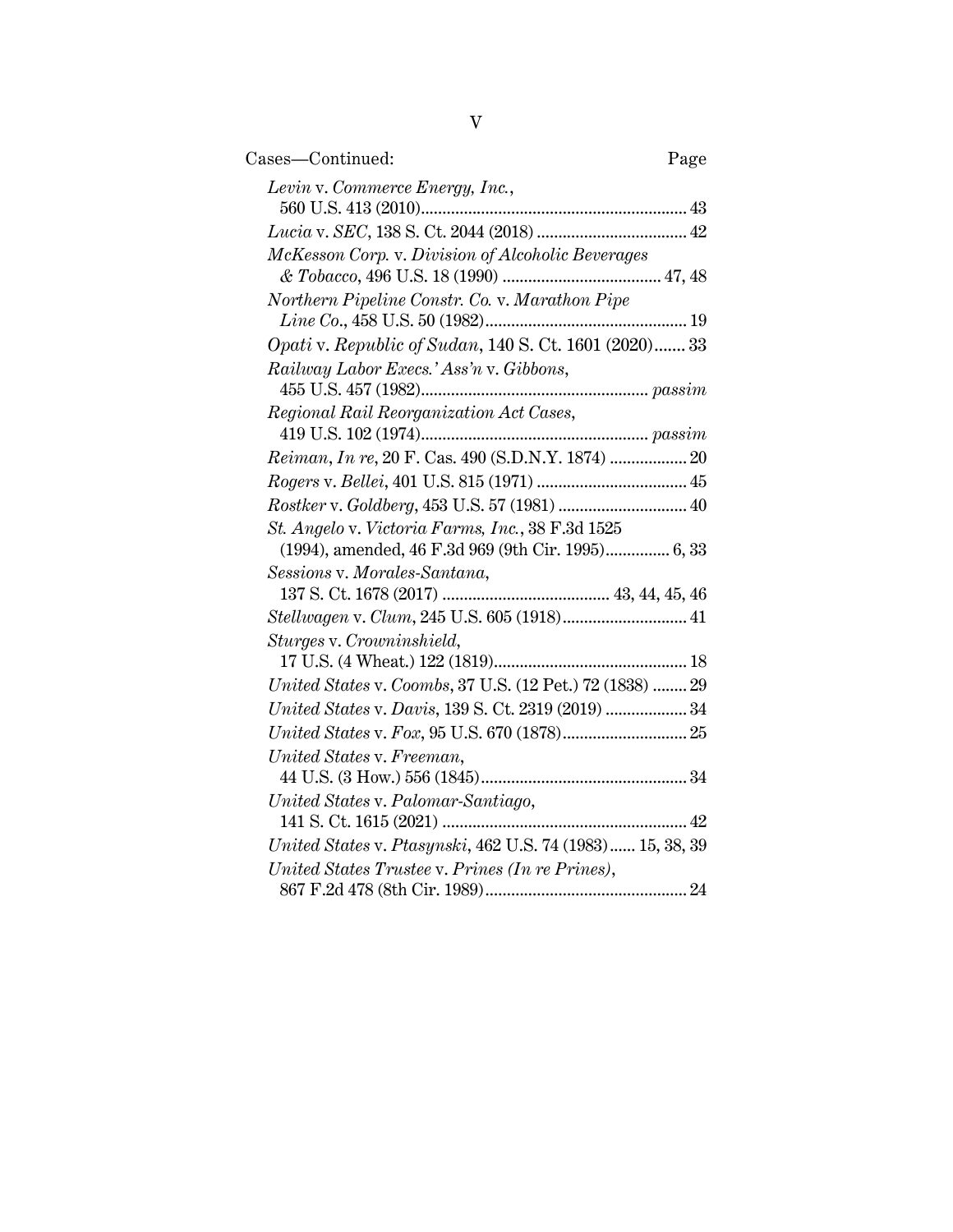| Cases-Continued:                                  | Page |
|---------------------------------------------------|------|
| United States Trustee Region 21 v. Bast Amron     |      |
| $LLP$ (In re Mosaic Mgmt. Grp., Inc.),            |      |
| 22 F.4th 1291 (11th Cir. 2022) 32, 42, 45, 47, 48 |      |
| Vanston Bondholders Protective Comm. v. Green,    |      |
|                                                   | 24   |
| Walton v. Jamko, Inc. (In re Jamko, Inc.),        |      |
|                                                   |      |
| Wellness Int'l Network, Ltd. v. Sharif,           |      |
|                                                   |      |
| Wright v. Union Cent. Life Ins. Co.,              |      |
|                                                   |      |
|                                                   |      |

Constitution, statutes, and rules:

# U.S. Const.:

| Art. I, § 8:                                         |  |
|------------------------------------------------------|--|
| Cl. 1 (Taxing and Spending Clause)  12, 38           |  |
|                                                      |  |
|                                                      |  |
|                                                      |  |
| Cl. 18                                               |  |
| (Necessary and Proper Clause) 19, 20, 26, 29, 1a     |  |
|                                                      |  |
|                                                      |  |
| Amend. XIV, § 1 (Equal Protection Clause)  24        |  |
| Act To Establish a Uniform System of Bankruptcy      |  |
| Throughout the United States, ch. 9, 5 Stat. 440  21 |  |
|                                                      |  |
|                                                      |  |
| Act To Establish an Uniform System of Bankruptcy     |  |
| Throughout the United States, ch. 19, 2 Stat. 19  20 |  |
|                                                      |  |
|                                                      |  |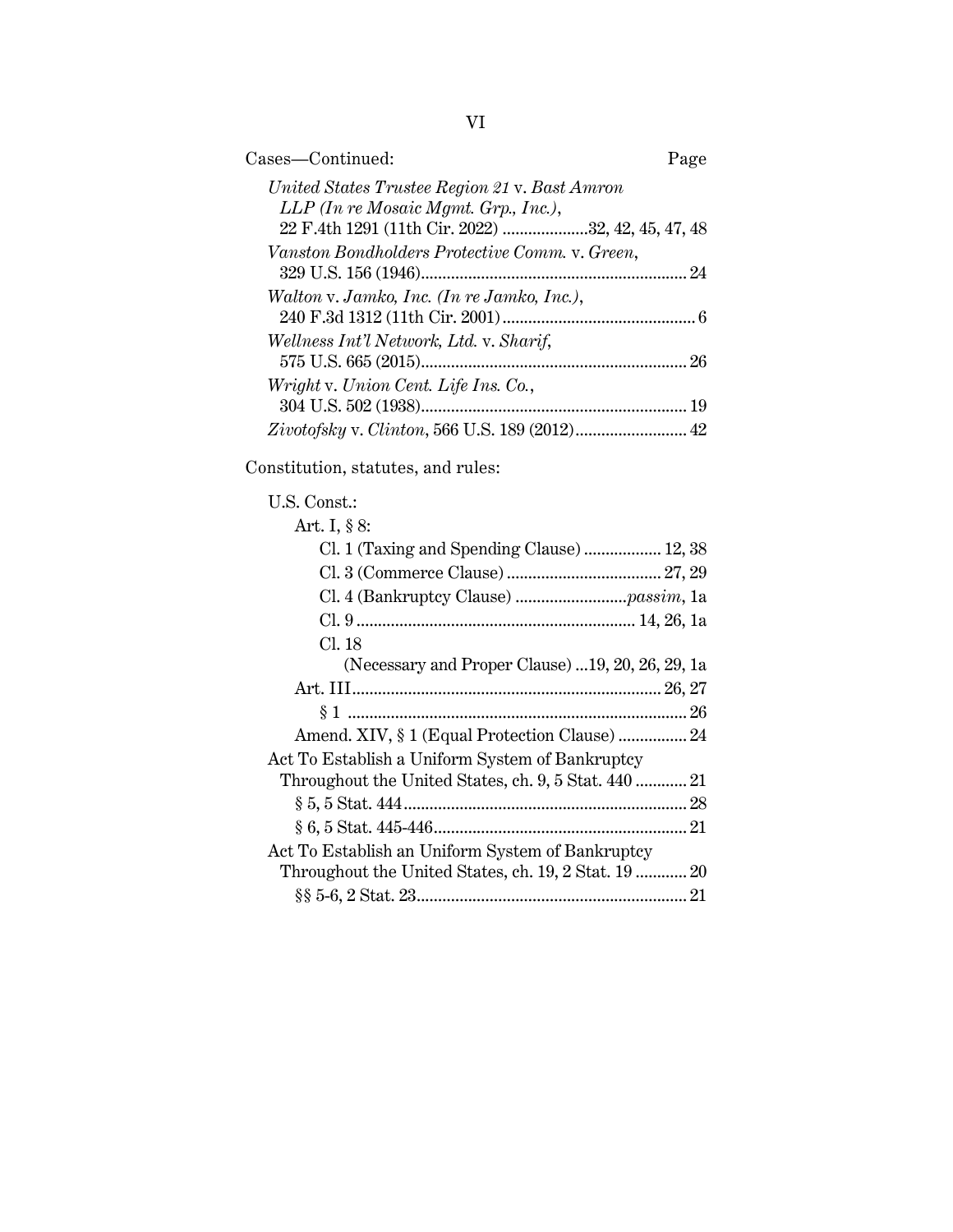| Statutes and rules-Continued:                                                              | Page |
|--------------------------------------------------------------------------------------------|------|
|                                                                                            |      |
|                                                                                            |      |
|                                                                                            |      |
| Bankruptcy Code, 11 U.S.C. Ch. 1 et seq.:                                                  |      |
| Ch. 5, 11 U.S.C. 501 et seq.:                                                              |      |
|                                                                                            |      |
|                                                                                            |      |
|                                                                                            |      |
|                                                                                            |      |
|                                                                                            |      |
| Bankruptcy Administration Improvement Act of<br>2020, Pub. L. No. 116-325, 134 Stat. 5086: |      |
|                                                                                            |      |
|                                                                                            |      |
|                                                                                            |      |
|                                                                                            |      |
| Bankruptcy Judges, United States Trustees,                                                 |      |
| and Family Farmer Bankruptcy Act of 1986,                                                  |      |
| Pub. L. No. 99-554, 100 Stat. 3088:                                                        |      |
|                                                                                            |      |
| § 302(d)(3), 100 Stat. 3121-3123                                                           |      |
|                                                                                            |      |
|                                                                                            |      |
|                                                                                            |      |
| Bankruptcy Judgeship Act of 2017,                                                          |      |
| § 1004(a), 131 Stat. 1232<br>$(28$ U.S.C. $1930(a)(6)(B)$ $(2018))$ 2, 8, 17, 31, 37, 39   |      |
|                                                                                            |      |
| Bankruptcy Reform Act of 1978,                                                             |      |
| Pub. L. No. 95-598, § 408, 92 Stat. 2686-2687  3                                           |      |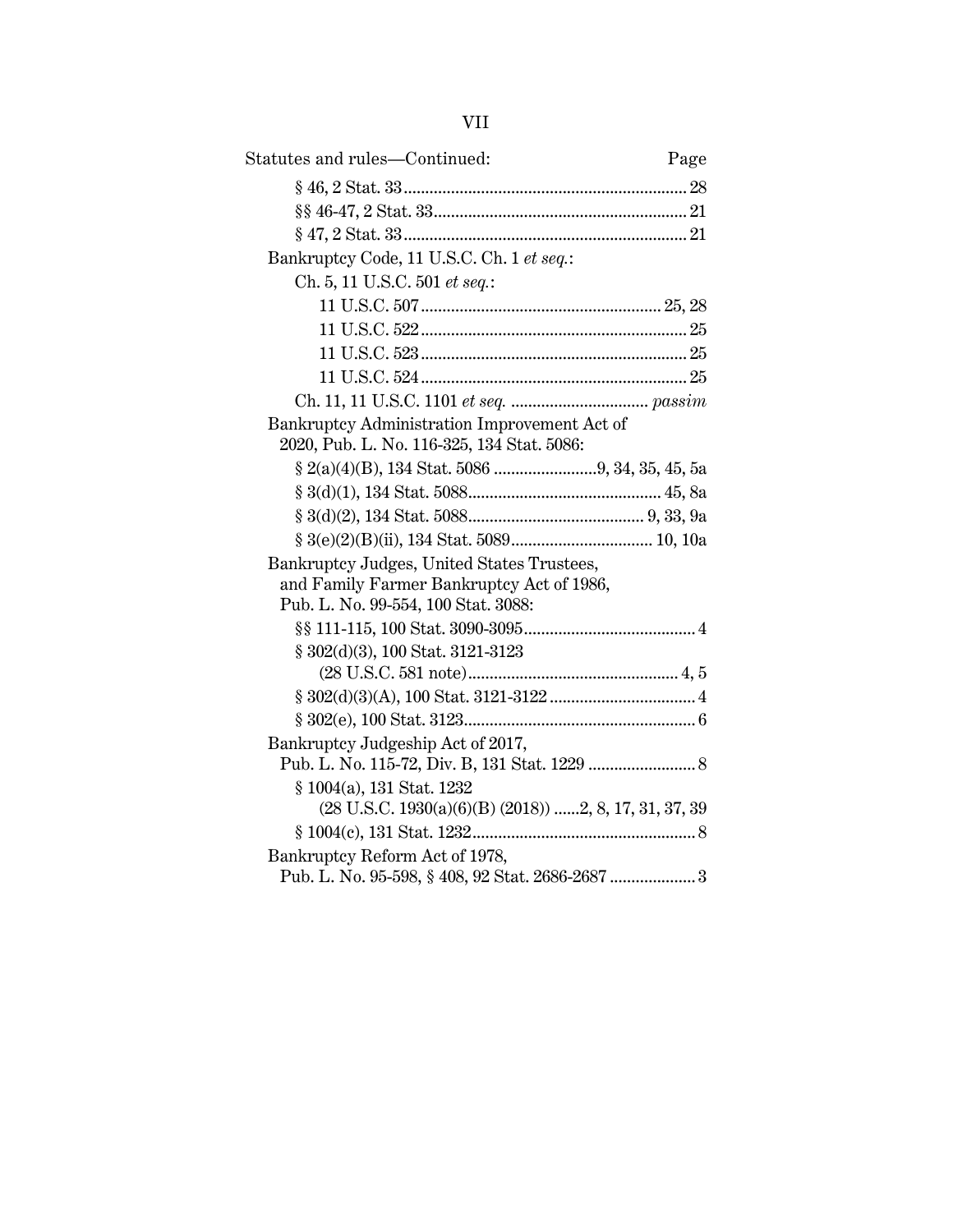| Statutes and rules-Continued:                                                                      | Page |
|----------------------------------------------------------------------------------------------------|------|
| Department of Justice Appropriations Act, 2008,<br>Pub. L. No. 110-161, Div. B, Tit. II, § 213(a), |      |
|                                                                                                    |      |
| Federal Courts Improvement Act of 2000,<br>Pub. L. No. 106-518, 114 Stat. 2410:                    |      |
|                                                                                                    |      |
|                                                                                                    |      |
| Federal Courts Study Committee Implementation                                                      |      |
| Act of 1990, Pub. L. No. 101-650, Tit. III, § 317,                                                 |      |
|                                                                                                    |      |
|                                                                                                    |      |
|                                                                                                    |      |
|                                                                                                    |      |
|                                                                                                    |      |
|                                                                                                    |      |
|                                                                                                    |      |
|                                                                                                    |      |
|                                                                                                    |      |
|                                                                                                    |      |
|                                                                                                    |      |
|                                                                                                    |      |
|                                                                                                    |      |
|                                                                                                    |      |
|                                                                                                    |      |
|                                                                                                    |      |
|                                                                                                    |      |
|                                                                                                    |      |
|                                                                                                    |      |
|                                                                                                    |      |
|                                                                                                    |      |
|                                                                                                    |      |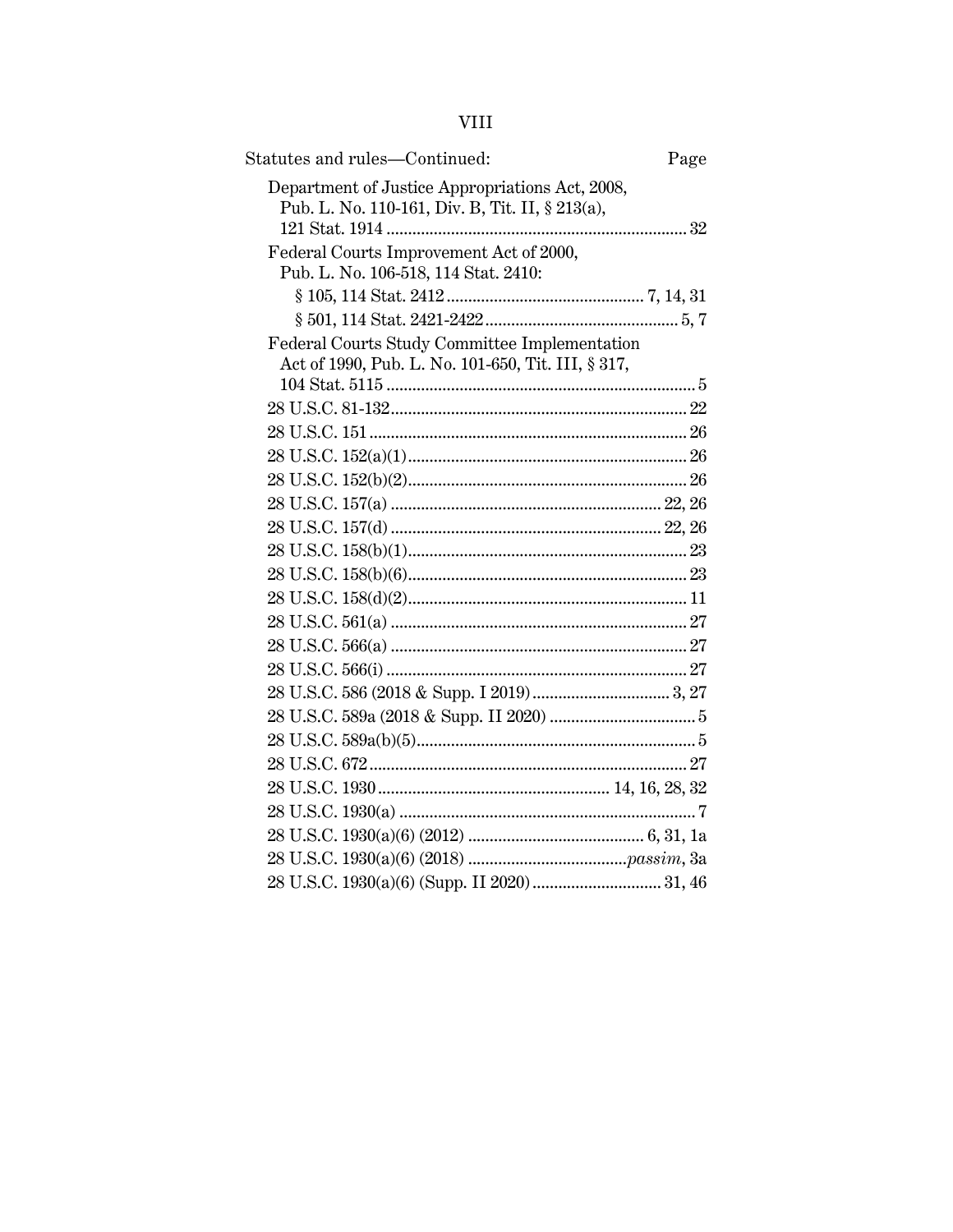| Statutes and rules—Continued:                      | Page |
|----------------------------------------------------|------|
|                                                    |      |
| 28 U.S.C. 1930(a)(6)(B)(ii)(II) (Supp. II 2020) 10 |      |
|                                                    |      |
|                                                    |      |
|                                                    |      |
|                                                    |      |
|                                                    |      |
|                                                    |      |
|                                                    |      |
| Fed. R. Bankr. P.:                                 |      |
|                                                    |      |
|                                                    |      |
|                                                    |      |
|                                                    |      |
|                                                    |      |
|                                                    |      |

# Miscellaneous:

| American Heritage Dictionary of the English         |
|-----------------------------------------------------|
|                                                     |
| Edward J. Balleisen, Vulture Capitalism in Antebel- |
| lum America: The 1841 Federal Bankruptcy Act        |
| and the Exploitation of Financial Distress, 70      |
|                                                     |
| 1 Collier on Bankruptcy (Richard Levin & Henry J.   |
|                                                     |
| <i>The Federalist No. 42 (James Madison)</i>        |
|                                                     |
| H.R. 2294, § 205, 105th Cong., 1st Sess.            |
|                                                     |
|                                                     |
|                                                     |
| H.R. Rep. No. 764, 99th Cong., 2d Sess. (1986) 3, 5 |
|                                                     |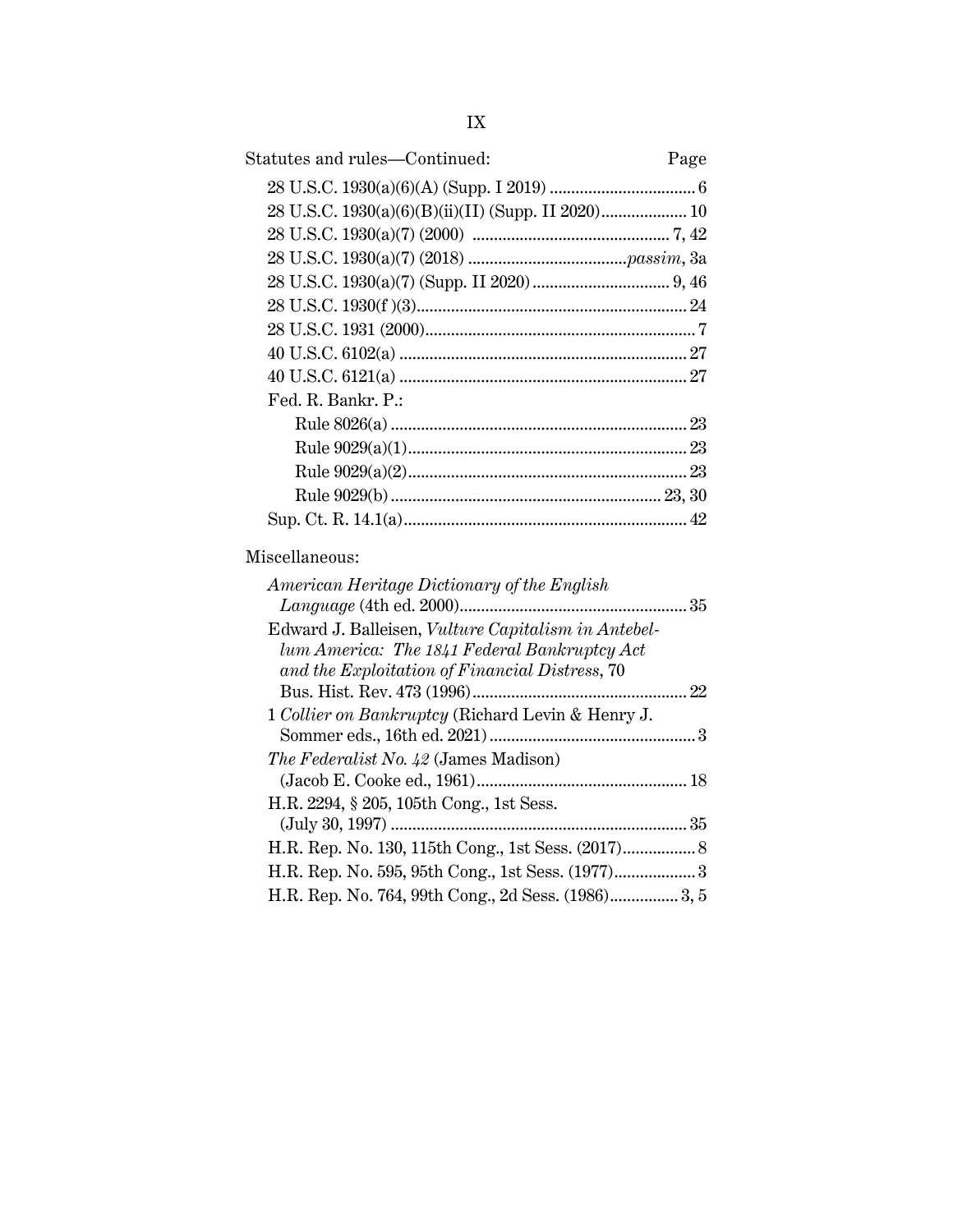| Miscellaneous-Continued:                                                                     | Page |
|----------------------------------------------------------------------------------------------|------|
| Randolph J. Haines, The Uniformity Power:<br>Why Bankruptcy Is Different, 77 Am. Bankr. L.J. |      |
| In re Compensation of Debtor's Counsel in Chapter                                            |      |
| 13 Cases, Standing Order No. 19-2 (Bankr. E.D.                                               |      |
|                                                                                              |      |
| Judicial Conference of the U.S., Report of the                                               |      |
| Proceedings of the Judicial Conference of the                                                |      |
| United States:                                                                               |      |
| (Mar. 13, 1990), https://go.usa.gov/xFVfK 4                                                  |      |
| (Mar. 12, 1996), https://go.usa.gov/xFVf5 35                                                 |      |
| (Sept./Oct. 2001), https://www.uscourts.gov/                                                 |      |
|                                                                                              |      |
| (Sept. 13, 2018), https://www.uscourts.gov/                                                  |      |
| sites/default/files/2018-09 proceedings.pdf 9                                                |      |
| Multidistrict, Multiparty, Multiforum Trial Juris-                                           |      |
| diction Act of 1999 and Federal Courts Improve-                                              |      |
| ment Act of 1999: Hearing Before the Subcomm. on                                             |      |
| Courts and Intellectual Property of the House                                                |      |
| Comm. on the Judiciary on H.R. 2112 and H.R.                                                 |      |
|                                                                                              |      |
| Kurt H. Nadelmann, On the Origin of the                                                      |      |
| Bankruptcy Clause, 1 Am. J. Legal Hist.                                                      |      |
|                                                                                              |      |
| 1 National Bankruptcy Review Commission Final                                                |      |
| Report, Bankruptcy: The Next Twenty Years (Oct.                                              |      |
| 20, 1997), https://govinfo.library.unt.edu/                                                  |      |
|                                                                                              |      |
| 5 Oxford English Dictionary (2d ed. 1989)  35                                                |      |
| Rafael I. Pardo & Kathryn A. Watts, The Structural                                           |      |
| Exceptionalism of Bankruptcy Administration,                                                 |      |
|                                                                                              |      |
| S. Rep. No. 168, 103d Cong., 1st Sess. (1993) 25, 37                                         |      |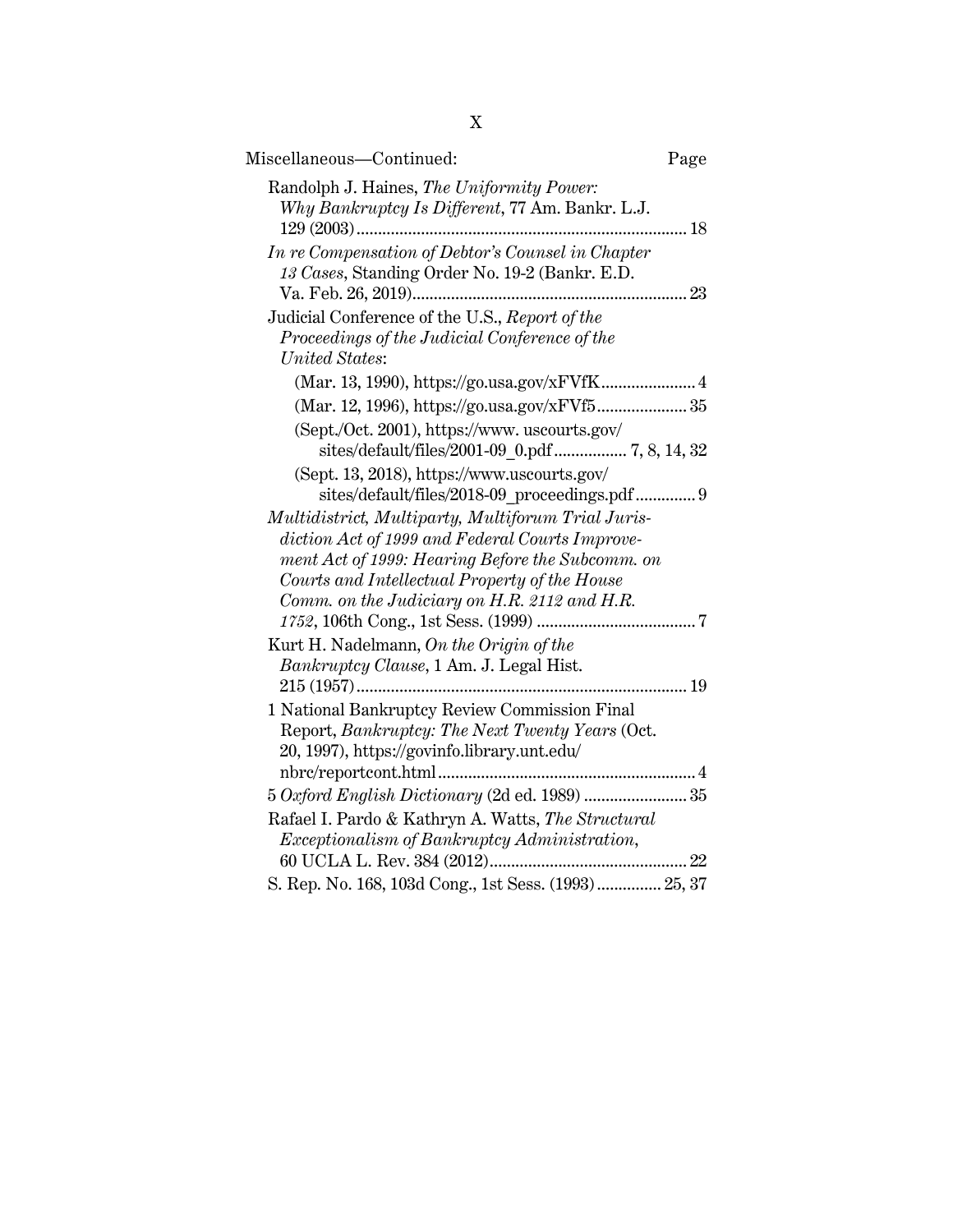| ٧<br>×, |  |
|---------|--|
|         |  |

| Page                                                                                                                                                  | Miscellaneous-Continued:                                                                                               |
|-------------------------------------------------------------------------------------------------------------------------------------------------------|------------------------------------------------------------------------------------------------------------------------|
| 3 Joseph Story, Commentaries on the Constitution                                                                                                      |                                                                                                                        |
| The United States Trustee System: Hearing Before<br>the Subcomm. on Courts of the Senate Comm. on                                                     | <i>the Judiciary on S. 1961</i> , 99th Cong., 2d Sess.<br>$(1986)$                                                     |
| Amounts Pursuant to SC LBR 2016-1 for Judge<br>Burris (Apr. 4, 2017), https://www.scb.uscourts.<br>gov/news/fee-amounts-pursuant-sc-lbr-2016-1-<br>23 | U.S. Bankr. Ct., District of South Carolina, Fee                                                                       |
| U.S. Bankruptcy Courts-Business and Nonbusi-<br>ness Cases Commenced, by Chapter of the Bank-<br>ruptcy Code, During the 12-Month Period Ending       | <i>December 31, 2018, Tbl. F-2, https://</i><br>www.uscourts.gov/sites/default/files/                                  |
| Administration: Justification Lacking for Contin-<br>4<br>Webster's Third New International Dictionary of                                             | U.S. Gen. Accounting Office, Bankruptcy<br><i>uing Two Parallel Programs</i> (Sept. 1992),<br>https://go.usa.gov/xFFq7 |
| 35                                                                                                                                                    |                                                                                                                        |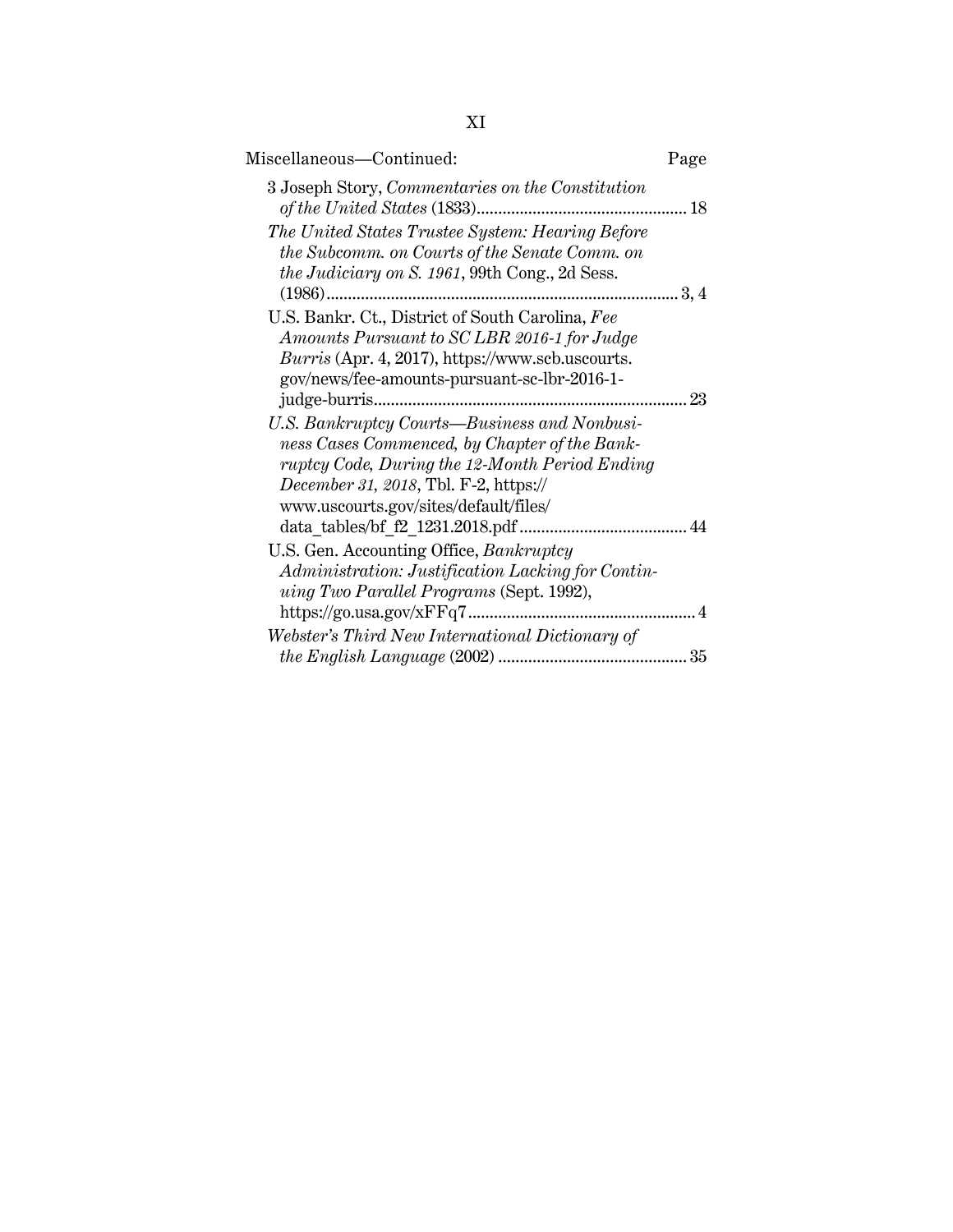# In the Supreme Court of the United States

No. 21-441

ALFRED H. SIEGEL, TRUSTEE OF THE CIRCUIT CITY STORES, INC. LIQUIDATING TRUST, PETITIONER

*v.*

JOHN P. FITZGERALD, III, ACTING UNITED STATES TRUSTEE FOR REGION 4

> *ON WRIT OF CERTIORARI TO THE UNITED STATES COURT OF APPEALS FOR THE FOURTH CIRCUIT*

#### **BRIEF FOR THE RESPONDENT**

#### **OPINIONS BELOW**

The opinion of the court of appeals (Pet. App. 1a-37a) is reported at 996 F.3d 156. The opinion of the bankruptcy court (Pet. App. 38a-55a) is reported at 606 B.R. 260.

#### **JURISDICTION**

The judgment of the court of appeals was entered on April 29, 2021. The petition for a writ of certiorari was filed on September 20, 2021. The petition was granted on January 10, 2022. The jurisdiction of this Court rests on 28 U.S.C. 1254(1).

#### **CONSTITUTIONAL AND STATUTORY PROVISIONS INVOLVED**

The Bankruptcy Clause of the United States Constitution provides in pertinent part that "The Congress

(1)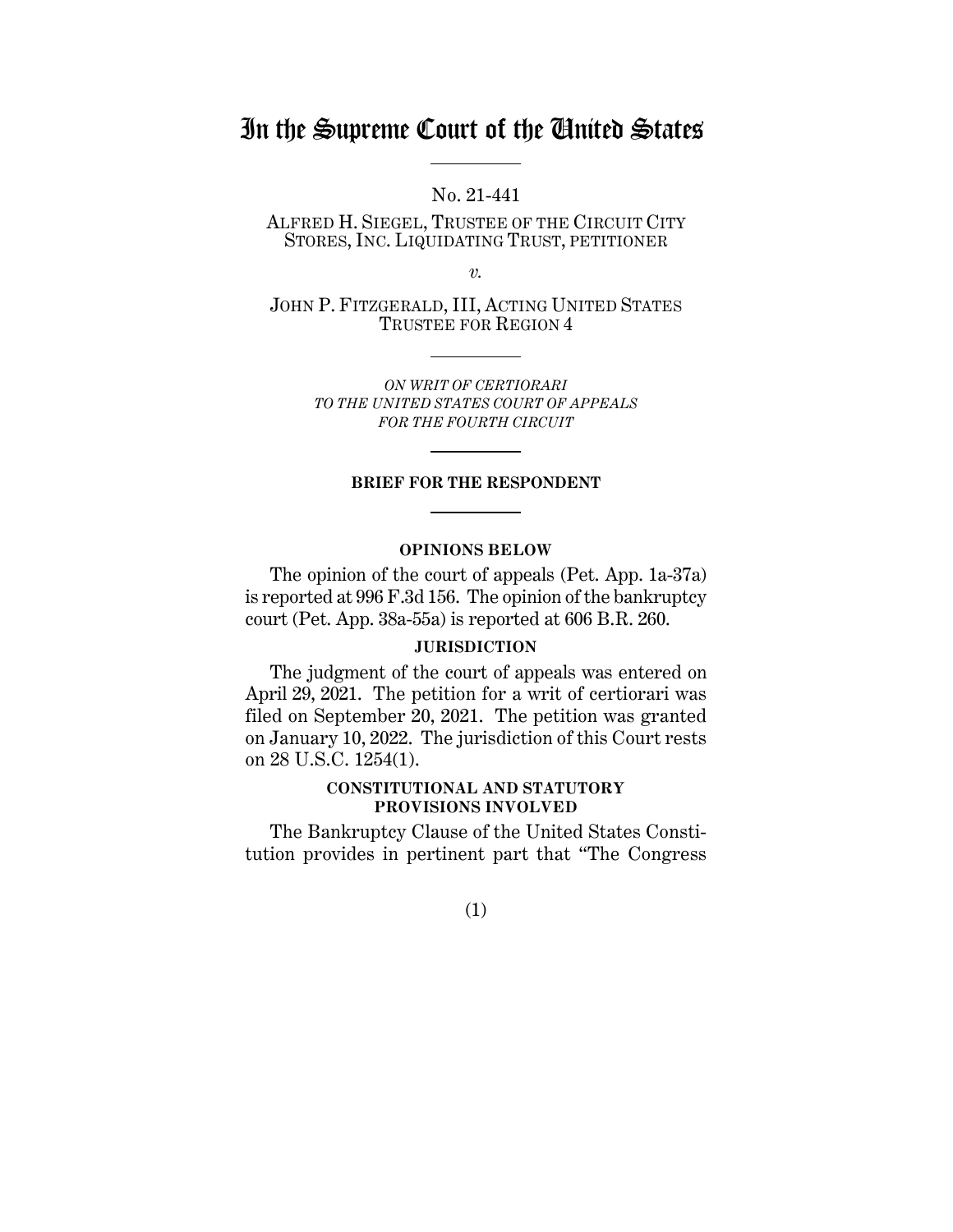shall have Power \* \* \* [t]o establish \* \* \* uniform Laws on the subject of Bankruptcies throughout the United States." U.S. Const. Art. I, § 8, Cl. 4.

Section 1004(a) of the Bankruptcy Judgeship Act of 2017, Pub. L. No. 115-72, Div. B, 131 Stat. 1232, provided:

AMENDMENTS TO TITLE 28 OF THE UNITED STATES CODE.—Section 1930(a)(6) of title 28, United States Code, is amended—

(1) by striking "(6) In" and inserting " $(6)(A)$ Except as provided in subparagraph (B), in"; and

(2) by adding at the end the following:

"(B) During each of fiscal years 2018 through 2022, if the balance in the United States Trustee System Fund as of September 30 of the most recent full fiscal year is less than \$200,000,000, the quarterly fee payable for a quarter in which disbursements equal or exceed \$1,000,000 shall be the lesser of 1 percent of such disbursements or \$250,000.".

Other pertinent constitutional and statutory provisions are set forth in the appendix to this brief. App., *infra*, 1a-10a.

#### **STATEMENT**

1. a. Federal bankruptcy cases require substantial oversight and administrative support. The United States Trustee (UST) Program, a component of the U.S. Department of Justice, performs administrative, regulatory, and enforcement functions that promote the integrity and efficiency of the bankruptcy system, such as appointing and monitoring the private trustees who administer debtors' estates, monitoring the progress of bankruptcy cases, and monitoring cases for signs of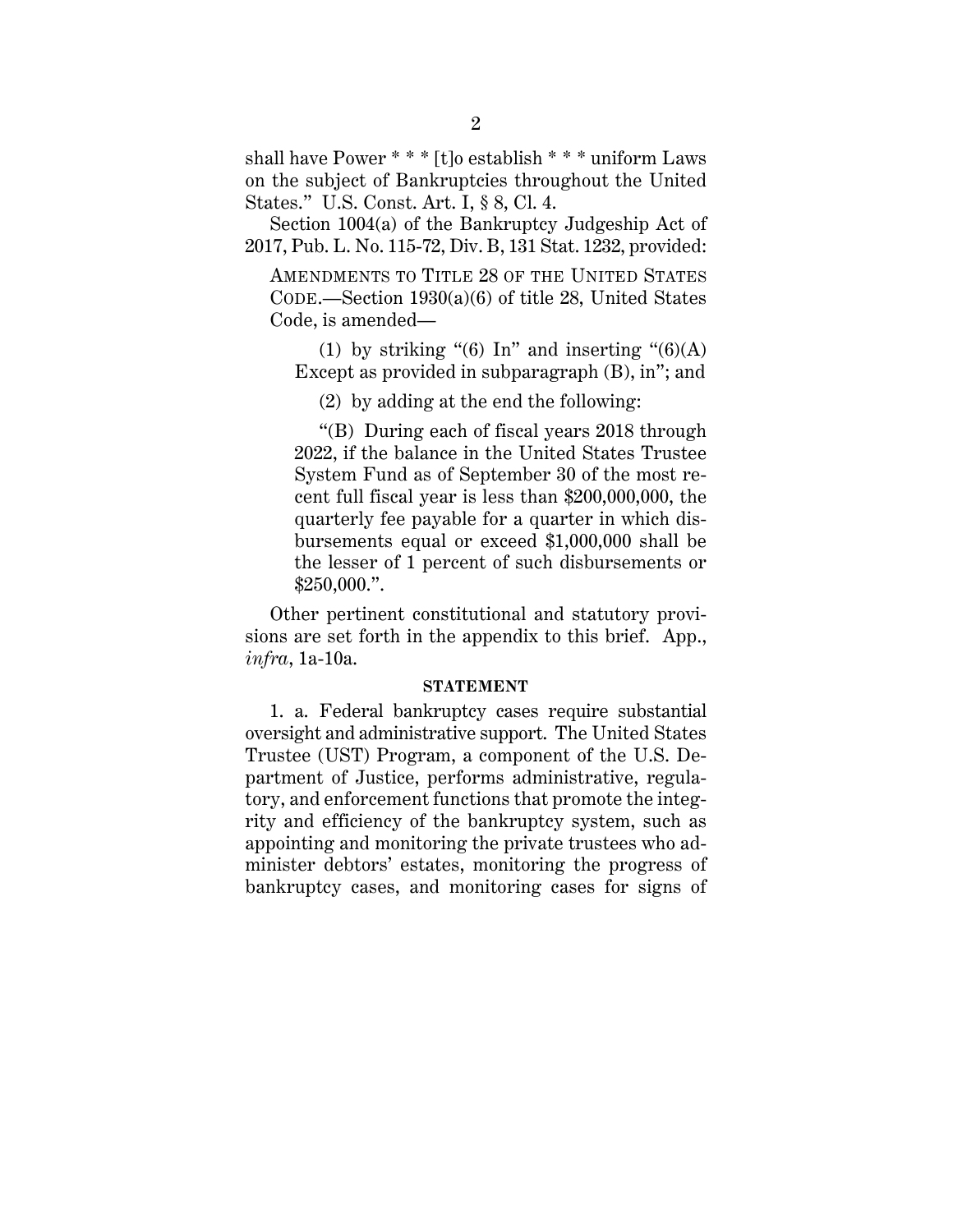fraud. See 28 U.S.C. 586 (2018 & Supp. I 2019). The program permits bankruptcy judges to focus on judicial matters, while the U.S. Trustees serve as "bankruptcy watch-dogs to prevent fraud, dishonesty, and overreaching in the bankruptcy arena." H.R. Rep. No. 595, 95th Cong., 1st Sess. 88, 101 (1977).

The UST Program began in 1978 as a congressionally created pilot program in 18 federal judicial districts. Bankruptcy Reform Act of 1978, Pub. L. No. 95- 598, § 408, 92 Stat. 2686-2687. Previously, administrative functions in bankruptcy cases were performed directly by bankruptcy judges, Judicial Branch staff, and private trustees appointed by the bankruptcy judge presiding in each case. See *Dunivent* v. *Schollett (In re Schollett)*, 980 F.2d 639, 641 (10th Cir. 1992). The pilot program was a response to concerns that bankruptcy judges had become "burdened \* \* \* with unnecessary administrative obligations," *ibid.*, and that private trustees had become unduly beholden to the judges who appointed them, "creat[ing] an improper appearance of favoritism, cronyism, and bias" that "eroded the public confidence in the bankruptcy system." H.R. Rep. No. 764, 99th Cong., 2d Sess. 17-18 (1986); see 1 *Collier on Bankruptcy* ¶ 6.34, at 6-89 to 6-97 (Richard Levin & Henry J. Sommer eds., 16th ed. 2021).

The pilot program drew praise, and various stakeholders urged Congress to expand it nationwide. See *The United States Trustee System: Hearing Before the Subcomm. on Courts of the Senate Comm. on the Judiciary on S. 1961*, 99th Cong., 2d Sess. (1986) (*1986 Senate Hearing*). Federal district court judges from Alabama and North Carolina, however, testified in opposition to the UST Program, as did the North Carolina Bar Association. See *1986 Senate Hearing* 129 (testimony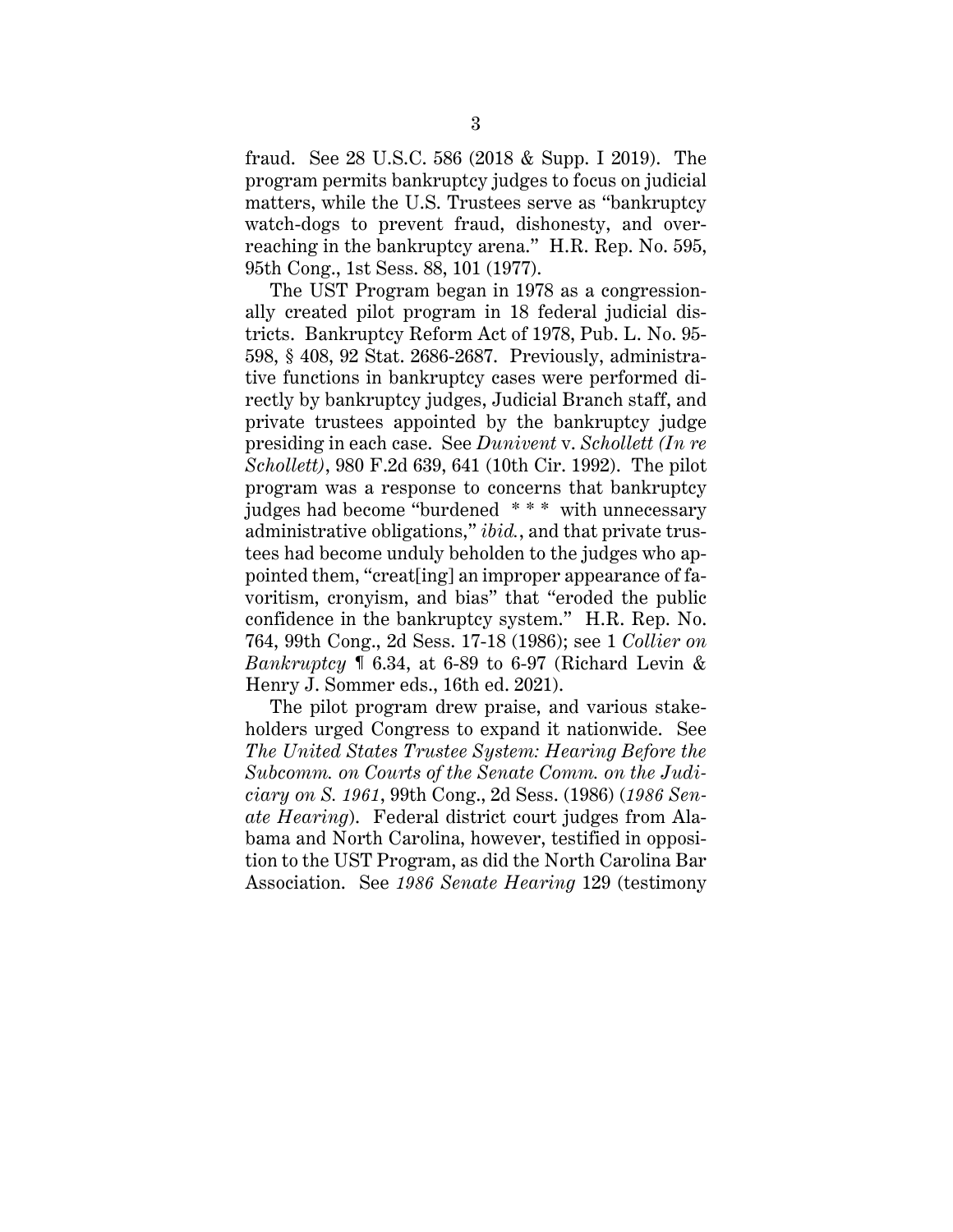by Judge James Hancock (N.D. Ala.)); *id.* at 182-194, 225 (Judge Thomas Moore (E.D.N.C.), noting opposition of judges in all three districts of North Carolina); *id.* at 199-210, 226 (statement of Algernon L. Butler, Jr., chairman of the North Carolina Bar Association's bankruptcy section). In enacting legislation in 1986 that made the UST Program permanent, Congress accommodated the six districts in those two States, authorizing them to opt out by using a parallel program of judicially appointed bankruptcy administrators known as the Bankruptcy Administrator (BA) Program. See Bankruptcy Judges, United States Trustees, and Family Farmer Bankruptcy Act of 1986 (1986 Act), Pub. L. No. 99-554, §§ 111-115, 302(d)(3), 100 Stat. 3090-3095, 3121-3123 (28 U.S.C. 581 note).

Congress initially provided that the six districts would be required to join the UST Program no later than October 1, 1992. 1986 Act § 302(d)(3)(A), 100 Stat. 3121-3122. In response to those districts' continuing opposition to the UST Program, however, the Judicial Conference of the United States urged Congress to permit them to operate indefinitely under the BA Program. See Judicial Conference of the U.S., *Report of the Proceedings of the Judicial Conference of the United States* 13 (Mar. 13, 1990), https://go.usa.gov/xFVfK; U.S. Gen. Accounting Office, *Bankruptcy Administration: Justification Lacking for Continuing Two Parallel Programs* 39-43 (Sept. 1992), https://go.usa.gov/xFFq7. The National Bankruptcy Review Commission—whose members were appointed by the President, the Chief Justice, and congressional leadership—rejected proposals to "eliminate the Judiciary's highly successful Bankruptcy Administrator Program by incorporating it into the UST system." 1 National Bankruptcy Review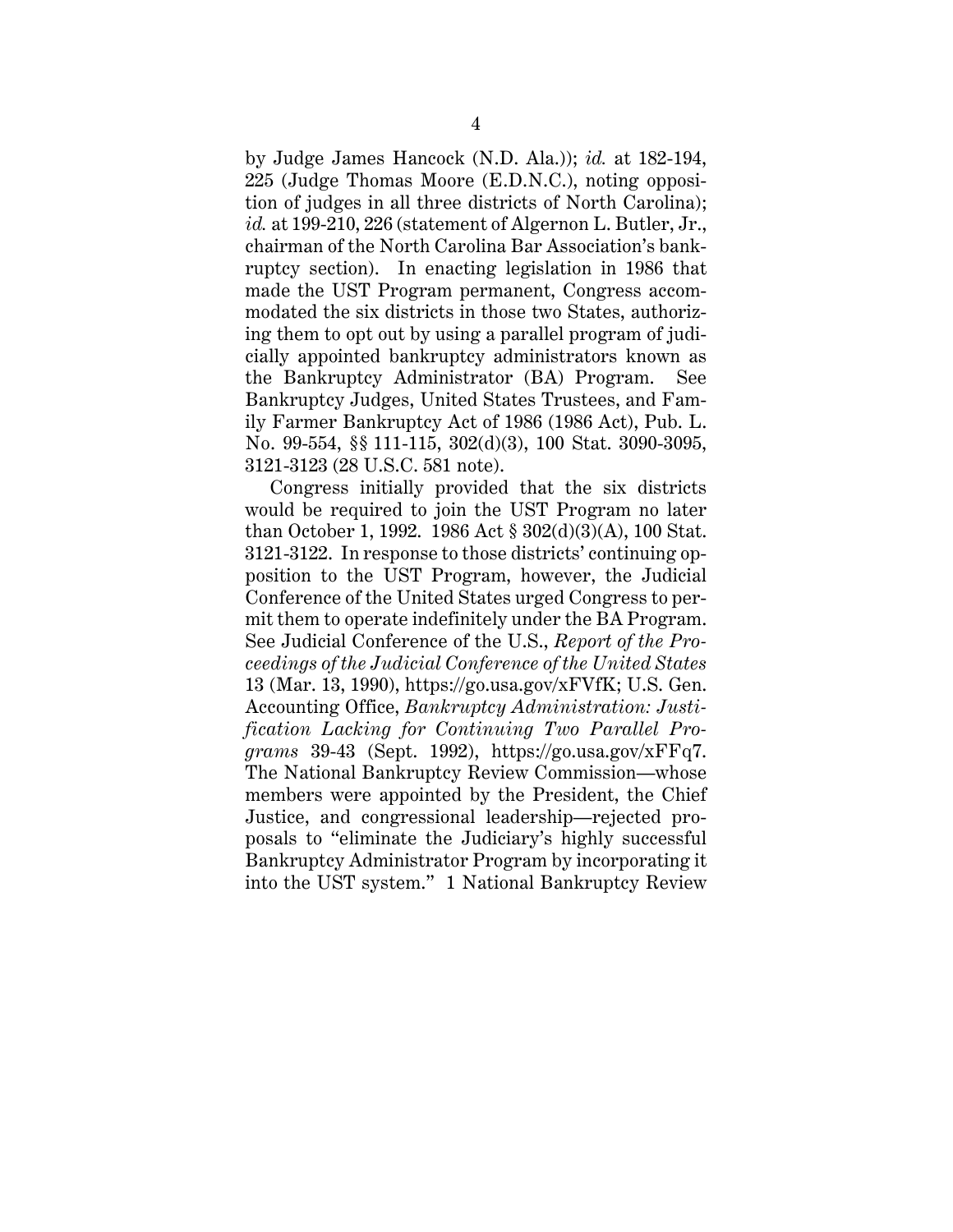Commission Final Report, *Bankruptcy: The Next Twenty Years* 1039 (Oct. 20, 1997) (statement of Commissioners Jeffery J. Hartley and John A. Gose).

In light of those recommendations, Congress suspended the deadline for the six judicial districts to join the UST Program, first by postponing it for ten years, and later by eliminating it altogether. See Federal Courts Study Committee Implementation Act of 1990, Pub. L. No. 101-650, Tit. III, § 317, 104 Stat. 5115 (extending deadline to October 1, 2002); Federal Courts Improvement Act of 2000 (2000 Act), Pub. L. No. 106- 518, § 501, 114 Stat. 2421-2422 (repealing deadline). Under current law, each of the six districts may individually elect to join the UST Program upon a majority vote of the bankruptcy judges and chief district judge in that district. See 1986 Act § 302(d)(3), 100 Stat. 3121-3123 (28 U.S.C. 581 note).

b. Although the UST and BA programs perform materially identical functions from the perspective of the debtor, they have different structures and distinct funding sources. See Pet. App. 6a. The Judiciary's "general budget" funds the BA program. *Ibid.* And, although the UST Program is housed in the Department of Justice, Congress designed the UST Program to be "selffunding" and "paid for by the users of the bankruptcy system—not by the taxpayer." H.R. Rep. No. 764, 99th Cong., 2d Sess. 22 (1986). To that end, Congress's annual appropriations for the UST Program are offset by user fees paid into the United States Trustee System Fund (UST Fund), 28 U.S.C. 589a (2018 & Supp. II 2020). The UST Fund derives revenue from various sources—most significantly, the quarterly fees paid by some debtors in cases filed under Chapter 11 of the Bankruptcy Code, 11 U.S.C. 1101 *et seq.* See 28 U.S.C.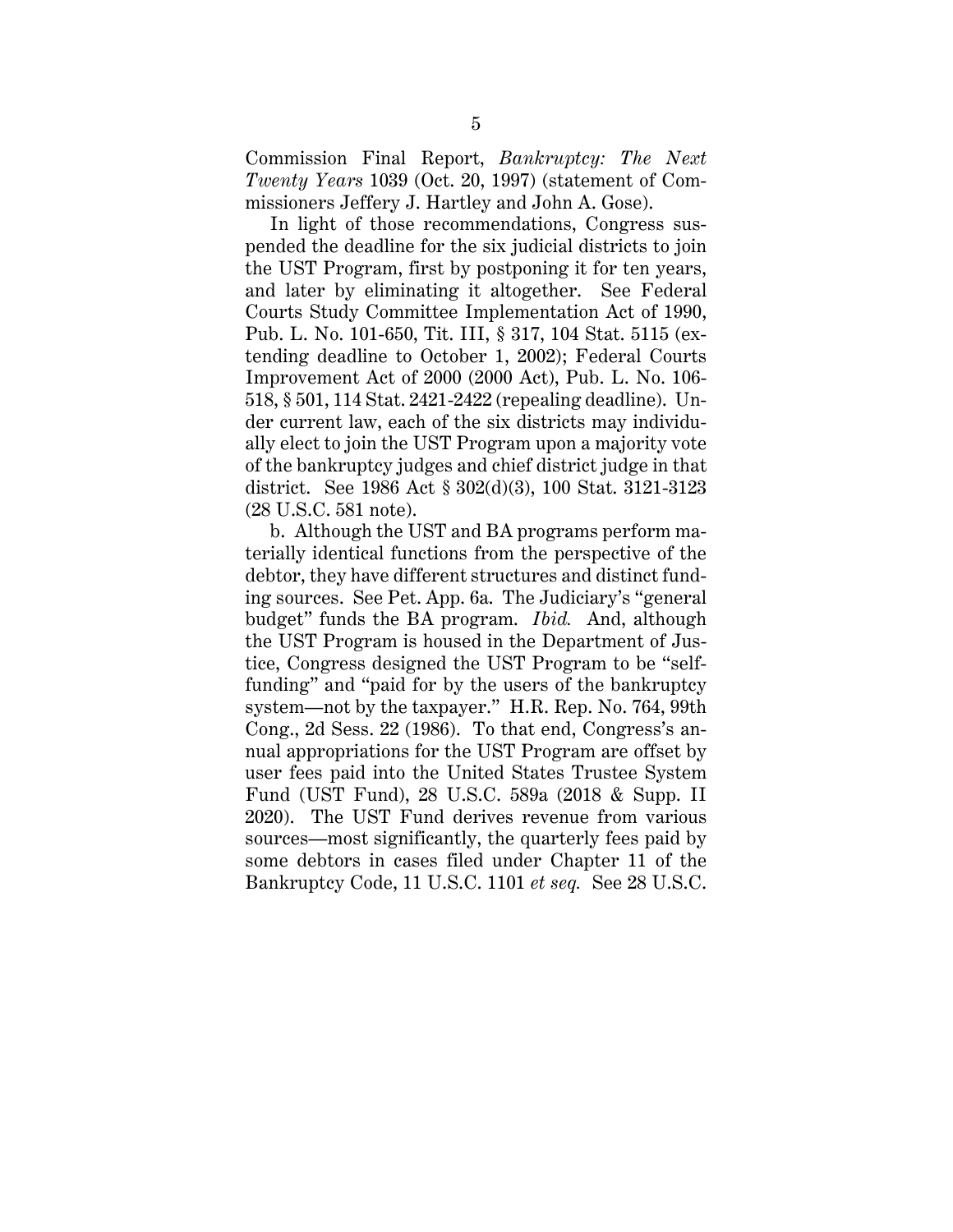589a(b)(5). Specifically, Congress has directed that in those cases a "quarterly fee shall be paid to the United States trustee \*\*\* for each quarter (including any fraction thereof) until the case is converted or dismissed, whichever occurs first."  $28$  U.S.C.  $1930(a)(6)(A)$ (Supp. I 2019).

In a Chapter 11 case, the quarterly fees required by Section 1930(a)(6) are graduated according to the amount of "disbursements"—payments to creditors, suppliers, and others—made by or on behalf of the debtor. See, *e.g.*, *Walton* v. *Jamko, Inc. (In re Jamko, Inc.)*, 240 F.3d 1312, 1313 (11th Cir. 2001). For example, under the fee schedule in effect before 2018, the fee was \$325 "for each quarter in which disbursements total less than \$15,000"; it was \$650 "for each quarter in which disbursements total \$15,000 or more but less than \$75,000"; and so on. 28 U.S.C. 1930(a)(6) (2012). Before 2018, the maximum possible quarterly fee was \$30,000, which applied to Chapter 11 cases with quarterly disbursements of more than \$30 million. *Ibid.*

The 1986 Act imposed Chapter 11 quarterly fees in the 88 UST districts but not in the 6 BA districts. See § 302(e), 100 Stat. 3123. In the mid-1990s, a divided panel of the Ninth Circuit opined that having two distinct programs for supervising the administration of bankruptcy cases with different fees violated the uniformity requirement of the Bankruptcy Clause; on that basis, the court purported to invalidate the provision of the statute that extended the deadline for the six BA districts to join the UST Program. See *St. Angelo* v. *Victoria Farms, Inc.*, 38 F.3d 1525, 1532-1533 (1994), amended, 46 F.3d 969 (1995).

After the *Victoria Farms* decision, Congress again amended the statutory framework, but it did not elimi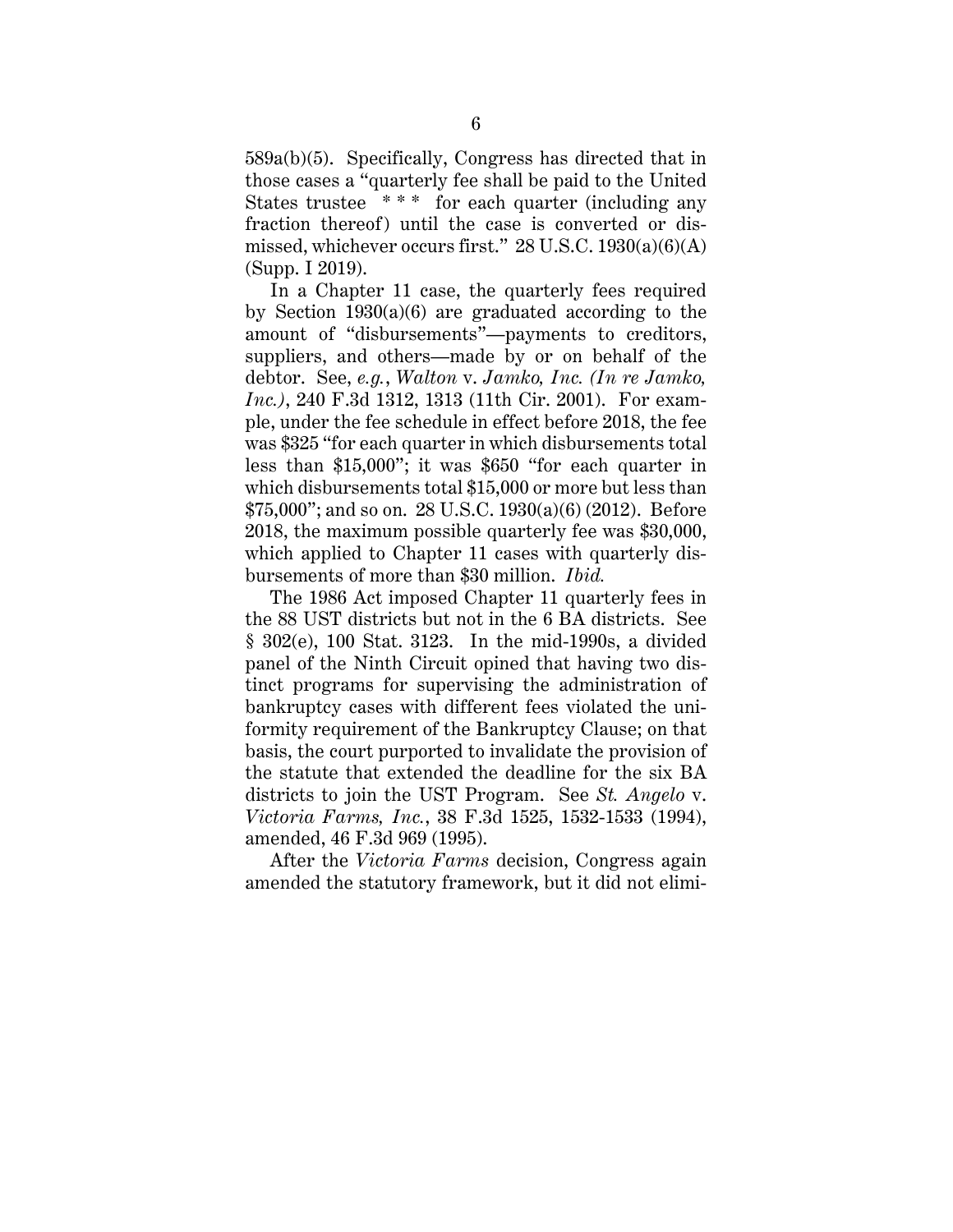nate the BA program as the Ninth Circuit had essentially provided. Adopting a proposal of the Judicial Conference, Congress instead amended Section 1930(a) by adding a new paragraph (7), which provided that "[i]n districts that are not part of a United States trustee region \* \* \* the Judicial Conference of the United States may require the debtor in a case under chapter 11 \* \* \* to pay fees equal to those imposed by paragraph (6) of this subsection." 2000 Act § 105, 114 Stat. 2412 (enacting 28 U.S.C. 1930(a)(7) (2000)); see *Multidistrict, Multiparty, Multiforum Trial Jurisdiction Act of 1999 and Federal Courts Improvement Act of 1999: Hearing Before the Subcomm. on Courts and Intellectual Property of the House Comm. on the Judiciary on H.R. 2112 and H.R. 1752*, 106th Cong., 1st Sess. 26 (1999) (noting the Judicial Conference's determination that "implementing the establishment of chapter 11 quarterly fees in the bankruptcy administrator districts would eliminate any *Victoria Farms* problem"); Judicial Conference of the U.S., *Report of the Proceedings of the Judicial Conference of the United States* 45 (Sept./Oct. 2001) (*2001 JCUS Report*), https://www.uscourts.gov/ sites/default/files/2001-09\_0.pdf. Congress directed that the quarterly fees collected in BA districts be deposited in a fund that offsets appropriations to the Judicial Branch, from which the BA program is also funded. See 28 U.S.C. 1930(a)(7), 1931 (2000). Having avoided any uniformity problem in that way, Congress authorized the indefinite continuation of the BA Program in the six judicial districts that employed it. See 2000 Act § 501, 114 Stat. 2421-2422.

Acting under Section 1930(a)(7) in October 2001, the Judicial Conference issued a standing order directing the BA districts to impose quarterly fees "in the amounts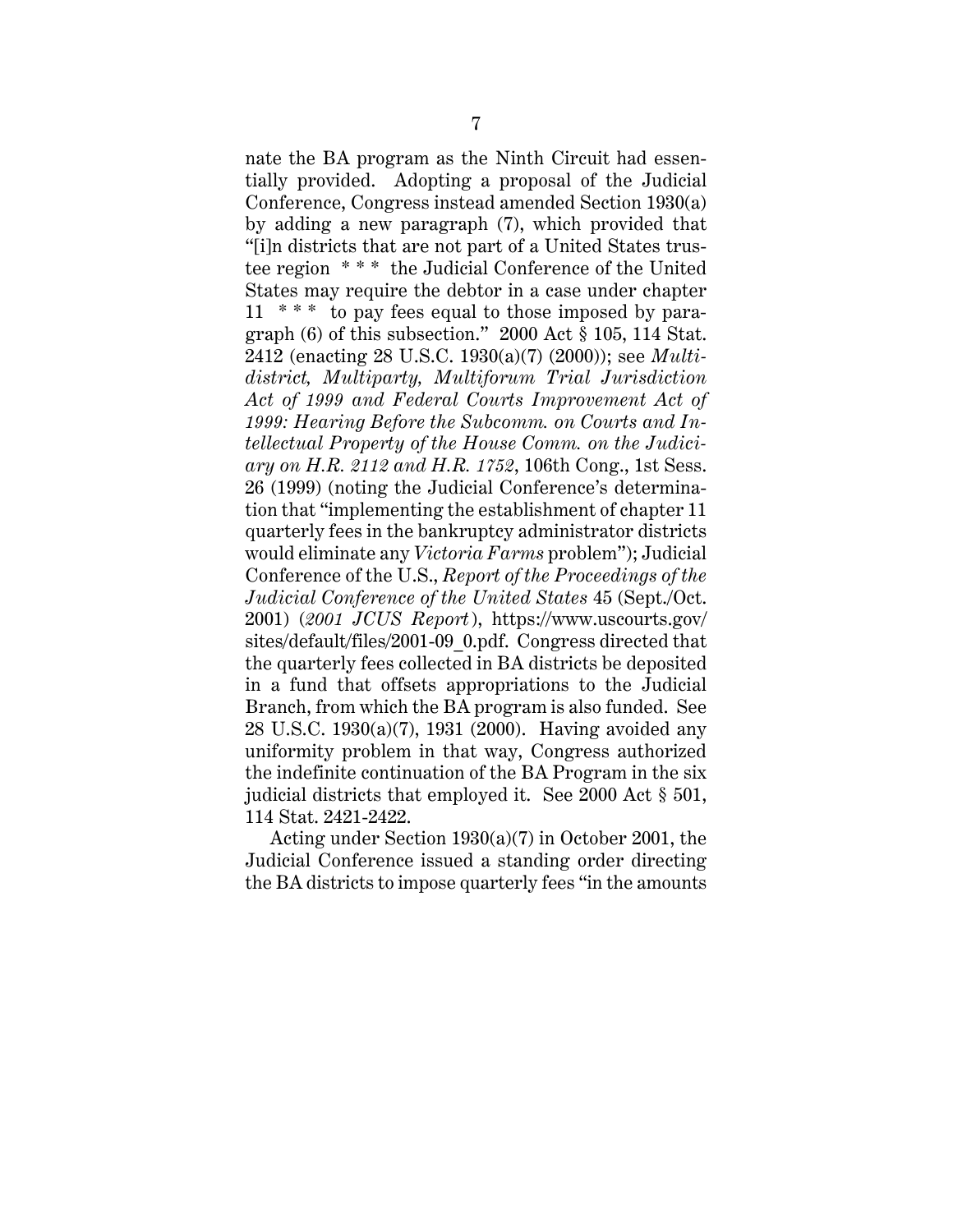specified in 28 U.S.C. § 1930, as those amounts may be amended from time to time." *2001 JCUS Report* 46.

c. During the UST Program's first few decades, Congress's appropriations for it were fully offset by fees deposited in the UST Fund, and the Program's costs were borne by bankruptcy users and not taxpayers. In the mid-2010s, however, those deposits substantially decreased, and by Fiscal Year 2017, the balance in the UST Fund had fallen to the point that the Program's costs would no longer be fully met by user fees, requiring reliance on taxpayer funds. See H.R. Rep. No. 130, 115th Cong., 1st Sess. 7 (2017); Pet. App. 7a.

Concerned about that impending burden on taxpayers, Congress bolstered the Fund by temporarily increasing quarterly fees in larger Chapter 11 cases. Accordingly, the Bankruptcy Judgeship Act of 2017 (2017 Act), Pub. L. No. 115-72, Div. B, 131 Stat. 1229, amended the quarterly-fee statute by adding the following subparagraph to Section 1930(a)(6):

(B) During each of fiscal years 2018 through 2022, if the balance in the United States Trustee System Fund as of September 30 of the most recent full fiscal year is less than \$200,000,000, the quarterly fee payable for a quarter in which disbursements equal or exceed \$1,000,000 shall be the lesser of 1 percent of such disbursements or \$250,000.

§ 1004(a), 131 Stat. 1232 (28 U.S.C. 1930(a)(6)(B) (2018)). The increased fees took effect in the first quarter of 2018. See § 1004(c), 131 Stat. 1232.

Despite the Judicial Conference's 2001 standing order imposing quarterly fees in BA districts "in the amounts specified in 28 U.S.C. § 1930, as those amounts may be amended from time to time," *2001 JCUS Report* 46, the six BA districts did not implement the amended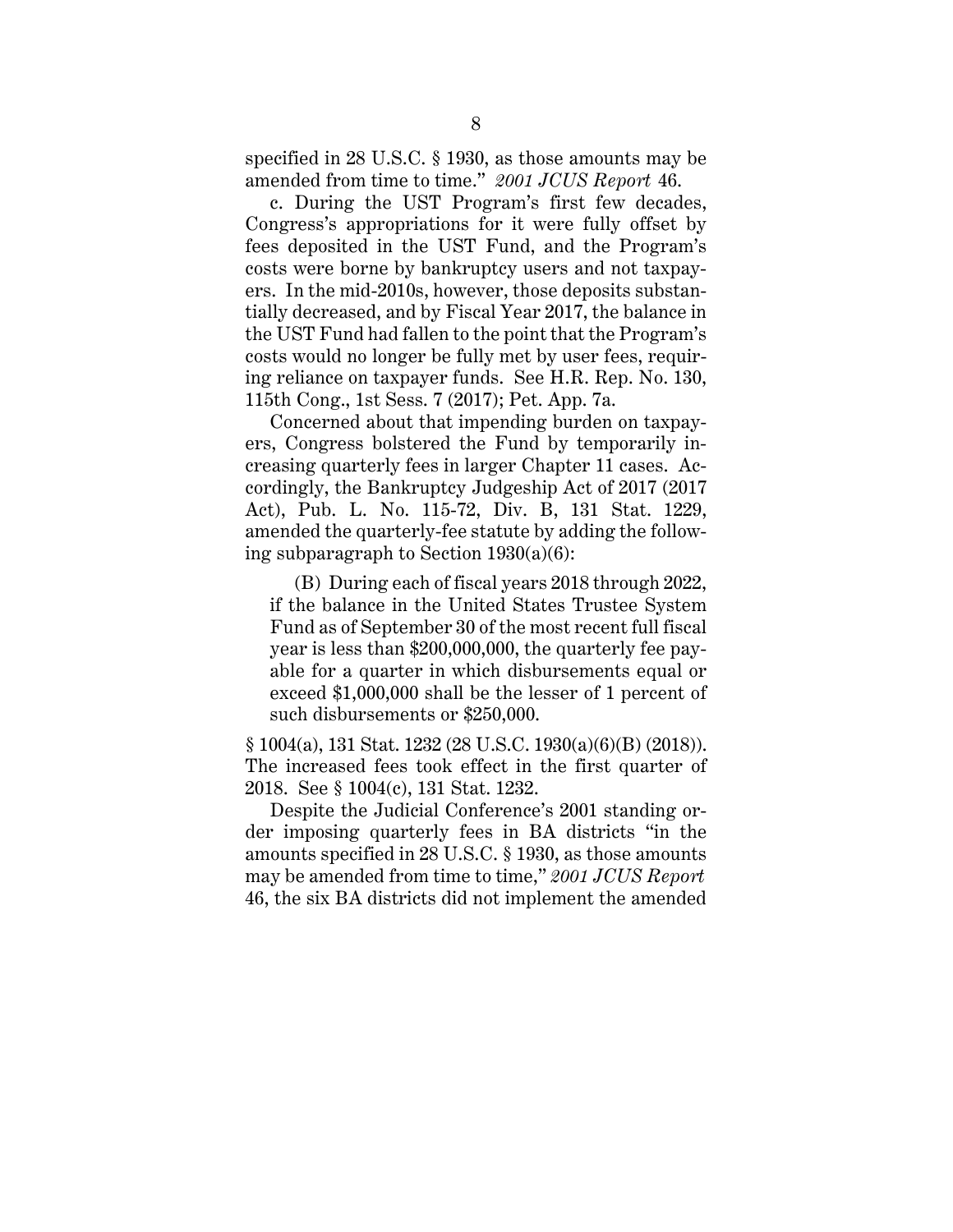fee schedule by the beginning of 2018. In response, the Executive Committee of the Judicial Conference, acting on an expedited basis, ordered the BA districts to implement the amended fee schedule, but it did so only for "cases filed on or after" October 1, 2018. Judicial Conference of the U.S., *Report of the Proceedings of the Judicial Conference of the United States* 11 (Sept. 13, 2018), https://www.uscourts.gov/sites/default/files/2018 -09\_proceedings.pdf; see *id.* at 11-12.

d. After some courts held that the 2017 Act was unconstitutionally non-uniform based on their view that Congress had authorized different fees in BA and UST districts, see, *e.g.*, *In re Buffets, LLC*, 597 B.R. 588, 594 (Bankr. W.D. Tex. 2019), rev'd and remanded, 979 F.3d 366 (5th Cir. 2020), Congress enacted clarifying legislation that struck the word "may" from Section 1930(a)(7) and replaced it with "shall." Bankruptcy Administration Improvement Act of 2020 (2020 Act), Pub. L. No. 116-325, § 3(d)(2), 134 Stat. 5088. As amended, the text of Section 1930(a)(7) now provides that, for BA districts, the "Judicial Conference of the United States *shall* require the debtor in a case under chapter  $11 \cdot * * *$  to pay fees equal to those imposed by paragraph (6) of this subsection." 28 U.S.C. 1930(a)(7) (Supp. II 2020) (emphasis added). An express legislative finding explained that the change was intended to "confirm the longstanding intention of Congress that quarterly fee requirements remain consistent across all Federal judicial districts." 2020 Act § 2(a)(4)(B), 134 Stat. 5086.

The 2020 Act also amended the fee schedule, retaining the \$250,000 maximum quarterly fee while slightly reducing the fees payable by large debtors that do not hit that ceiling. As of April 2021, the quarterly fee for Chapter 11 debtors with quarterly disbursements of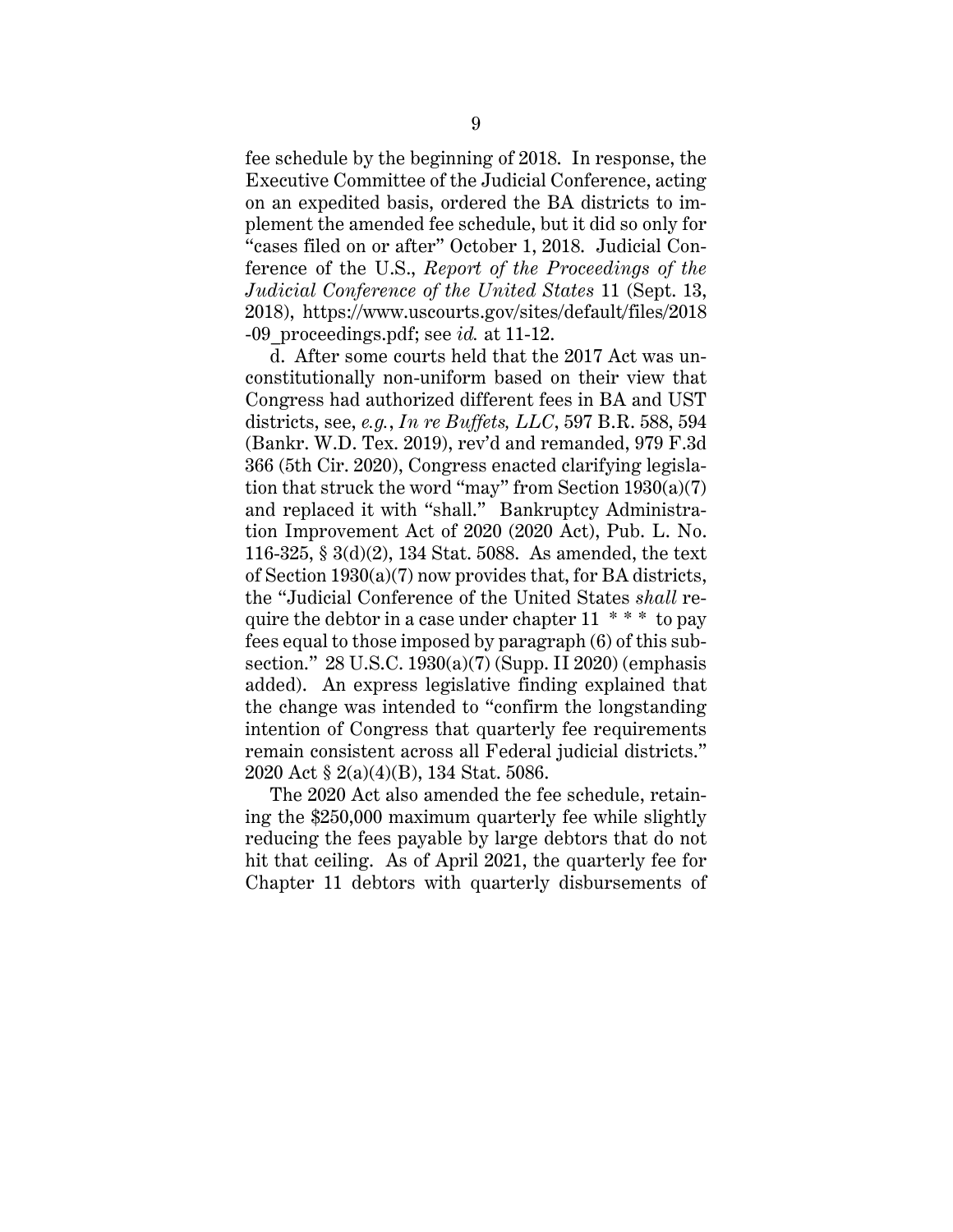\$1 million or more was accordingly "0.8 percent of disbursements but not more than \$250,000." 28 U.S.C. 1930(a)(6)(B)(ii)(II) (Supp. II 2020); see 2020 Act § 3(e)(2)(B)(ii), 134 Stat. 5089 (effective date).

2. a. Circuit City Stores, Inc. and its affiliates (collectively Circuit City) operated a chain of consumerelectronics retail stores. Pet. App. 9a. In 2008, Circuit City filed for Chapter 11 bankruptcy protection in the Eastern District of Virginia, a district within the UST Program. *Ibid.* In 2010, the bankruptcy court confirmed Circuit City's plan of liquidation, under which petitioner (the private trustee responsible for administering the liquidating trust formed under Circuit City's plan) was authorized to collect, administer, distribute, and liquidate the estate's remaining assets. *Id.* at 29a-30a. The confirmed plan requires petitioner to pay quarterly fees to the U.S. Trustee "until the Chapter 11 Cases are closed or converted and/or the entry of final decrees." *Id.* at 30a (quoting C.A. App. 110).

Circuit City's bankruptcy case remained pending as of January 2018, when the 2017 amendment to the quarterly-fee schedule took effect. Pet. App. 9a. Thereafter, in each quarter in which Circuit City reported quarterly disbursements over \$1 million, petitioner was required to pay an increased quarterly fee. See *ibid.*

b. Petitioner initially paid the increased fees without objection. Pet. App. 9a. In March 2019, however, petitioner filed a motion in bankruptcy court asserting, in part, that the amended statute was unconstitutionally non-uniform because the statutory fee increase was implemented differently in BA districts than in UST districts. *Id.* at 10a. The bankruptcy court promptly held a hearing. *Id.* at 44a.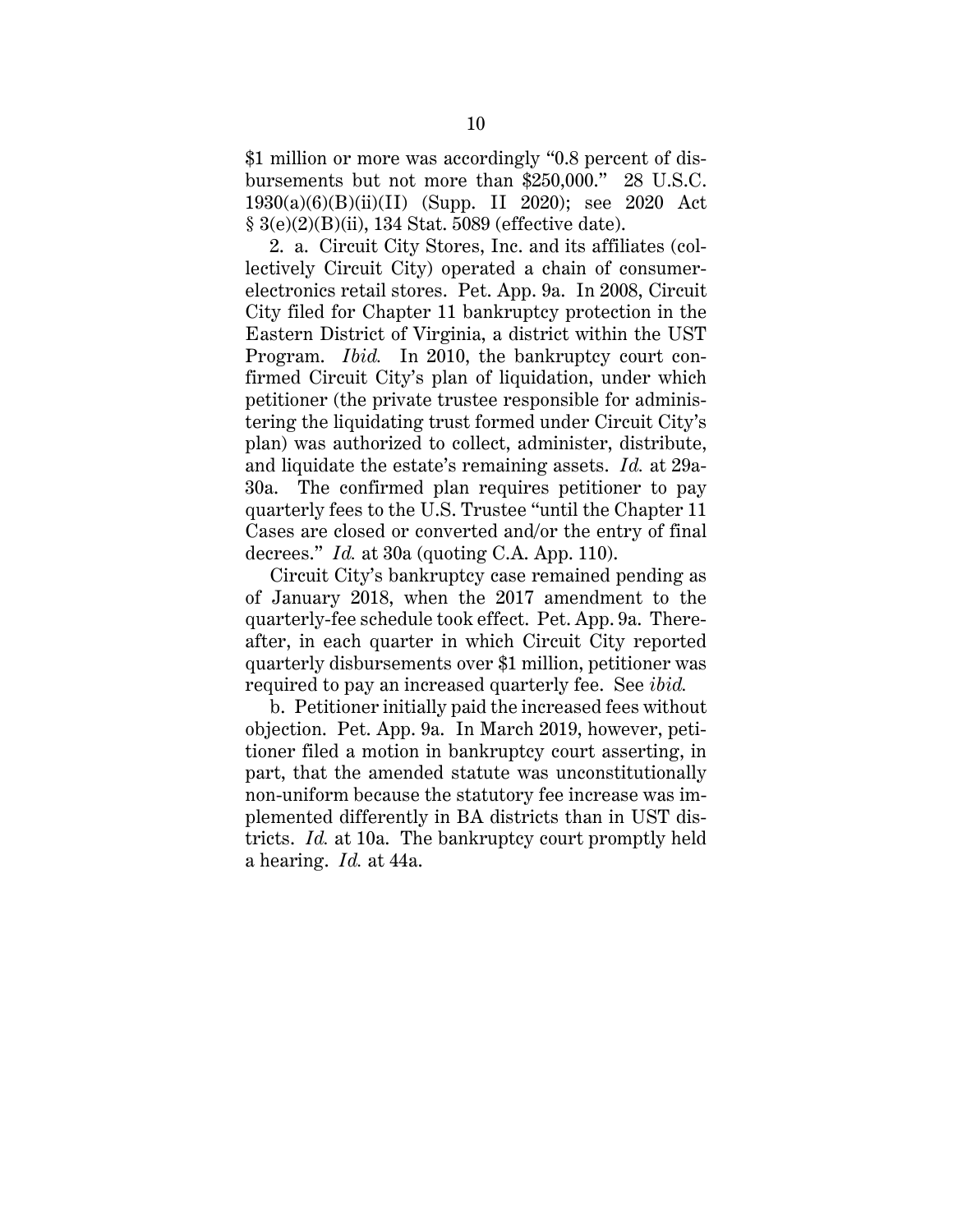After construing petitioner's motion as a complaint that initiated an adversary proceeding, see Pet. App. 46a-47a & n.19, the bankruptcy court granted petitioner's motion in relevant part. *Id.* at 38a-55a. The court agreed with petitioner's constitutional challenge, holding that the 2017 amendment to Section 1930(a)(6) was "unconstitutionally non-uniform." *Id.* at 53a. As a remedy, the court directed that the quarterly fees petitioner owed "since January 1, 2018" be determined using "the prior version of the statute." *Id.* at 54a.

3. On direct appeal from the bankruptcy court to the court of appeals under 28 U.S.C. 158(d)(2), a divided panel of the court of appeals affirmed in part and reversed in part. Pet. App. 1a-23a.

As relevant here, the court of appeals held that the 2017 amendment was constitutional. Pet. App. 13a-18a. The court concluded that even a statutorily authorized divergence in fees across the UST and BA programs would not present a problem because the Bankruptcy Clause's "uniformity requirement does not deny Congress the power to enact legislation that resolves regionally isolated problems." *Id.* at 17a. The court noted that in the *Regional Rail Reorganization Act Cases*, 419 U.S. 102 (1984), this Court had "allowed Congress to establish a special court and enact statutes to benefit bankrupt rail carriers" in specific geographical regions because "the only railroads facing [a particular] problem" were in those regions. Pet. App. 17a. Here, the court of appeals concluded, Congress confronted "a U.S. Trustee problem," *ibid.*, and it could "reasonably solve<sup>[]"</sup> that problem "with fee increases in the underfunded districts," *id.* at 18a. The court further observed that, even if Congress had lacked an adequate justification for its earlier decisions to allow separate UST and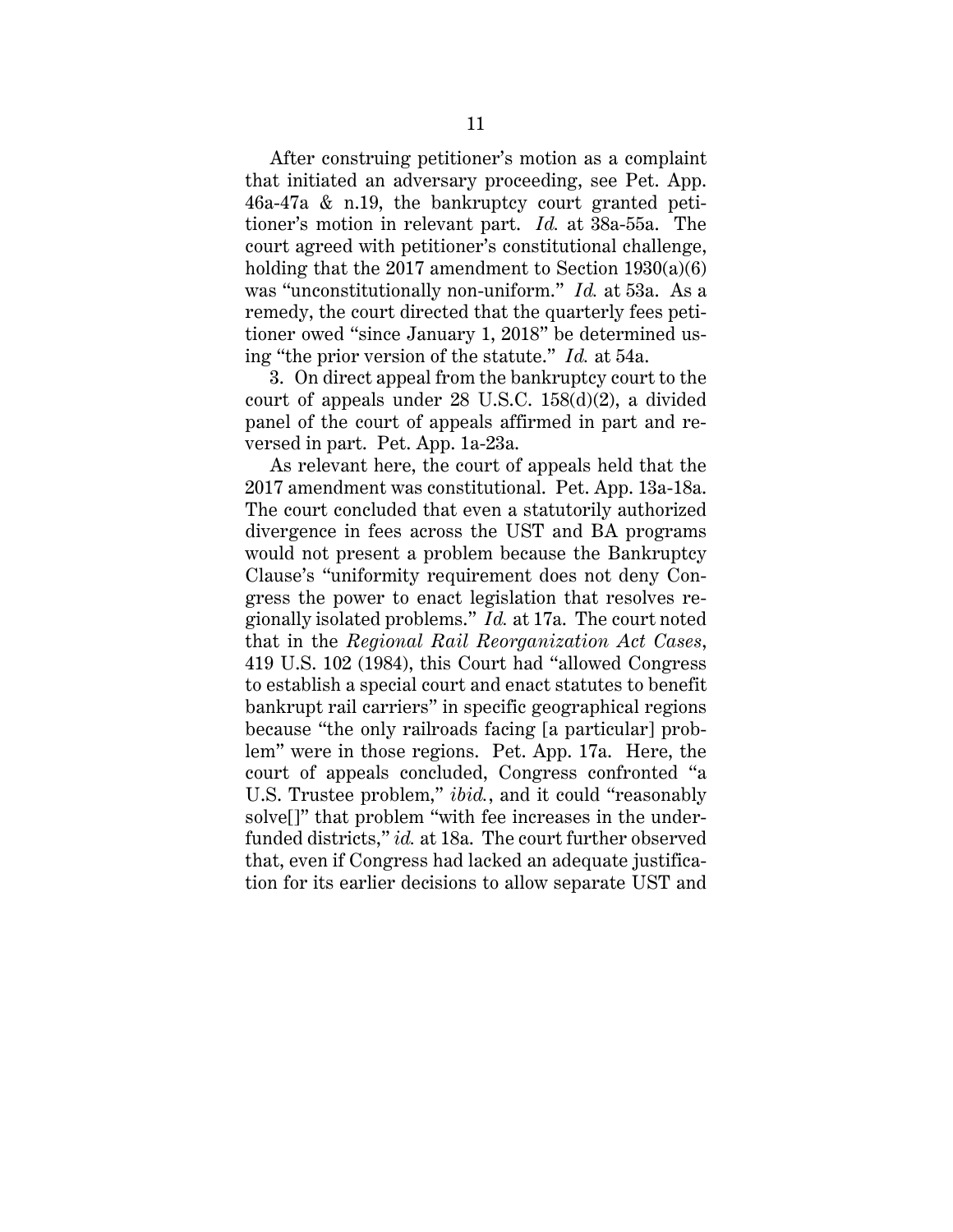BA districts to persist, the 2017 Act "does not suffer from any such shortcoming" because it is supported by "a solid fiscal justification." *Ibid.* 1

b. Judge Quattlebaum dissented in relevant part. Pet. App. 23a-37a. He rejected the U.S. Trustee's argument that "the Constitution's uniformity requirement only applies to substantive bankruptcy laws," *id.* at 31a-32a, and took the view that the amended fee statute was not uniform because Section 1930(a)(7) at relevant times provided that the Judicial Conference "may" require payment in BA districts of "fees equal to those imposed" in UST districts, *id.* at 33a-35a. He also disagreed with the majority's conclusion that different fee collections in the UST and BA districts could be justified by the "unique budgetary challenges" facing each program. *Id.* at 35a. And, although Judge Quattlebaum observed that "the constitutionality of the two types of bankruptcy systems is not before the court," he expressed skepticism about Congress's decision to allow two separate programs. *Id.* at 36a; see *id.* at 35a-36a.

#### **SUMMARY OF ARGUMENT**

The court of appeals sustained the 2017 Act on the ground that Congress's power under the Bankruptcy Clause would allow it to impose unequal fees to address a specific funding problem in the districts that participate in the UST Program. The court's judgment is correct for that reason and for additional reasons that the court had no need to reach. Petitioner's contrary view rests on an interpretation that would make the uni-

<sup>&</sup>lt;sup>1</sup> The court of appeals also held that the 2017 Act does not implicate the uniformity requirement of the Taxing and Spending Clause (U.S. Const. Art. I, § 8, Cl. 1) because it imposes a "user fee[]" rather than a "tax." Pet. App. 13a-14a. Petitioner does not challenge that determination in this Court. See Pet. I.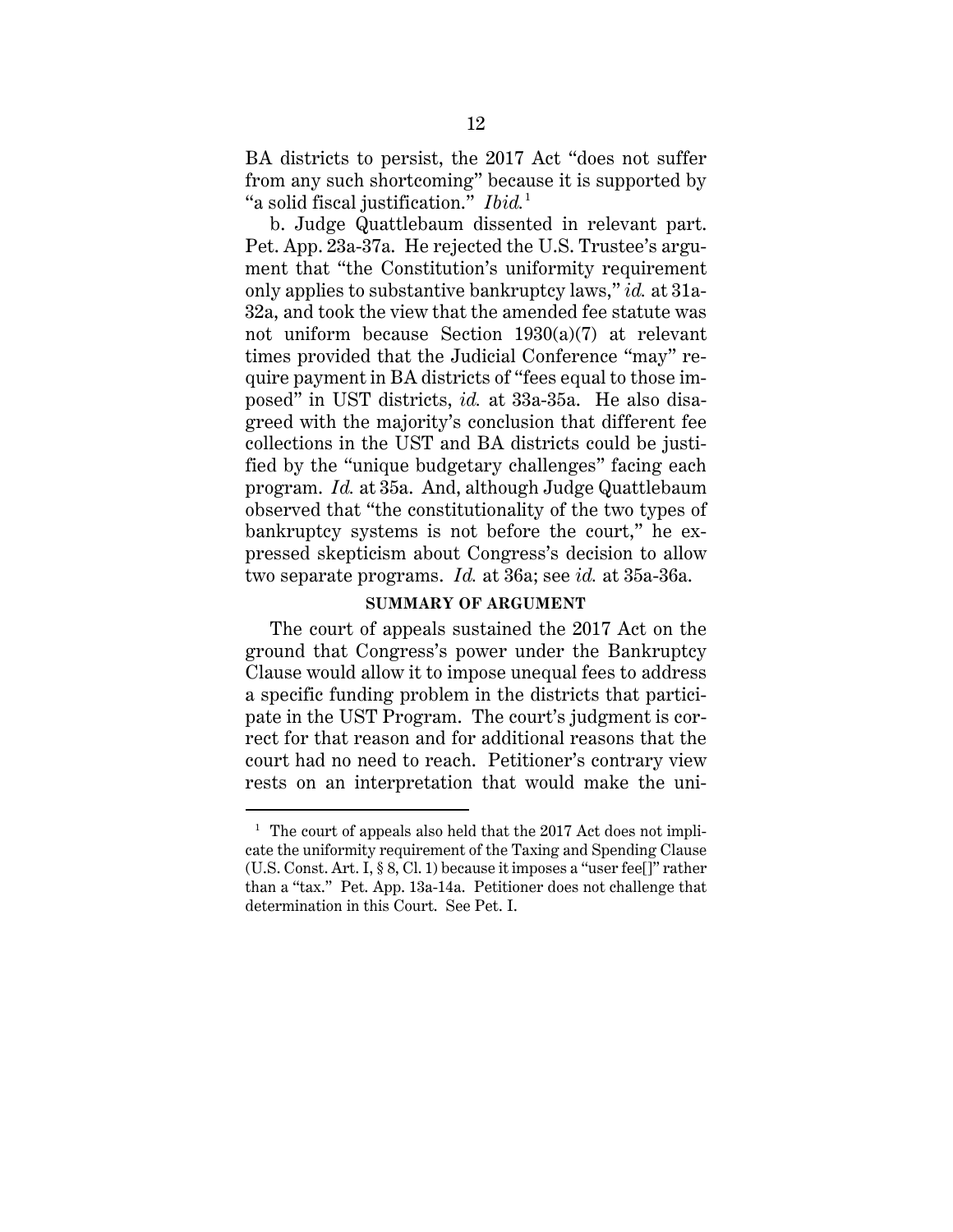formity requirement simultaneously expansive in reach and difficult to satisfy, rendering it incompatible with established historical and modern practice.

A. The Bankruptcy Clause authorizes Congress "[t]o establish \* \* \* uniform Laws on the subject of Bankruptcies throughout the United States." U.S. Const. Art. I, § 8, Cl. 4. At the Founding, the reference to uniformity was primarily understood as a grant of power to Congress to establish a nationwide bankruptcy system. Under this Court's decisions, the uniformity requirement establishes only a modest restriction on Congress's authority to enact substantive bankruptcy law.

This Court has never suggested that the uniformity requirement limits legislation that Congress enacts to address administrative aspects of the bankruptcy system. And early congressional practice provides powerful evidence to the contrary. Under the first two federal bankruptcy laws, enacted in 1800 and 1841, Congress provided for district-by-district variation as to administrative matters. In doing so, it specifically permitted the judges in each district to set the fees paid for bankruptcy services, even though variations in those fees affected the size of the estates ultimately available for distribution to creditors.

Modern practice likewise illustrates that matters of bankruptcy administration need not be uniform. The laws that undergird the bankruptcy-administration system contemplate significant variations in deference to local judicial preference, including as to financial matters. Imposing a uniformity condition on an auxiliary provision that does not itself address the "subject of Bankruptcies" has no basis in constitutional text, history, or practice.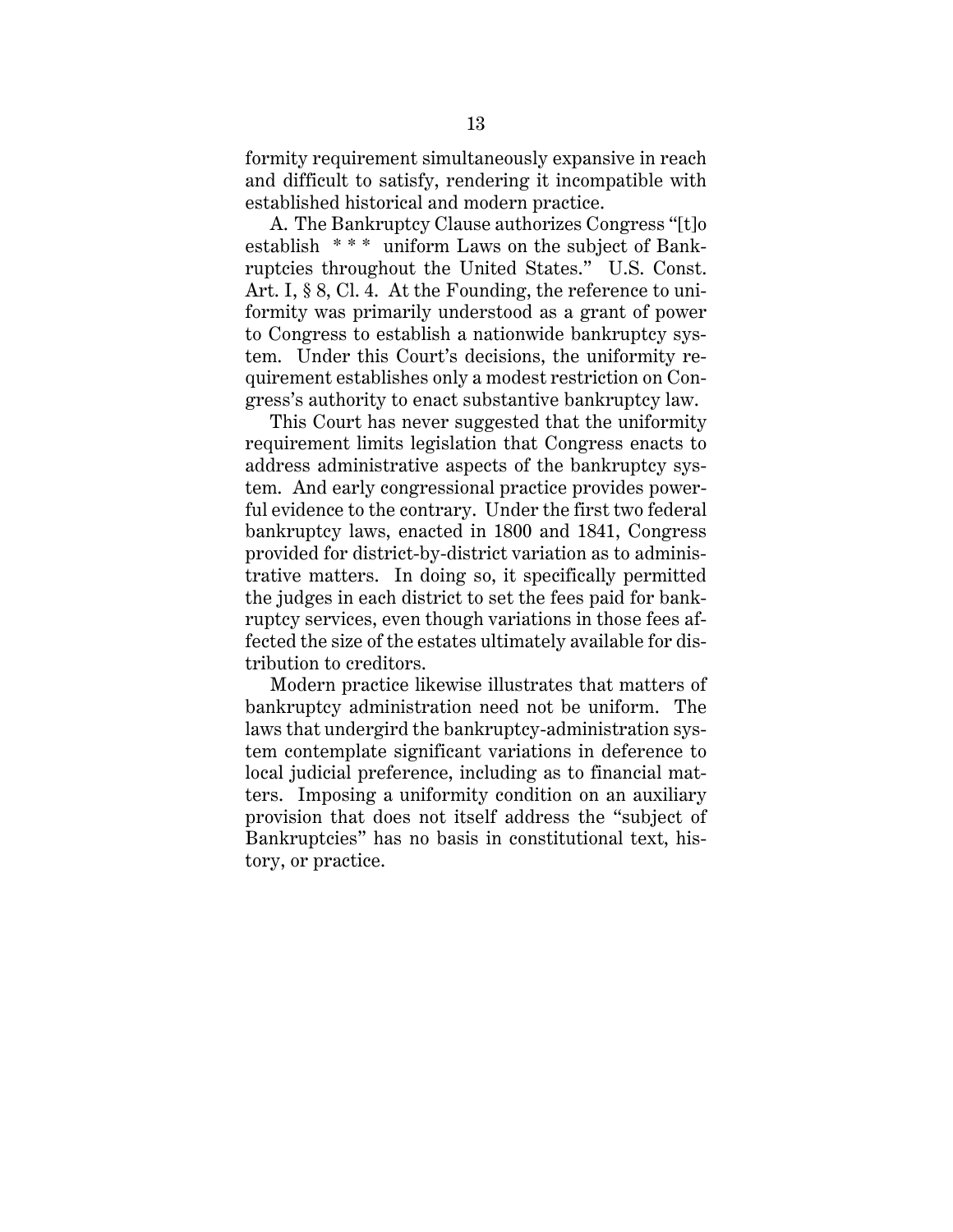In any event, Congress was also authorized to enact and fund the UST Program as necessary and proper to its authority "[t]o constitute Tribunals inferior to the supreme Court," U.S. Const. Art. I, § 8, Cl. 9. Because the UST Program fosters the fair and efficient functioning of the bankruptcy courts, it falls within Congress's authority to enact legislation conducive to and adapted to the due administration of justice in federal courts.

B. Petitioner's constitutional challenge fails for the additional reason that Congress did not authorize a fee disparity between UST and BA districts. When Congress amended the fee schedule in Section  $1930(a)(6)$ , Section 1930(a)(7) authorized the Judicial Conference to impose in the BA districts fees "equal to those imposed" in UST districts. 28 U.S.C. 1930(a)(7) (2018); see 2000 Act § 105, 114 Stat. 2412. It did not authorize the imposition of lower fees in the BA districts, and the fact that the BA districts nonetheless imposed lower fees for a period after the amendment does not render Congress's fee increase unconstitutional.

Even assuming that Section 1930(a)(7) conferred discretion by saying that the Judicial Conference "may" impose equal fees, that discretion extended only to the threshold decision as to whether to impose fees in the BA districts at all. Congress knew in 2017 that the Judicial Conference had previously exercised that discretion in its 2001 standing order, which had directed that quarterly fees be imposed in the BA districts "in the amounts specified" in Section 1930 "as those amounts may be amended from time to time." 2001 *JCUS Report* 46.

To the extent that the presence of the word "may" in Section 1930(a)(7) would nonetheless render the 2017 Act unconstitutional, the Court should interpret the Act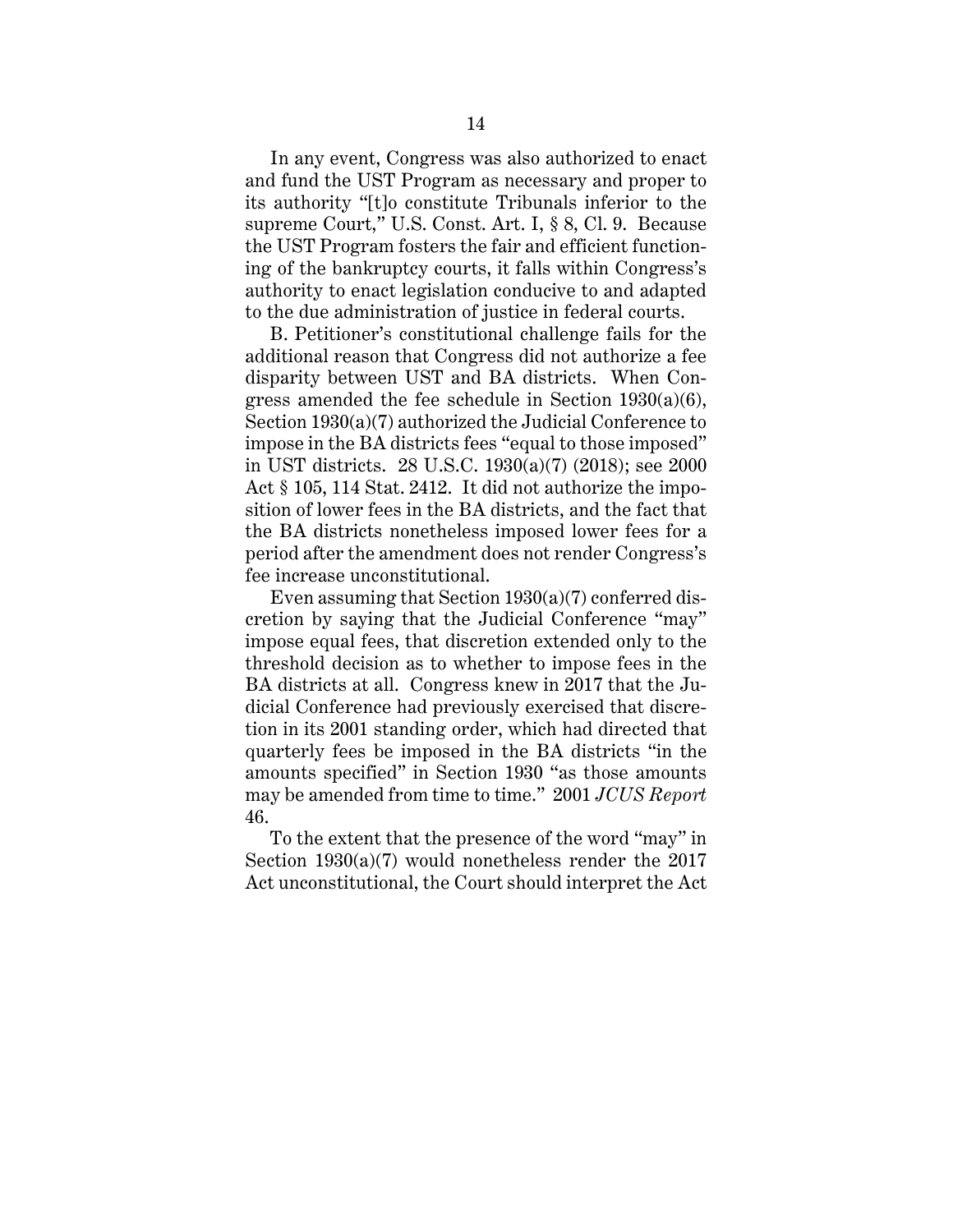as requiring the imposition of equal fees. In the particular circumstances of this case, the full *corpus juris* including Congress's subsequent enactment clarifying its longstanding intention to require equal fees, see *Branch* v. *Smith*, 538 U.S. 254, 281 (2003) (plurality opinion)—as well as considerations of constitutional avoidance, support reading Section 1930(a)(7) to mandate equal fees if doing so is necessary to avoid a constitutional problem.

C. Even if the fee disparity that arose after the 2017 Act could be ascribed to Congress, the UST-specific legislation is constitutional. The law, which increased fees in 88 of 94 federal judicial districts, was not a private bill that affected the rights and obligations of a single debtor.

Nor was the 2017 Act geographically non-uniform, which, as this Court has made clear in the taxation uniformity context, occurs when laws draw geographical distinctions on their face. *United States* v. *Ptasynski*, 462 U.S. 74, 84 (1983). The fee increase applied to all users of the UST Program, and that program-based distinction satisfied the uniformity requirement even though the UST Program "is found" only in "portions of the United States." *Ibid.*

Even if the classification were defined in geographical terms, it would fall within Congress's broad flexibility to enact bankruptcy legislation for certain regions of the country, as long as the enactment bears a rational relationship to a problem specific to those regions. In responding to a budget shortfall in the UST Program, Congress was entitled to enact a fee increase on users of that program.

Petitioner would tie Congress's hands to remedy the UST-specific funding shortfall because the existence of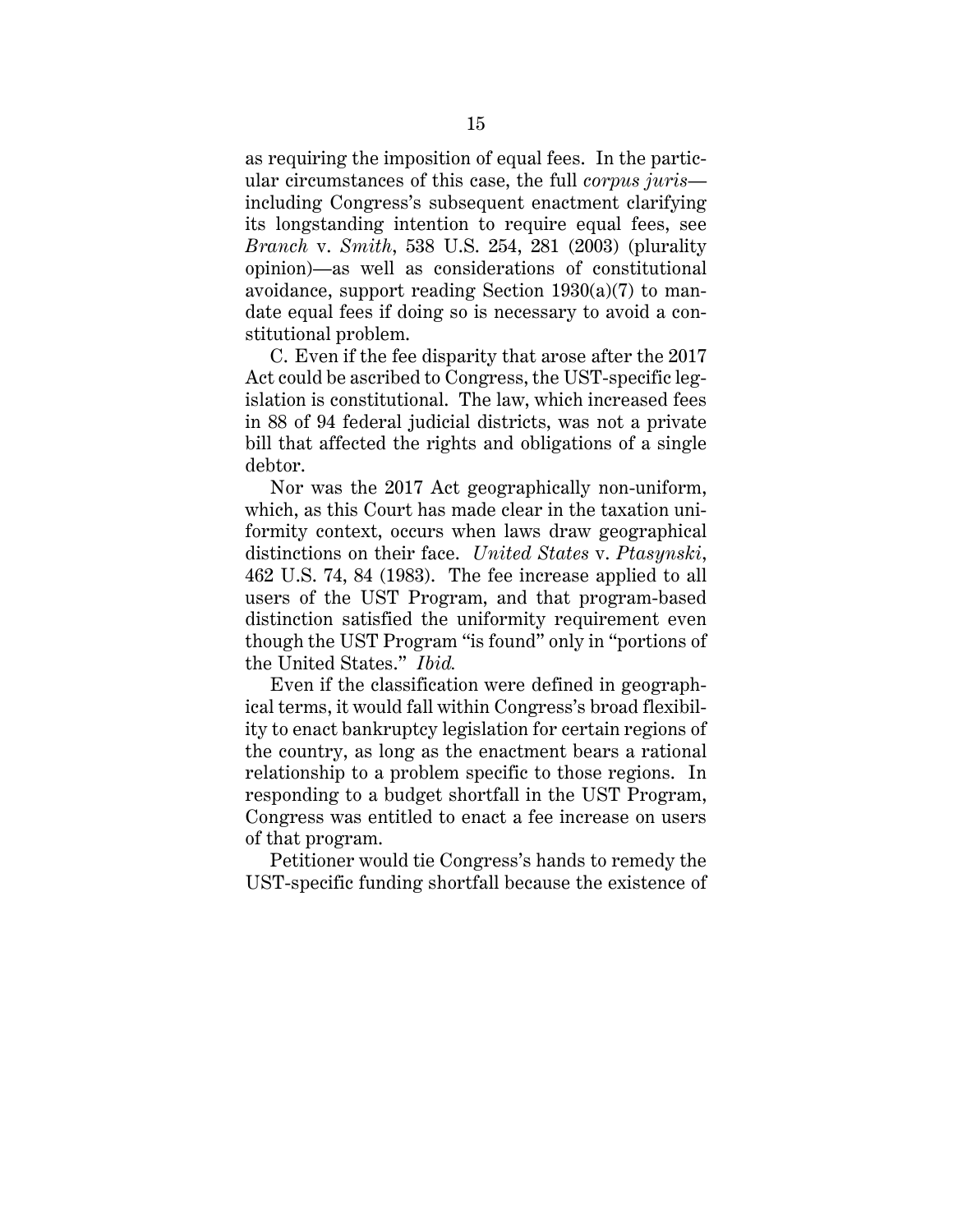two programs of bankruptcy administration is itself a result of federal law. But Congress does not lose authority to legislate solutions to problems that can be traced to federal law. Nor can petitioner pivot to a far broader constitutional challenge, arguing that the existence of two bankruptcy administration programs is itself unconstitutional, because that claim was not raised or considered below and is outside the scope of the question presented.

D. Even if petitioner's constitutional argument had merit, the remedy he seeks—a refund of the fee increase imposed by the 2017 Act throughout the vast majority of the country—would not be warranted. That remedy would effectively invalidate the relevant provision of the 2017 Act, potentially forcing taxpayers to bear \$324 million that Congress intended to impose on users of the UST program. There can be no serious question that Congress would instead choose to eliminate the narrow exception from the fee increase that (under petitioner's view) Congress inadvertently authorized in the handful of BA districts, rather than undo the fee increase that it specifically adopted in the 88 UST districts responsible for more than 97% of Chapter 11 filings. Nor is petitioner correct that a backwardlooking remedy is required, when petitioner was not precluded from challenging the increased fees before paying them. Accordingly, purely prospective relief or, at most, a fee increase for underpaying debtors in the few BA districts—would be the appropriate remedy.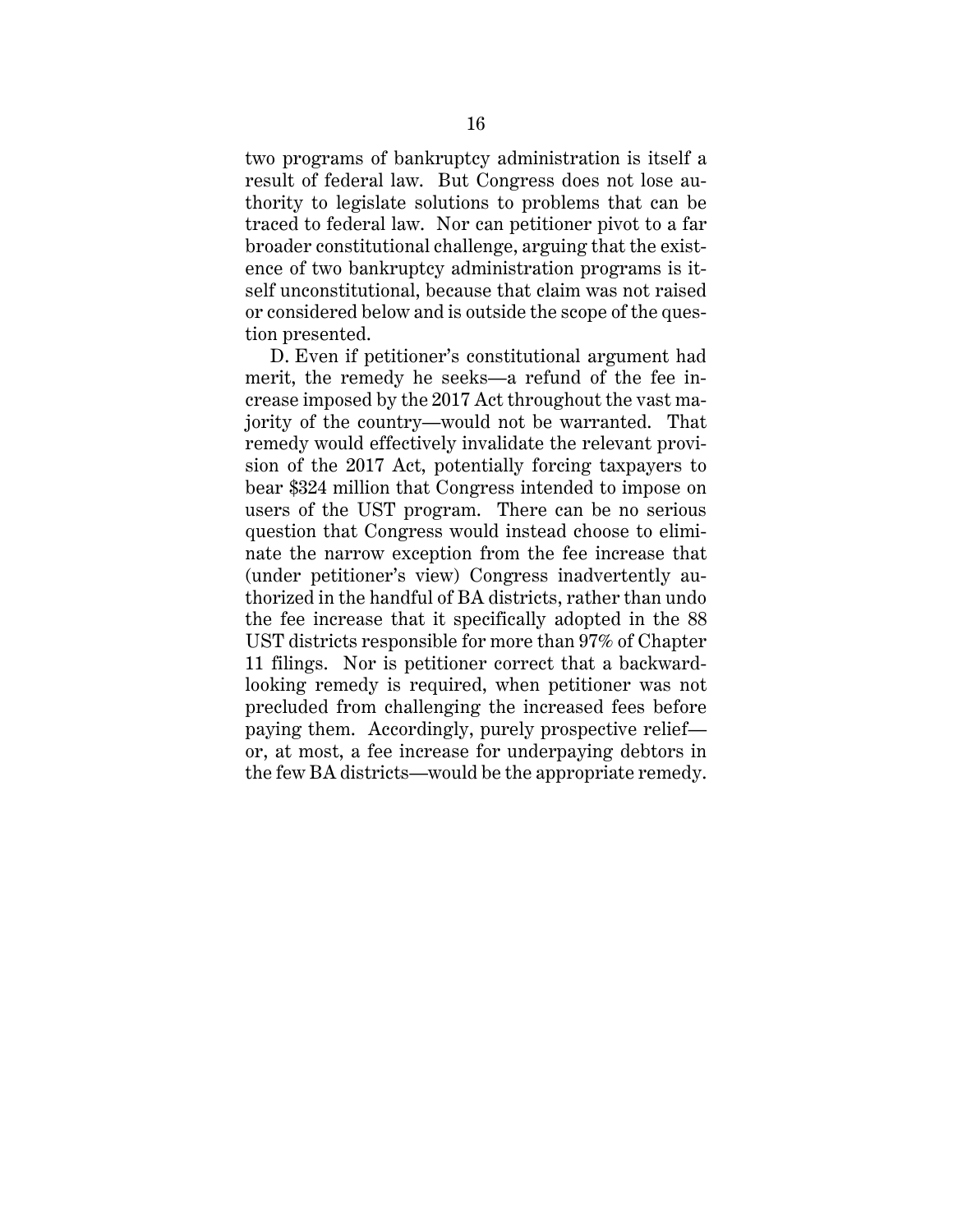#### **ARGUMENT**

### **CONGRESS DID NOT EXCEED ITS CONSTITUTIONAL AUTHORITY IN ENACTING SECTION 1004(A) OF THE 2017 BANKRUPTCY JUDGESHIP ACT**

For decades, Congress has imposed a quarterly fee on some Chapter 11 debtors under 28 U.S.C. 1930 to make the UST bankruptcy-administration program self-funding. Between 2000 and 2021, Congress provided that the Judicial Conference may impose equal fees on Chapter 11 debtors in BA districts. The Judicial Conference exercised that authority shortly after it received it, issuing a standing order in 2001 imposing fees in BA districts in the amounts Congress sets for the UST districts; the BA districts subsequently charged identical fees as the UST districts, including after Congress amended the UST fee schedule in 2007. In the 2017 Act, at issue here, Congress simply imposed another amendment to the UST fee schedule. But this time, the BA districts waited nine months before implementing a parallel fee increase, and did not apply the increase to previously pending cases.

That series of events did not render the 2017 Act unconstitutional. If the Court nonetheless finds a constitutional violation, a determination that Congress inadvertently authorized an exception from the amended fee schedule in the handful of districts that accounted for fewer than 3% of Chapter 11 filings in 2018 would not justify invalidating Congress's deliberate fee increase for the other 97%. Congress would have cured any impermissible inequality by modestly extending the fee increase to the outlier districts rather than repealing it everywhere else.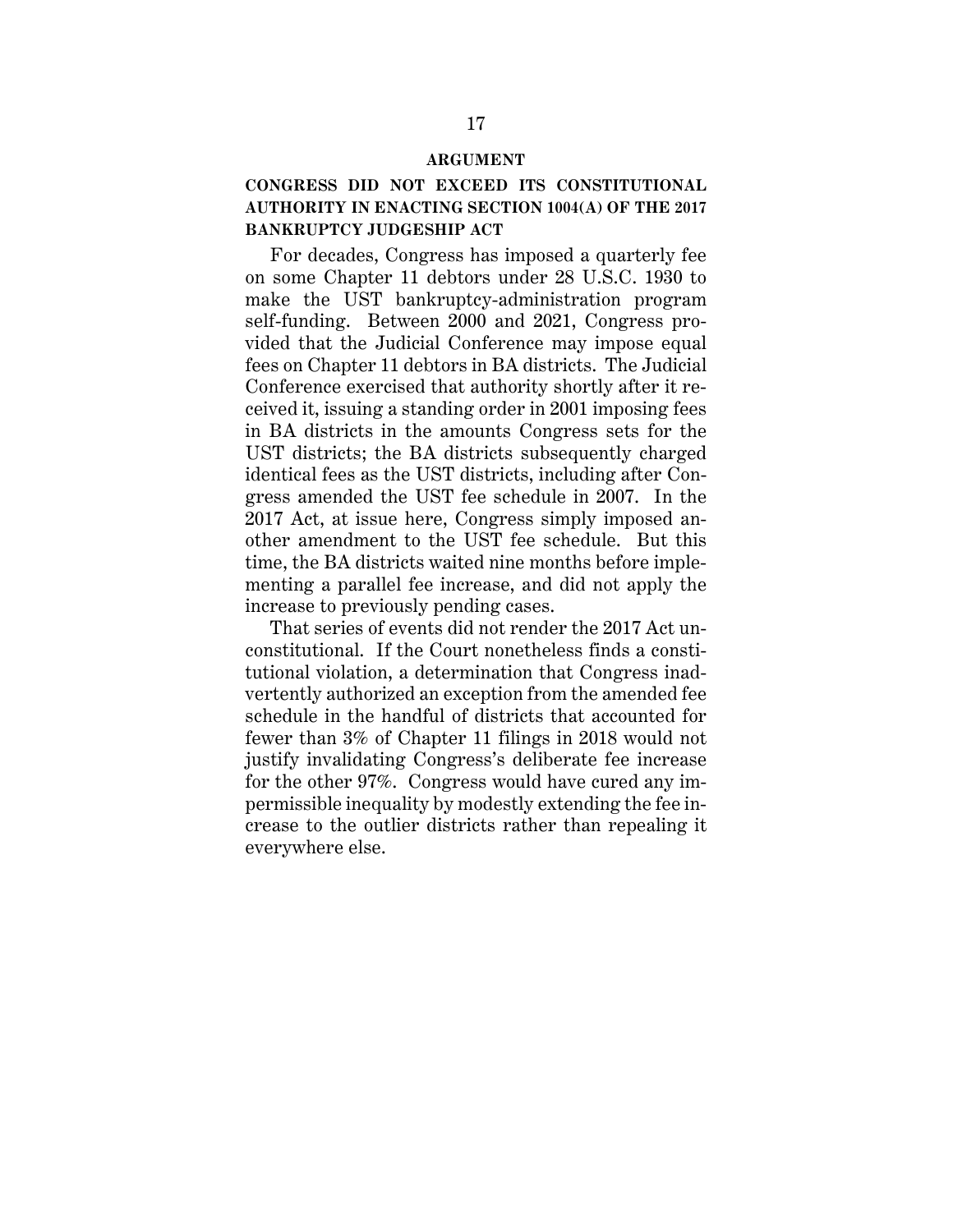### **A. The Bankruptcy Uniformity Requirement Does Not Restrict Congress's Authority To Set User Fees For The U.S. Trustee Program**

The uniformity requirement of the Bankruptcy Clause limits substantive bankruptcy law, but it has no application to the fee provision at issue here, which addresses bankruptcy administration.

1. The Bankruptcy Clause authorizes Congress "[t]o establish \* \* \* uniform Laws on the subject of Bankruptcies throughout the United States." U.S. Const. Art. I, § 8, Cl. 4. From the outset, the uniformity provision of the Bankruptcy Clause was understood principally as a grant of authority to Congress. See *Sturges*  v. *Crowninshield*, 17 U.S. (4 Wheat.) 122, 193-194 (1819) (Marshall, C.J.); *The Federalist No. 42*, at 287 (James Madison) (Jacob E. Cooke ed., 1961) (noting "[t]he power of establishing uniform laws of bankruptcy"); see also Randolph J. Haines, *The Uniformity Power: Why Bankruptcy Is Different*, 77 Am. Bankr. L.J. 129, 166- 167 (2003). That grant of authority responded to the "difficulties posed by th[e] patchwork of insolvency and bankruptcy laws" in various States under which "the uncoordinated actions of multiple sovereigns[] each la[id] claim to the debtor's body and effects according to different rules." *Central Va. Cmty. Coll.* v. *Katz*, 546 U.S. 356, 366 (2006). The patchwork of substantive state laws resulted in "rampant injustice," such as when States "refus[ed] to respect one another's discharge orders." *Id.* at 377. It also threatened to hinder the development of interstate commerce. See *The Federalist No. 42*, at 287. Congress needed the power of establishing uniform bankruptcy laws to redress or prevent "offensive forms" of interstate discrimination. 3 Joseph Story, *Commentaries on the Constitution of the United*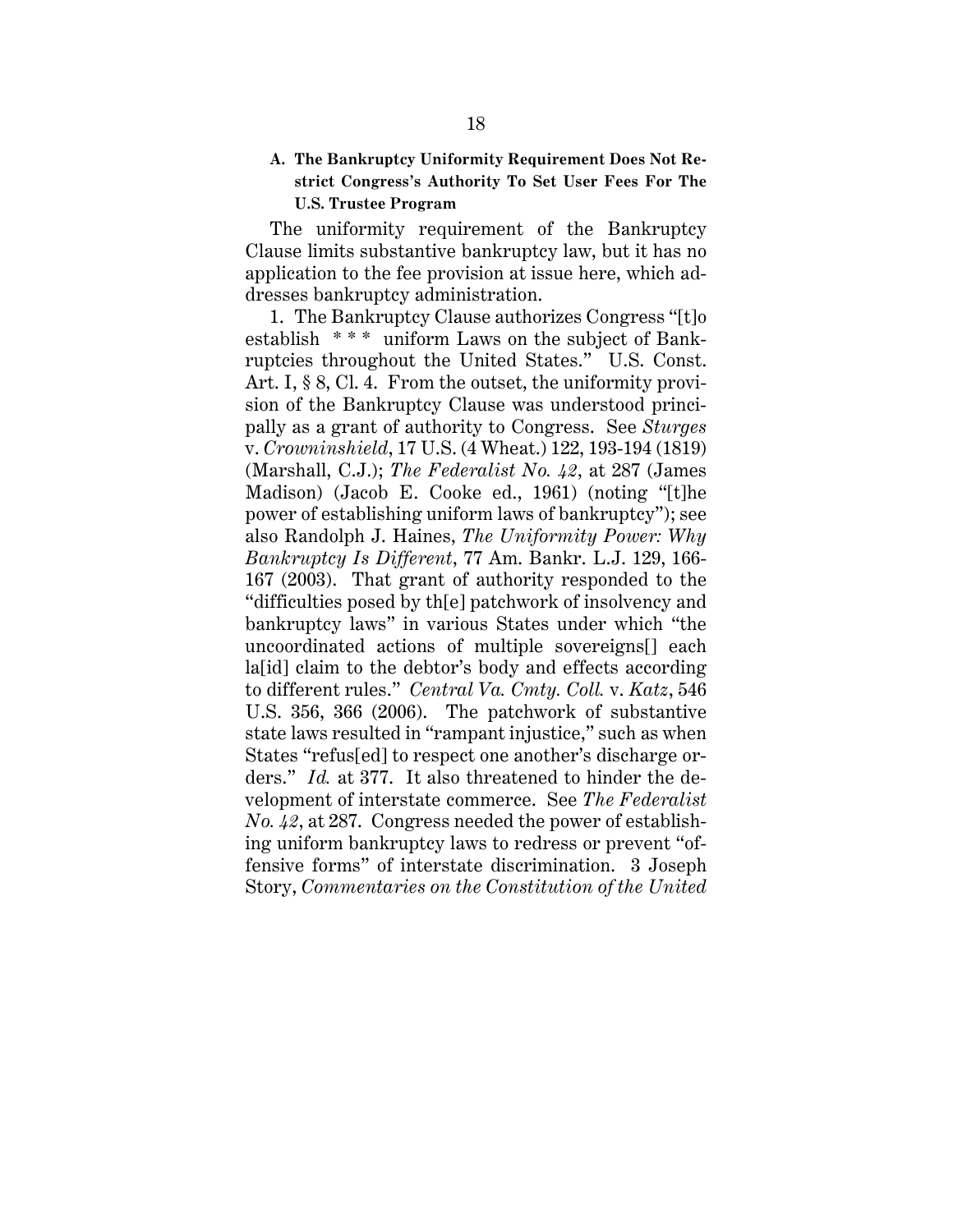*States* § 1102, at 7 (1833); see Kurt H. Nadelmann, *On the Origin of the Bankruptcy Clause*, 1 Am. J. Legal Hist. 215, 227-228 (1957).

In addition to empowering Congress to create a federal bankruptcy system, the term "uniform" imposed an "affirmative limitation or restriction upon Congress's power." *Railway Labor Execs.' Ass'n* v. *Gibbons*, 455 U.S. 457, 468 (1982). In particular, before the drafting of the Constitution, some States passed private acts to relieve individual debtors, which made impossible "[u]niformity among state debtor insolvency laws." *Id.* at 472; see Nadelmann, 1 Am. J. Legal Hist. at 221-223. The uniformity provision "prohibit[ed] Congress from enacting private bankruptcy laws." *Gibbons*, 455 U.S. at 472*.* This Court has further suggested that the uniformity provision also precludes arbitrary geographical distinctions. See *Regional Rail Reorganization Act Cases*, 419 U.S. 102, 158-161 (1974).

2. The Bankruptcy Clause directly addresses "the subject of Bankruptcies," U.S. Const. Art. I, § 8, Cl. 4 that is, laws regulating "relations between an insolvent or nonpaying or fraudulent debtor and his creditors." *Gibbons*, 455 U.S. at 466 (citation omitted); see *Northern Pipeline Constr. Co.* v. *Marathon Pipe Line Co.*, 458 U.S. 50, 71 (1982) (plurality opinion) ("the core of the federal bankruptcy power" is "the restructuring of debtor-creditor relations").

In addition, Congress's power to enact substantive bankruptcy laws is augmented by its auxiliary power under the Necessary and Proper Clause "[t]o make all Laws which shall be necessary and proper for carrying into Execution" its enumerated powers, U.S. Const. Art. I, § 8, Cl. 18. See *Wright* v. *Union Cent. Life Ins. Co.*, 304 U.S. 502, 513 (1938). The Necessary and Proper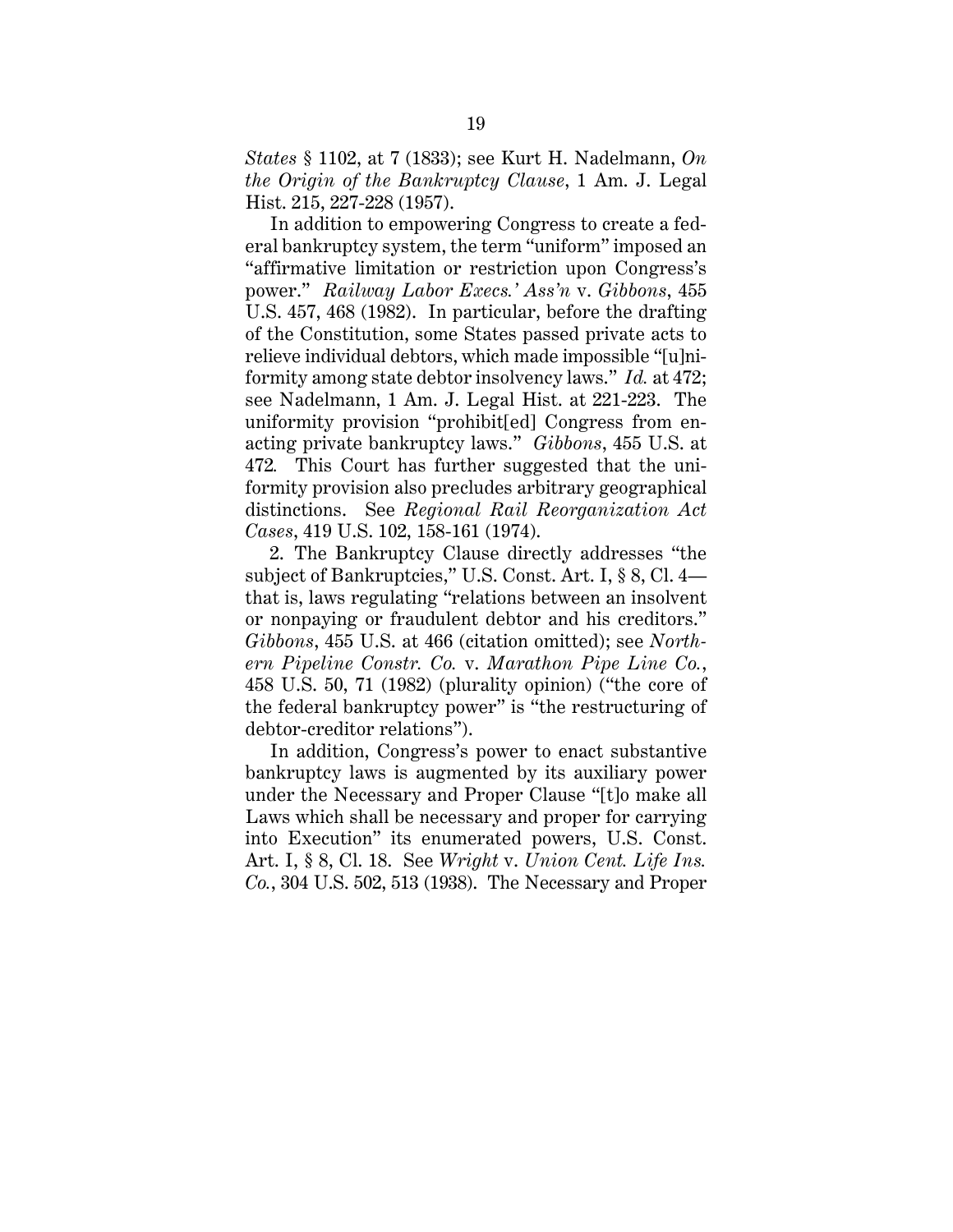Clause thus allows Congress to enact "all intermediate legislation, affecting substance and form, but tending to further the great end of the subject [of bankruptcy] distribution and discharge." *Hanover Nat'l Bank* v. *Moyses*, 186 U.S. 181, 186 (1902) (quoting *In re Klein*, 42 U.S. (1 How.) 277 note, 281 (C.C.D. Mo. 1843) (Catron, Circuit Justice)); see also *In re Reiman*, 20 F. Cas. 490, 494 (S.D.N.Y. 1874) (No. 11,673) (Blatchford, J.) (quoting the same passage from *Klein* and explaining it as resting on the combination of the Bankruptcy Clause and the Necessary and Proper Clause). The bankruptcy uniformity constraint has never been understood as a restriction on the auxiliary laws that help create an effective bankruptcy system but do not themselves regulate debtor-creditor relations. Rather, both early historical and modern practice establish that such auxiliary laws may authorize variations between judicial districts.

a. Congress enacted the Nation's first two bankruptcy laws in 1800 and 1841. See *Moyses*, 186 U.S. at 184. Each law provided nationwide uniformity on matters of debtor-creditor relations, while allowing districtby-district variation as to matters of bankruptcy administration generally—and specifically as to the fees paid by debtors.

In the 1800 Act, Congress established a bankruptcy system that provided consistent nationwide rules as to the conditions that made a debtor a bankrupt, the property that composed the estate, the effect of the transactions distributing the bankrupt's property, the priority of the creditors, and discharge. See An Act To Establish an Uniform System of Bankruptcy Throughout the United States (1800 Act), ch. 19, 2 Stat. 19. But the fee that the estate paid to the judicial officers overseeing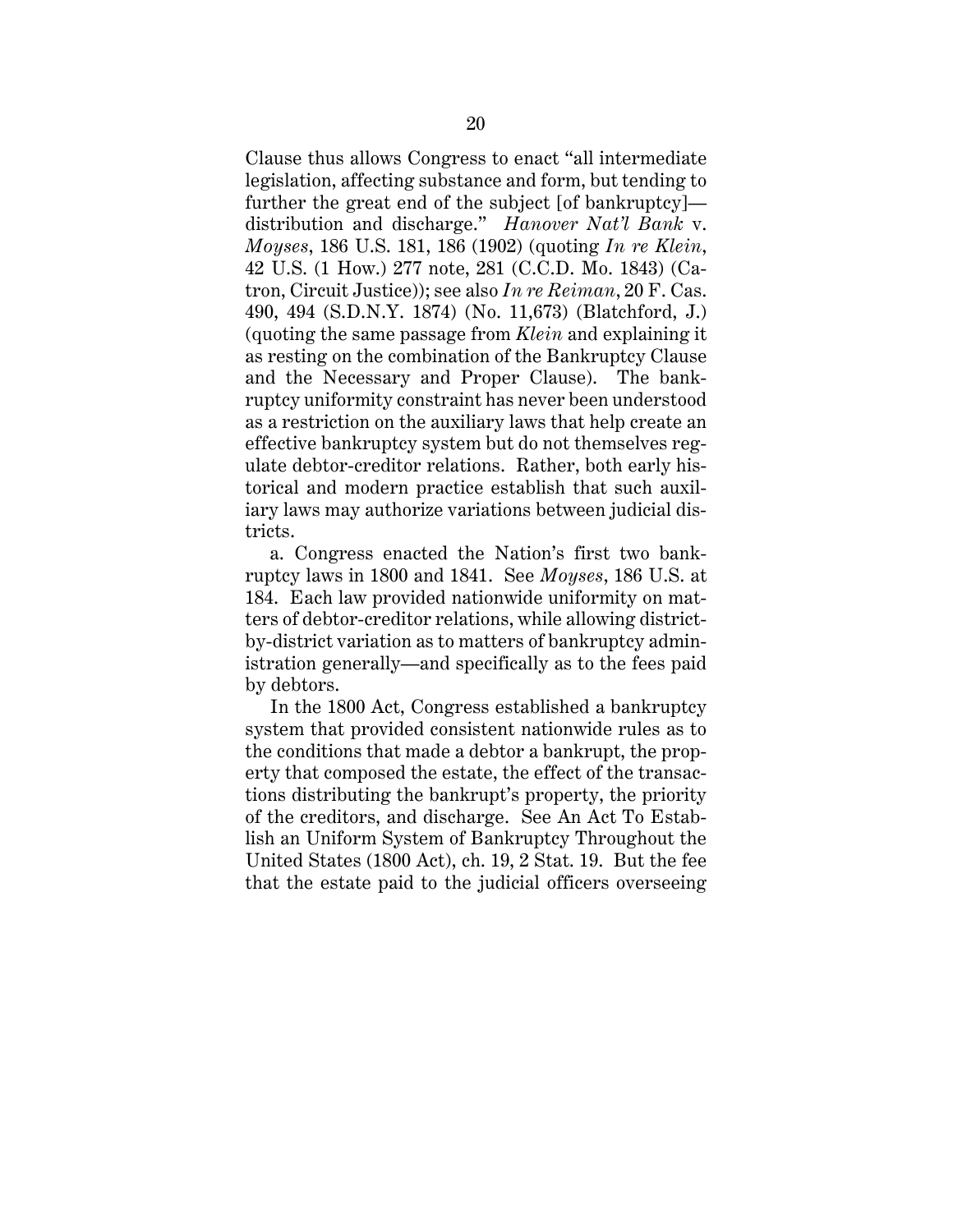the bankruptcy proceedings could vary from district to district. Those officers, called "commissioners," were entitled to "compensation [for] services to be rendered" in administering the bankruptcy estate, which, along with other expenses, was paid "out of the first monies arising from the bankrupt's estate." §§ 5-6, 46-47, 2 Stat. 23, 33. Congress specified "[t]hat the district judges, in each district respectively, shall fix a rate of allowance to be made to the commissioners of bankruptcy." § 47, 2 Stat. 33*.* Thus, the first federal bankruptcy law provided for a fee that reduced the value of the estate available to creditors, and it allowed the amount of that fee (*i.e.*, the "rate of allowance") to vary between districts.

The 1841 Act likewise provided for nationwide uniformity on substantive matters, while permitting variation on matters of procedure. See An Act To Establish a Uniform System of Bankruptcy Throughout the United States (1841 Act), ch. 9, 5 Stat. 440. In particular, the 1841 Act charged the "district court[s] in each district" with the "duty \* \* \* from time to time, to prescribe suitable rules and regulations, and forms of proceedings, in all matters of bankruptcy," subject to revision "by the circuit court of the same district."  $§ 6$ , 5 Stat. 445-446. And, like its predecessor, the 1841 Act contemplated variation in bankruptcy fees, requiring the district courts "from time to time, [to] prescribe a tariff or table of fees and charges to be taxed by the officers of the court or other persons, for services under this act." § 6, 5 Stat. 446. The fees imposed by the district courts under that authority varied widely. For routine cases under the 1841 Act, the average fees in different districts varied from \$15 to \$50 per applicant, and the disparities only increased in complex cases. See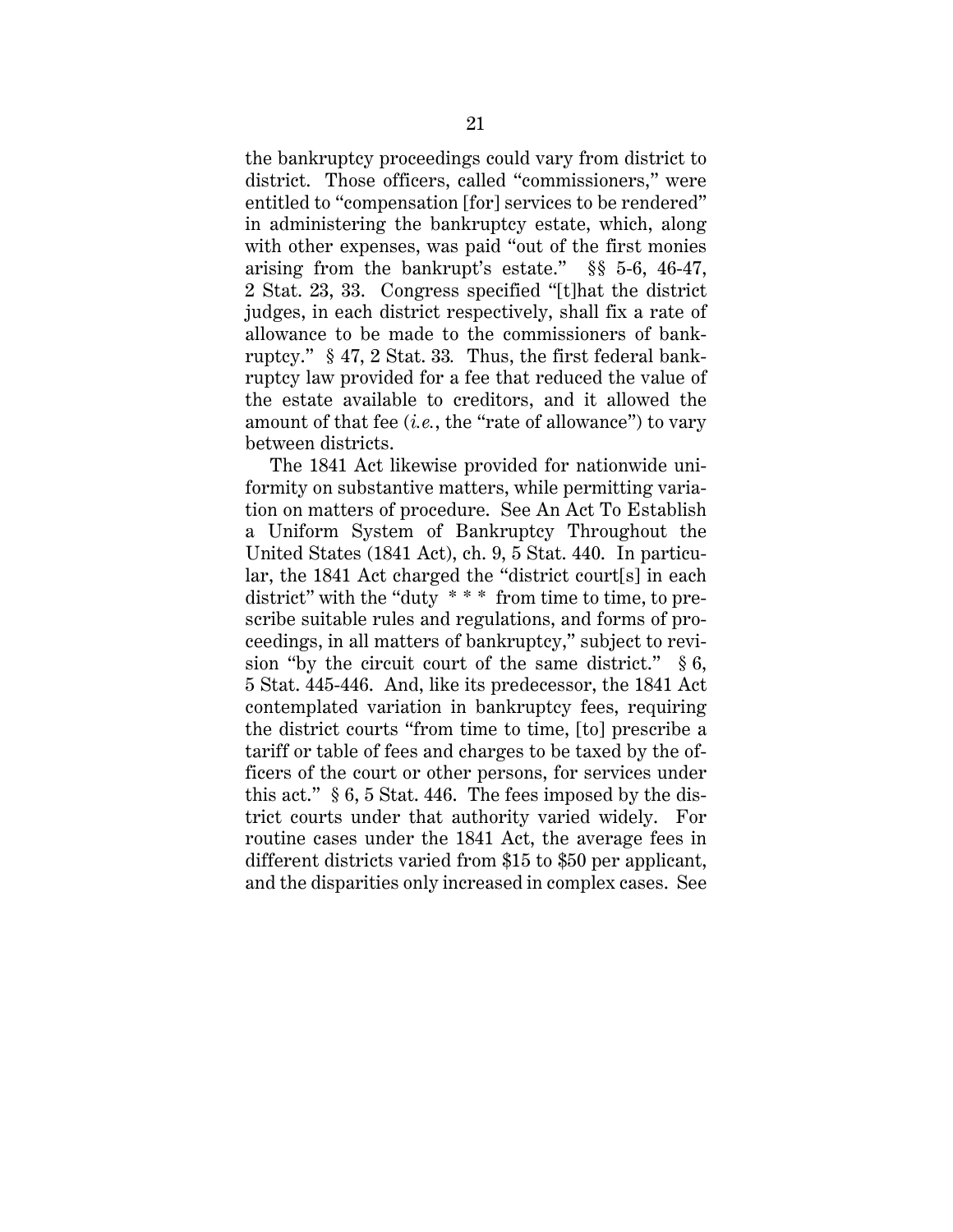Edward J. Balleisen, *Vulture Capitalism in Antebellum America: The 1841 Federal Bankruptcy Act and the Exploitation of Financial Distress*, 70 Bus. Hist. Rev. 473, 483 (1996). The congressionally authorized disparities were so significant that "[i]n some federal districts"—but not others—"creditors received less money from dividends than clerks, newspapers, and other bankruptcy placemen earned from fees." *Id.* at 482.

That early congressional and judicial practice provides "contemporaneous and weighty evidence" that the uniformity constraint does not apply to matters of procedure, and particularly to bankruptcy fees. *Alden* v. *Maine*, 527 U.S. 706, 743-744 (1999) (citation omitted).

b. Modern congressional practice likewise indicates that bankruptcy administration need not be uniform. Indeed, district-by-district variations in bankruptcy administration are far from uncommon.

The current bankruptcy system is based upon the Bankruptcy Reform Act of 1978, which provides for bankruptcy cases to be resolved within each of the 94 federal judicial districts. See 28 U.S.C. 81-132. Federal bankruptcy law is thus "administered almost exclusively through adjudication in the courts," rather than through a single nationwide tribunal or agency. Rafael I. Pardo & Kathryn A. Watts, *The Structural Exceptionalism of Bankruptcy Administration*, 60 UCLA L. Rev. 384, 386 (2012).

Many current laws governing bankruptcy proceedings authorize or contemplate significant variations in, and deference to, local judicial practices and preferences. To take a few examples, a district court may (but need not) refer cases to a bankruptcy court, 28 U.S.C. 157(a); it may (but need not) withdraw that reference at any time, 28 U.S.C. 157(d); it may (but need not) partic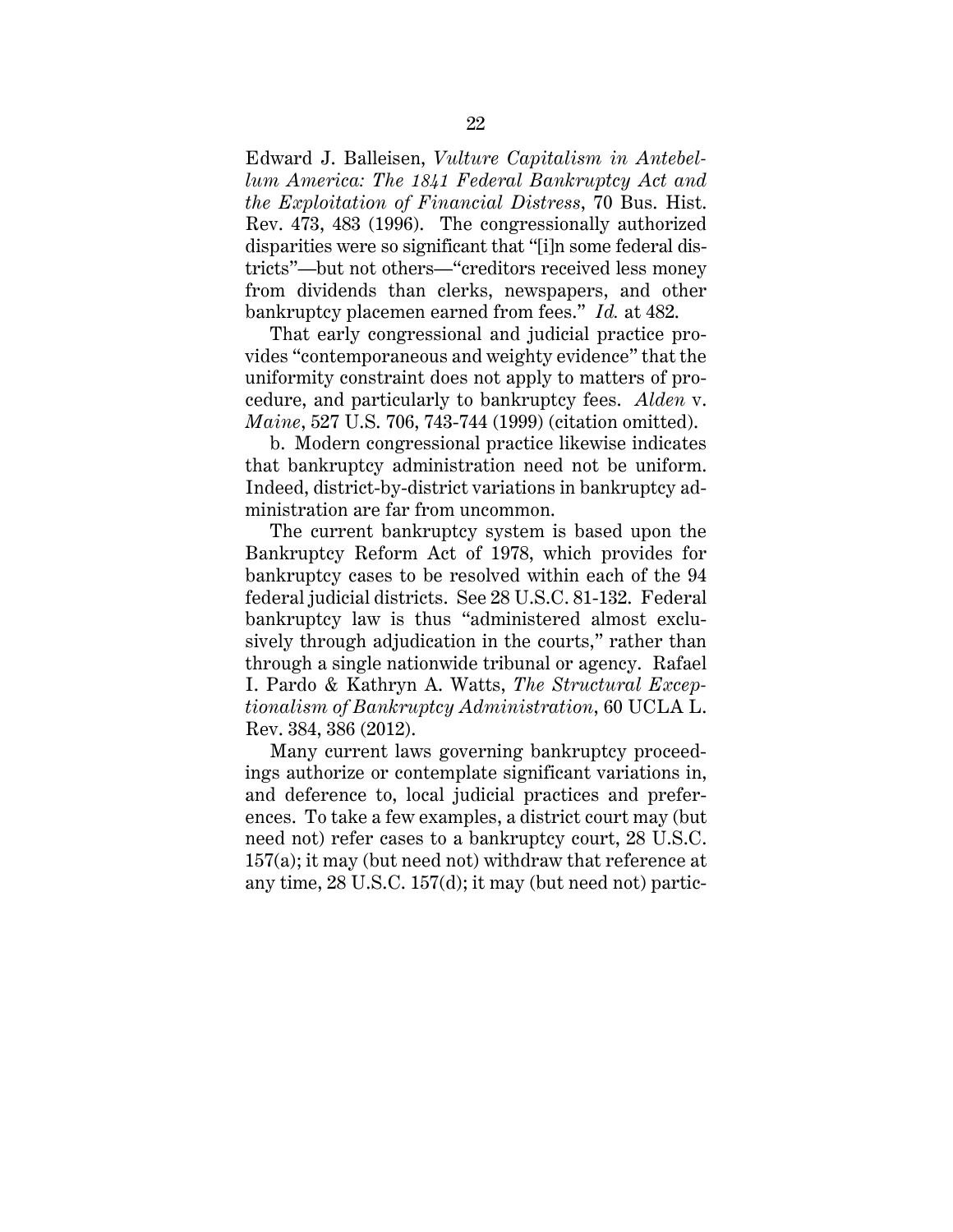ipate in the bankruptcy appellate panel for its circuit, assuming the court of appeals itself has exercised the option to create one,  $28 \text{ U.S.C. } 158(b)(1)$  and  $(6)$ ; and it may promulgate local rules that differ from those of other courts, see Fed. R. Bankr. P. 8026(a), 9029(a)(1). Many judges also impose chambers-specific requirements. The enforcement of those local rules affects bankruptcy cases in many ways. See Fed. R. Bankr. P*.*  $9029(a)(2)$  (contemplating the enforcement of "[a] local rule imposing a requirement of form \* \* \* in a manner that causes a party to lose rights" in the event of a "[]willful failure to comply with the requirement"); Fed. R. Bankr. P. 9029(b) (contemplating that a judge may impose a "sanction or other disadvantage" on a litigant for failure to comply with the judge's procedures so long as the alleged violator had "actual notice of the requirement").

The varied rules of local practice commonly extend to financial matters that ultimately affect how much money will be available for distribution to different classes of creditors. As particularly relevant here, some districts allow bankruptcy judges to set chambersspecific amounts for what will constitute a presumptively reasonable fee for professionals. See, *e.g.*, U.S. Bankr. Ct., District of South Carolina, *Fee Amounts Pursuant to SC LBR 2016-1 for Judge Burris* (Apr. 4, 2017), https://www.scb.uscourts.gov/news/fee-amountspursuant-sc-lbr-2016-1-judge-burris; *In re Compensation of Debtor's Counsel in Chapter 13 Cases*, Standing Order, No. 19-2 (Bankr. E.D. Va. Feb. 26, 2019) (setting "prescribed level of compensation" for attorneys in Chapter 13 cases). Federal law also permits district courts and bankruptcy courts to waive certain fees for particular debtors or creditors "in accordance with Ju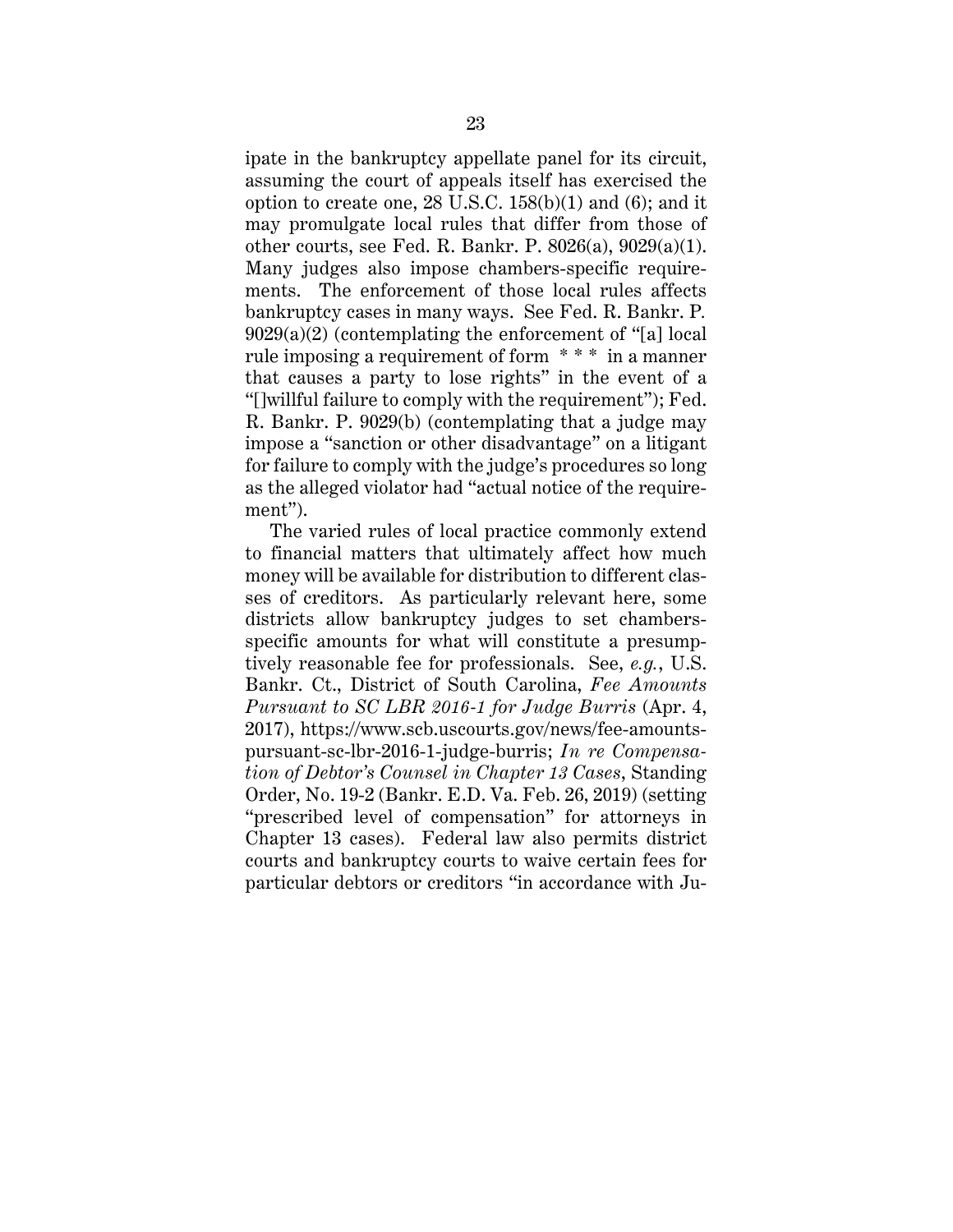dicial Conference policy," even if other district courts would not allow the same waivers. 28 U.S.C. 1930(f)(3).

That variation between districts as to matters of procedure has extended to the program of administration in particular districts. As discussed above (see p. 3, *supra*), in 1978, Congress created the UST Program as a pilot program in 18 federal judicial districts. See *United States Trustee* v. *Prines (In re Prines)*, 867 F.2d 478 (8th Cir. 1989) (rejecting Equal Protection Clause challenge to the staggered implementation). And, when Congress expanded the UST Program, it accommodated the Judicial Conference's request for continued authorization to use BAs in six districts. See pp. 4-5, *supra.*

c. The historical and modern congressional practice comports with this Court's decisions. The Court has invalidated only one law under the uniformity provision of the Bankruptcy Clause. That law governed the substance of creditor-debtor relations, imposing a new obligation on a debtor "to pay large sums of money" to a particular set of creditors and specifically giving that obligation "priority over the claims" of other creditors. *Gibbons*, 455 U.S. at 467. Every decision of this Court that petitioner cites as addressing the bankruptcy uniformity requirement likewise addressed substantive bankruptcy laws. See *Regional Rail Reorganization Act Cases*, 419 U.S. at 109-110 (act governing the reorganization of a particular class of debtors and specifying the rights and obligations of those debtors to their creditors); *Moyses*, 186 U.S. at 189 (provision regarding what property may be exempted from the bankruptcy estate); see also *Vanston Bondholders Protective Comm.* v. *Green*, 329 U.S. 156, 162 (1946) (addressing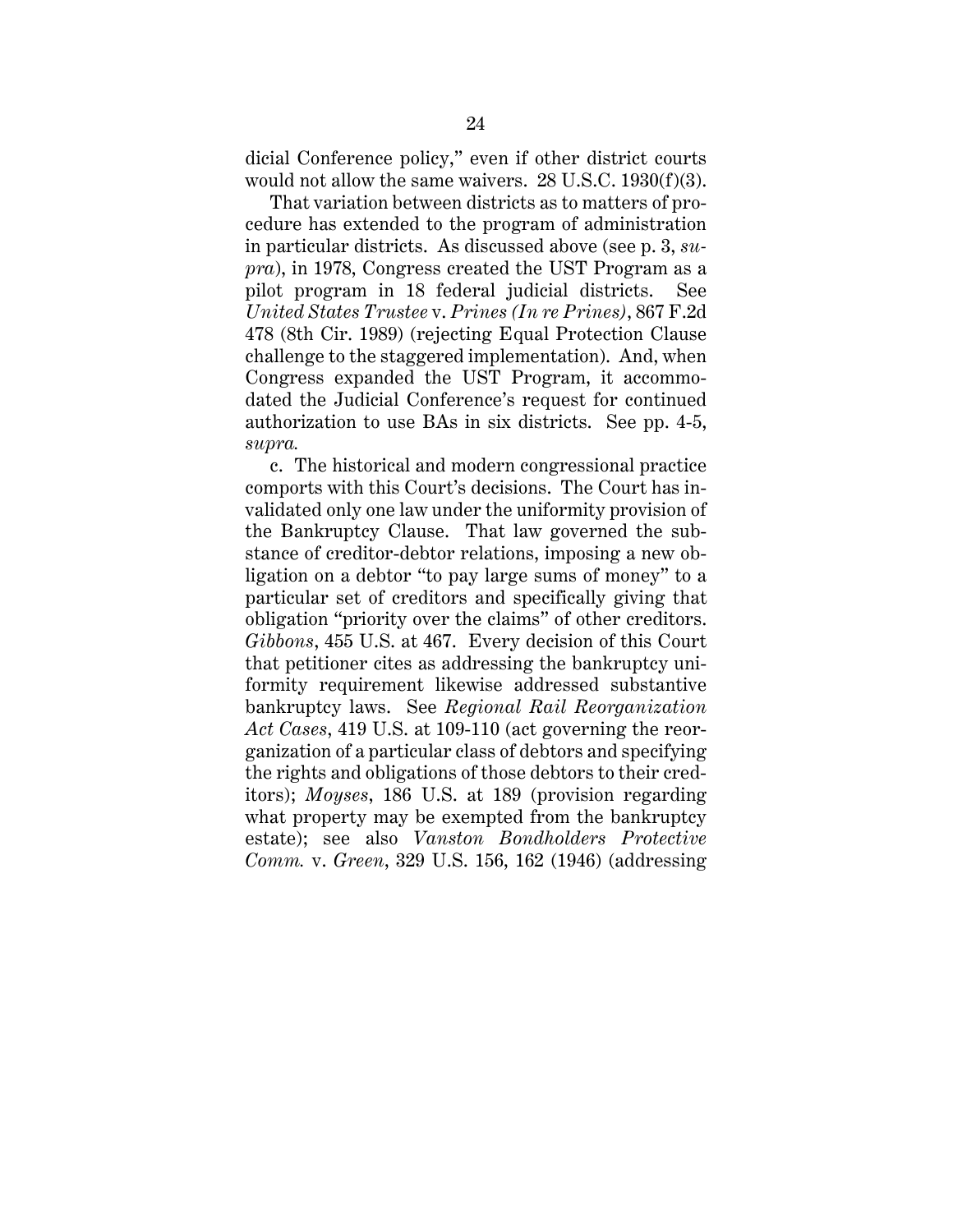permissibility of relying on state law in determining the allowance of a particular claim).

d. In light of the foregoing principles, the uniformity requirement is not implicated by the fee provision at issue here. That provision is not part of the "subject of Bankruptcies" because it does not alter the substance of debtor-creditor relations by, for example, defining what property is included in or exempt from the estate, setting priority for a particular claim, or describing the scope or effect of discharge. See *Gibbons*, 455 U.S. at 466; see also, *e.g.*, 11 U.S.C. 507, 522, 523, 524. While the fee provision is "important to a complete and effective bankrupt system," such that Congress had the power to enact it as necessary and proper to its substantive bankruptcy power, *United States* v. *Fox*, 95 U.S. 670, 672 (1878), the uniformity requirement is not implicated. See S. Rep. No. 168, 103d Cong., 1st Sess. 61 (1993) (1993 Senate Report) (Statement of the National Bankruptcy Conference explaining that implementing the UST program on a pilot basis did not raise constitutional concerns because "it dealt with administrative aspects of the bankruptcy system" rather than creating "a substantive bankruptcy law"). Just like the fee provisions in Congress's earliest bankruptcy acts, therefore, the quarterly fees for Chapter 11 debtors may vary by district without running afoul of the Bankruptcy Clause.

3. The fee provision at issue here was also within Congress's power regardless of whether it was uniform because it is independently supported by Congress's power to enact and fund programs that assist the federal courts with the fair and efficient resolution of bankruptcy cases. The Constitution gives Congress the enumerated power "[t]o constitute Tribunals inferior to the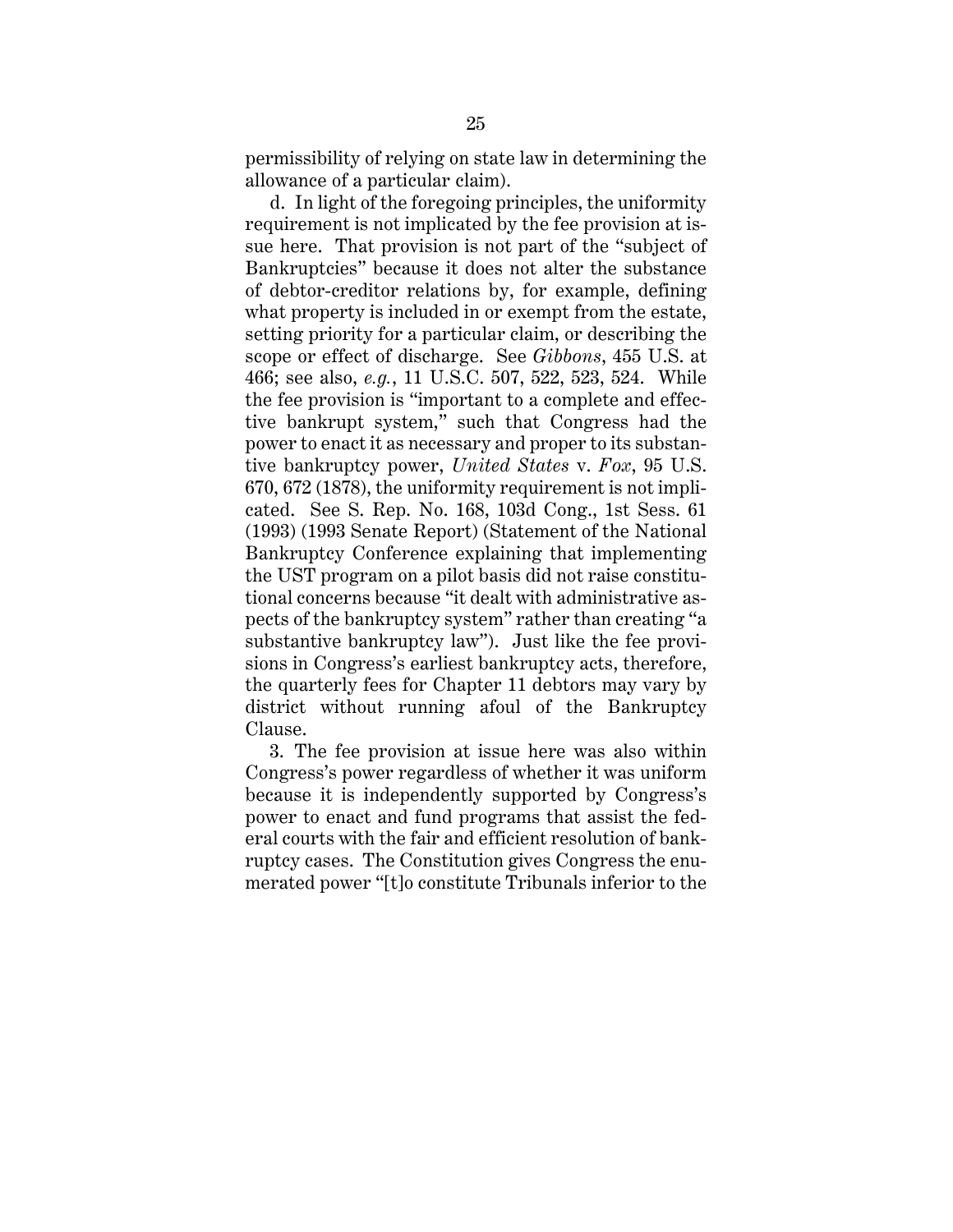supreme Court," U.S. Const. Art. I, § 8, Cl. 9. The quarterly fees provision is "necessary and proper," U.S. Const. Art. I, § 8, Cl. 18, for carrying into execution Congress's power to create lower federal courts and to assure that those tribunals may fairly and efficiently exercise "[t]he judicial Power of the United States," Art. III, § 1.

Pursuant to statute, bankruptcy courts are "unit[s] of the district court," 28 U.S.C. 151, and bankruptcy judges are "judicial officers" of district courts, 28 U.S.C. 152(a)(1). Bankruptcy judges are appointed by Article III courts after considering each district's "need[s]" as evaluated by the Judicial Conference. 28 U.S.C. 152(b)(2); see 28 U.S.C. 152(a)(1). Each district court determines whether to refer a bankruptcy case to a bankruptcy judge and may withdraw a proceeding (or part of a proceeding). 28 U.S.C. 157(a) and (d). In short, Congress has authorized creation of bankruptcy courts "to assist Article III courts in their work." *Wellness Int'l Network, Ltd.* v. *Sharif*, 575 U.S. 665, 668 (2015).

A statutory provision that is "'conducive to the due administration of justice'" in federal court, and is "'plainly adapted'" to that end, "is necessary and proper for carrying into execution Congress's [inferiortribunals] power." *Jinks* v. *Richland County*, 538 U.S. 456, 462 (2003) (citation omitted). The bankruptcycourt system is conducive and adapted to the due administration of justice in federal court. Indeed, this Court has observed that, without the assistance of the bankruptcy courts, "the work of the federal court system would grind nearly to a halt." *Sharif*, 575 U.S. at 668. And the UST program, just like the corresponding BA program, is critical to the efficient and fair admin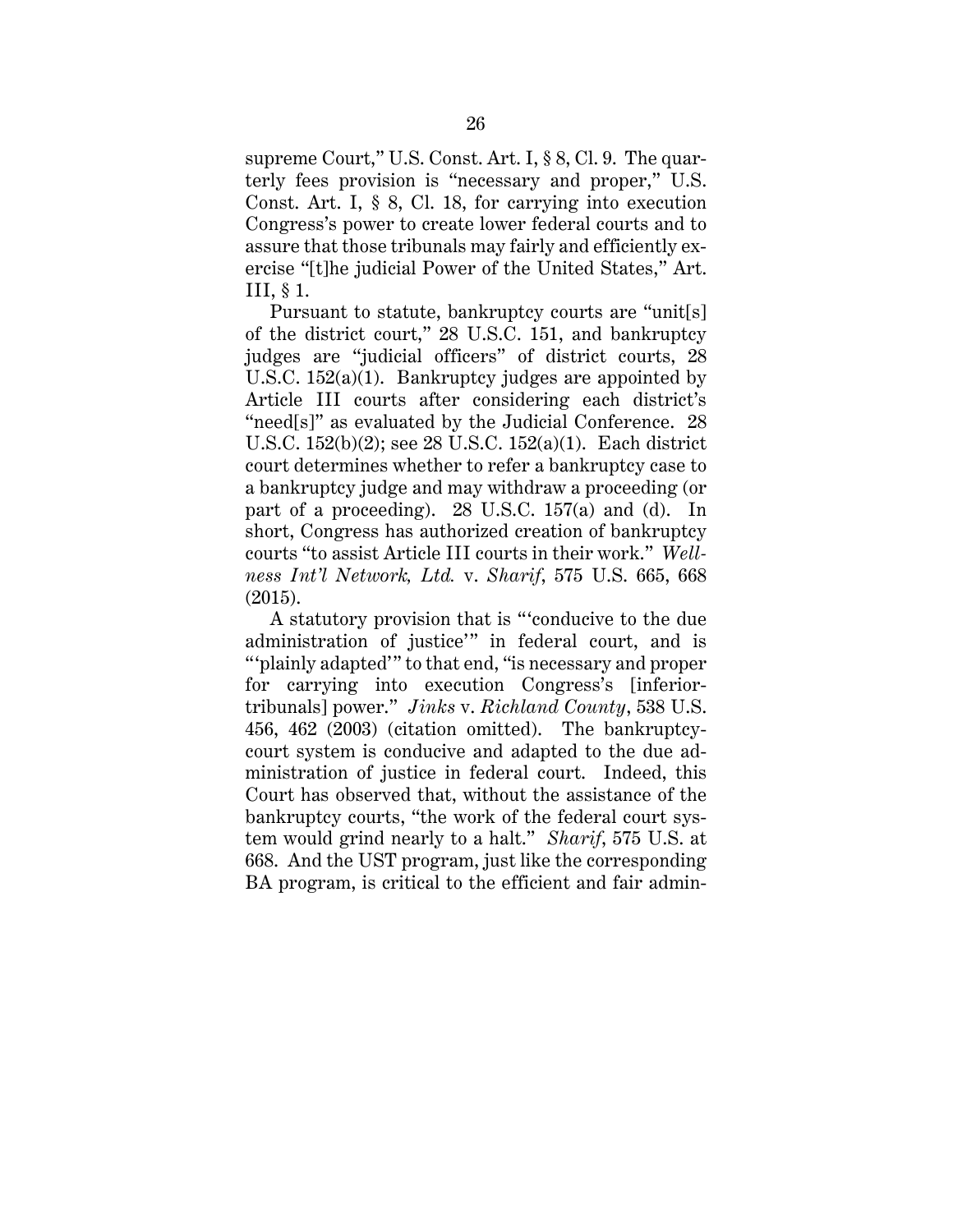istration of bankruptcy proceedings. See pp. 2-5, *supra*. 2 Because Congress had authority to create and fund the UST program as an auxiliary to its enumerated inferior-tribunals power—even if it also had authority to create and fund the program in support of its enumerated bankruptcy power—the fee provision is constitutional regardless of its uniformity.<sup>3</sup>

4. Petitioner's arguments to the contrary are unavailing.

Petitioner notes (Br. 24) that the Bankruptcy Clause gives Congress a "broad and capacious" power to enact legislation related to bankruptcy. But the relevant question is not the scope of Congress's power to act; it is the scope of the uniformity limitation on that power. Petitioner offers no historical support for the proposition that the Framers would have been concerned with variations between judicial districts as to matters of bankruptcy administration. Indeed, early congres-

<sup>2</sup> Unlike the BA program, the UST program is not housed within the Judicial Branch. See 28 U.S.C. 586 (2018 & Supp. I 2019). But the two programs perform similar functions and thereby equally support the Article III and bankruptcy courts in their respective districts. See p. 5, *supra*. Similarly, Congress has given the United States Marshals Service (located within the Executive Branch) the responsibility for securing inferior federal courts, see 28 U.S.C. 561(a), 566(a) and (i), while simultaneously authorizing the Marshal of the Supreme Court (located within the Judicial Branch) to protect this Court, see 28 U.S.C. 672; 40 U.S.C. 6102(a), 6121(a).

<sup>3</sup> In *Gibbons*, the Court cautioned against allowing Congress to enact nonuniform substantive bankruptcy laws under the Commerce Clause because doing so would "eradicate from the Constitution" the uniformity requirement. See 455 U.S. at 469. But many laws that relate to bankruptcy do not fall within Congress's inferiortribunal authority. For that reason, allowing Congress to enact nonuniform laws as necessary and proper to that authority does not present the same concern, and petitioner does not suggest otherwise.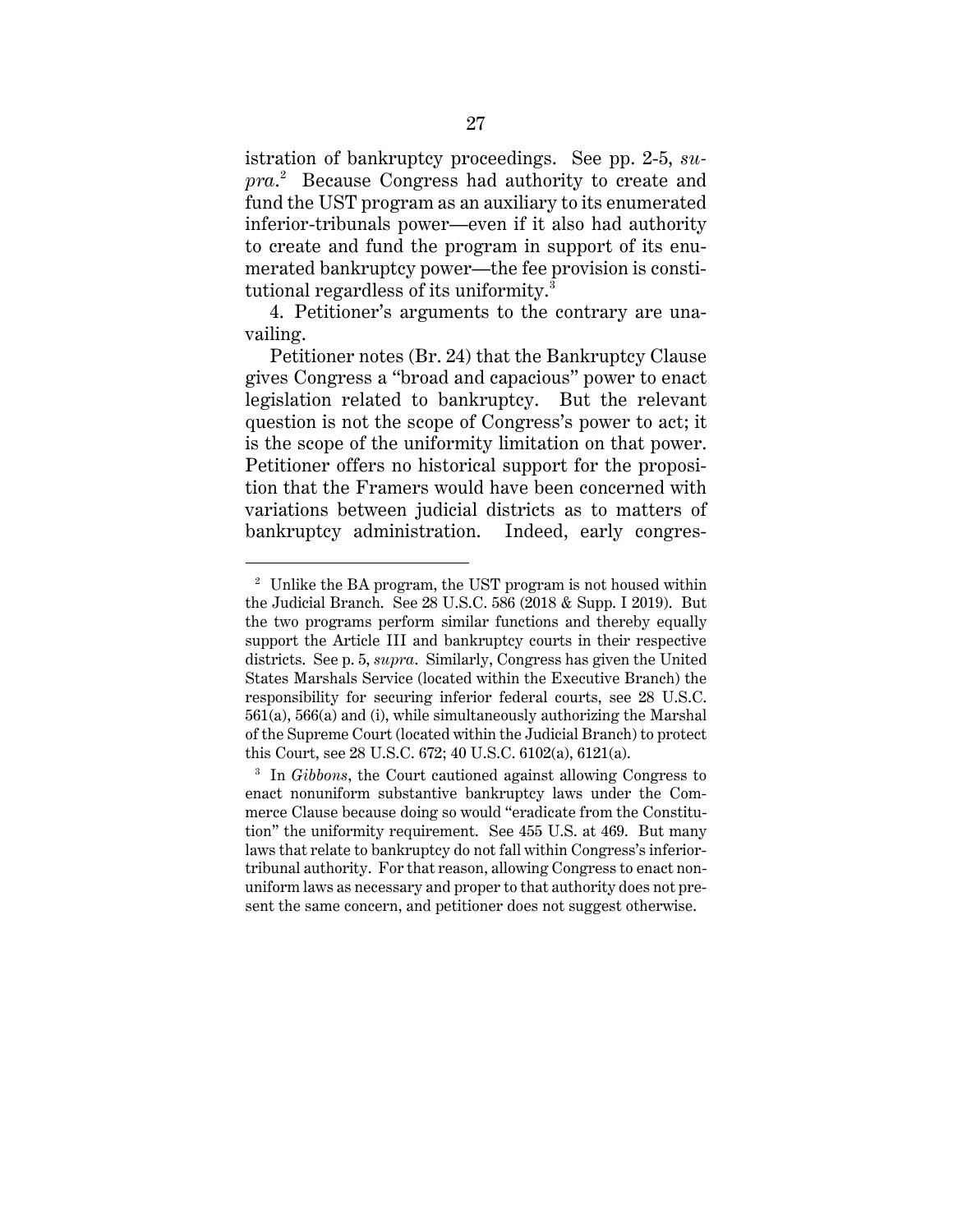sional practice—specifically with respect to fees—is to the contrary. See pp. 20-22, *supra*.

Similarly, petitioner is mistaken in emphasizing that the 2017 Act relates to and "affects" bankruptcy proceedings. Br. 25; see, *e.g.*, *Clinton Nurseries, Inc.* v. *Harrington (In re Clinton Nurseries, Inc.)*, 998 F.3d 56, 64 (2d Cir. 2021) (observing that Section 1930 is entitled "Bankruptcy fees"), petition for cert. pending, No. 21-1123 (filed Feb. 14, 2022). That is not the touchstone of whether the law triggers the restraints imposed by the uniformity requirement. See pp. 19-25, *supra*. More specifically, petitioner contends (Br. 25) that the 2017 Act is subject to the uniformity requirement because the payment of fees is a prerequisite to plan confirmation and—because fees have administrativepriority status—a fee increase "directly reduces the funds available" to creditors. History again refutes that inference: Fees for bankruptcy commissioners and other officials also reduced the funds available to creditors under the 1800 and 1841 Bankruptcy Acts, yet Congress left it to the courts in each district to set those fees, which could therefore vary from district to district. See 1800 Act § 46, 2 Stat. 33; 1841 Act § 5, 5 Stat. 444. Nor is petitioner correct in suggesting that any law that reduces the amount available to creditors becomes a substantive bankruptcy law subject to a geographical uniformity requirement. Many kinds of legal obligations, including claims for contributions to an employee benefit plan and taxes, are given heightened priority in bankruptcy. See 11 U.S.C. 507. Changes to the laws defining those underlying obligations can have predictable effects on the distribution of a debtor's estate. But that does not mean that those laws are enacted under the Bankruptcy Clause or that they must be incorpo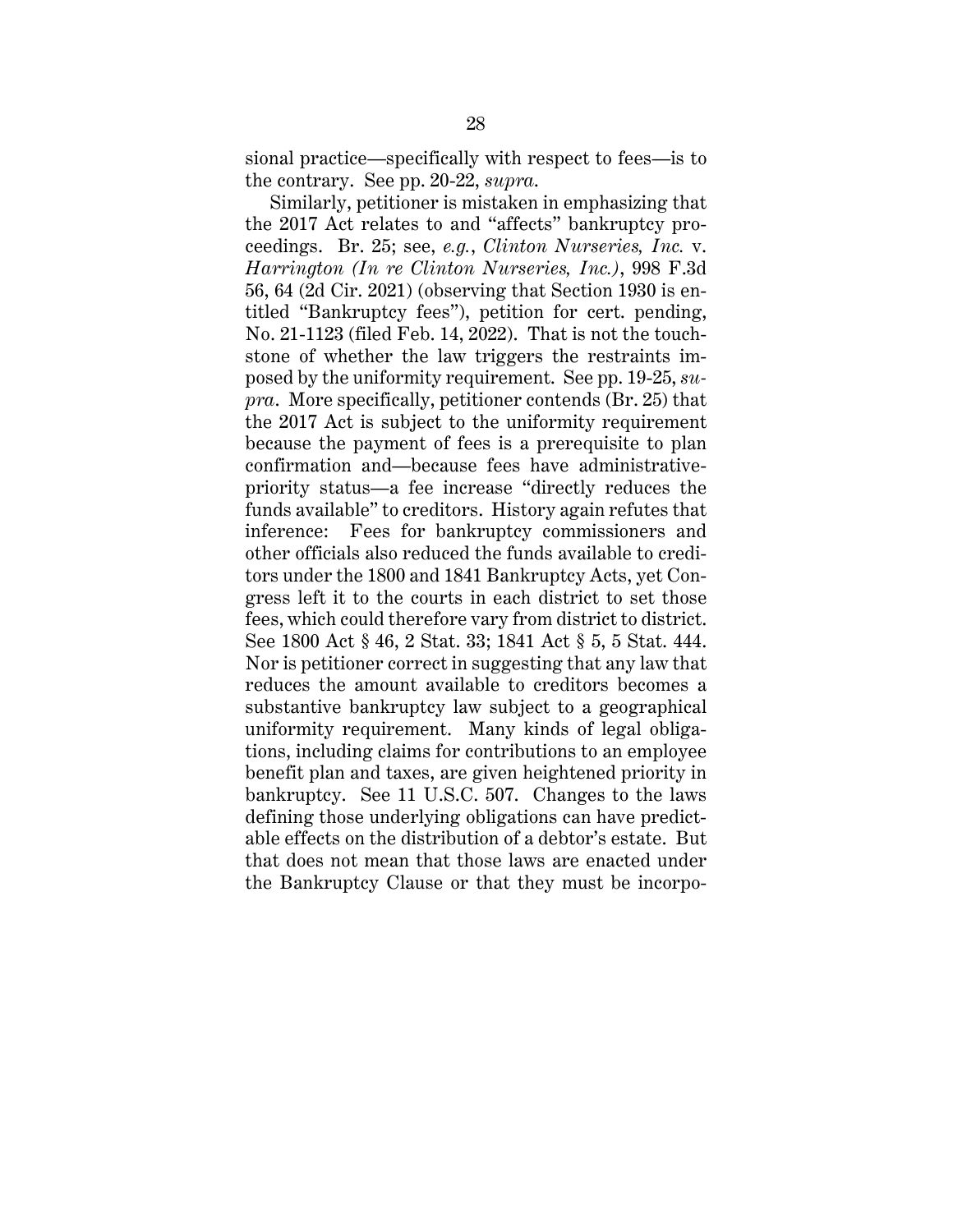rated into bankruptcy proceedings in ways that avoid state-by-state variation. To the contrary, this Court long ago countenanced state-by-state variations in exemptions (which affect the size of the estate). See *Moyses*, 186 U.S. at 190.

Petitioner next contends that the 2017 Act has to be a law "on the subject of Bankruptcies," U.S. Const. Art. I, § 8, Cl. 4, rather than one that is "necessary and proper" to Congress's bankruptcy power, on the theory that a law is not "proper" under the Necessary and Proper Clause if it "evade[s] the express textual precondition[s] on [the] enumerated power." Br. 26; see Br. 25-26. Petitioner is mistaken in assuming that every limit on an enumerated power applies to the incidental laws that Congress is permitted to enact under the Necessary and Proper Clause in service of that power. For example, the Necessary and Proper Clause permits Congress to regulate "intrastate activities that do not themselves substantially affect interstate commerce" and therefore fall outside the textual limitations of the Commerce Clause. *Gonzales* v. *Raich*, 545 U.S. 1, 35 (2005) (Scalia, J., concurring in the judgment); see *id.* at 34-35; see also *United States* v. *Coombs*, 37 U.S. (12 Pet.) 72, 78 (1838). In any event, the 2017 Act's fee increase did not evade the bankruptcy uniformity requirement, both because bankruptcy-administrative matters are not so constrained and because Congress's legislation for the UST and BA Programs reflects repeated efforts to avoid even an arguable uniformity problem. See pp. 6-7, 9, *supra*. And, even if the Bankruptcy Clause's uniformity requirement would have limited the fee provision, petitioner offers no response to the argument—advanced in the government's certiorari-stage response (Br. 13-14)—that Congress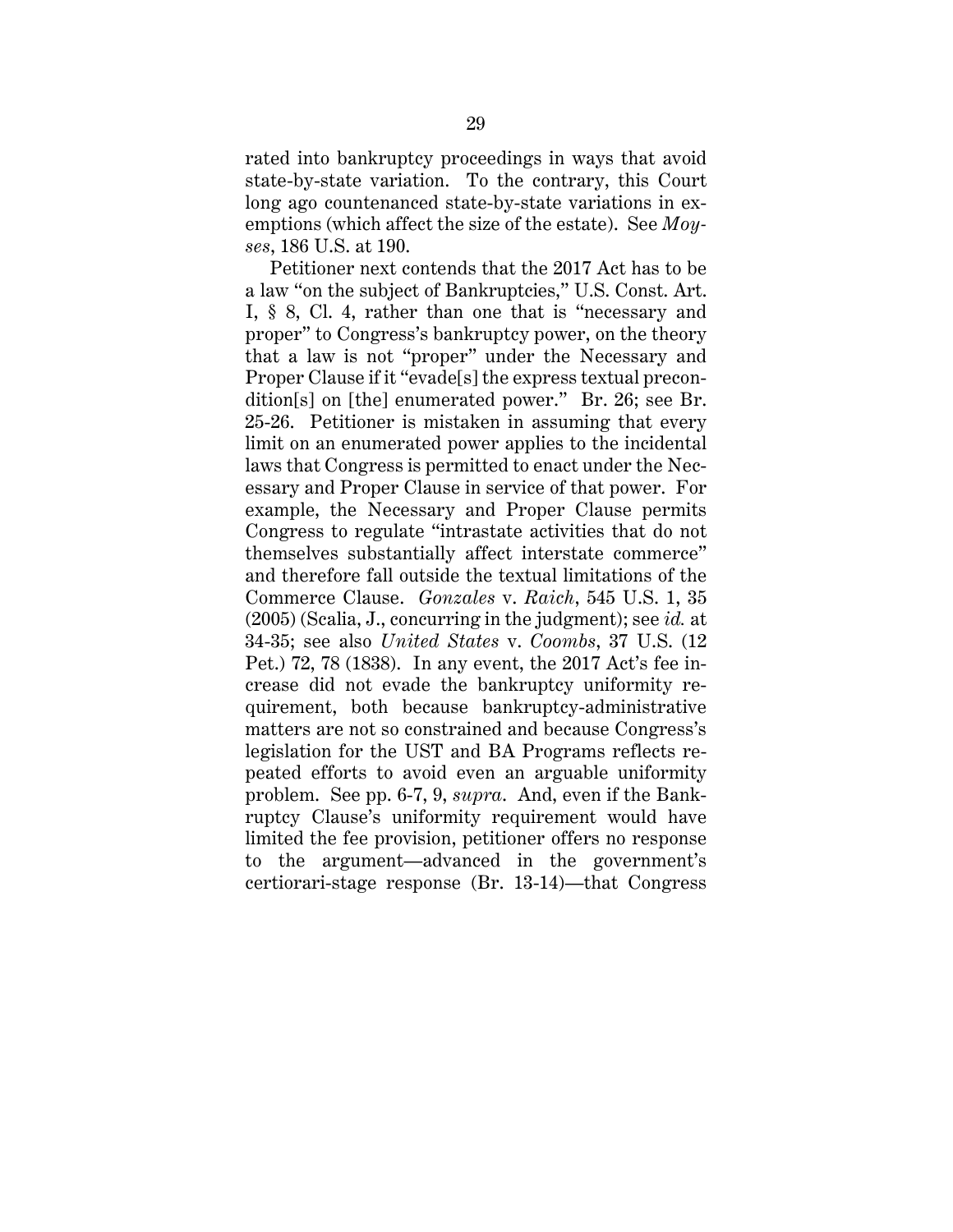had the independent power to enact the fee provision as necessary and proper to its power to establish inferior tribunals. See pp. 25-27, *supra*.

Petitioner acknowledges the myriad examples of district-by-district variations in laws governing modern bankruptcy administration, but suggests that most of those provisions would "simply pass muster" under the uniformity requirement. Br. 26 (emphasis omitted). As an initial matter, that assertion is inconsistent with the vise-like grip that petitioner would give the uniformity requirement in arguing (Br. 20-23) that it prohibits Congress from enacting the fee increase. And while petitioner suggests that the uniformity requirement is satisfied as long as every local actor faces "an identical choice," Br. 26, petitioner does not explain why the disparities that result when those actors exercise their discretion in different ways—including by setting disparate fees in different districts, see pp. 23-24, *supra*—are any less offensive to his understanding of the Bankruptcy Clause. Finally, petitioner asserts (Br. 26) that those variations, unlike the ones at issue here, would have no "apparent impact on any ordinary Article III interest." But the rules can affect substantive interests, whether by subjecting debtors to sanctions, see, *e.g.*, Fed. R. Bankr. P. 9029(b), or by affecting the very types of financial interests at issue here. See pp. 23-24, *supra*. In short, petitioner's position cannot be reconciled with current practice, any more than it can be reconciled with the approach that Congress took with respect to bankruptcy fees in the Constitution's first half-century.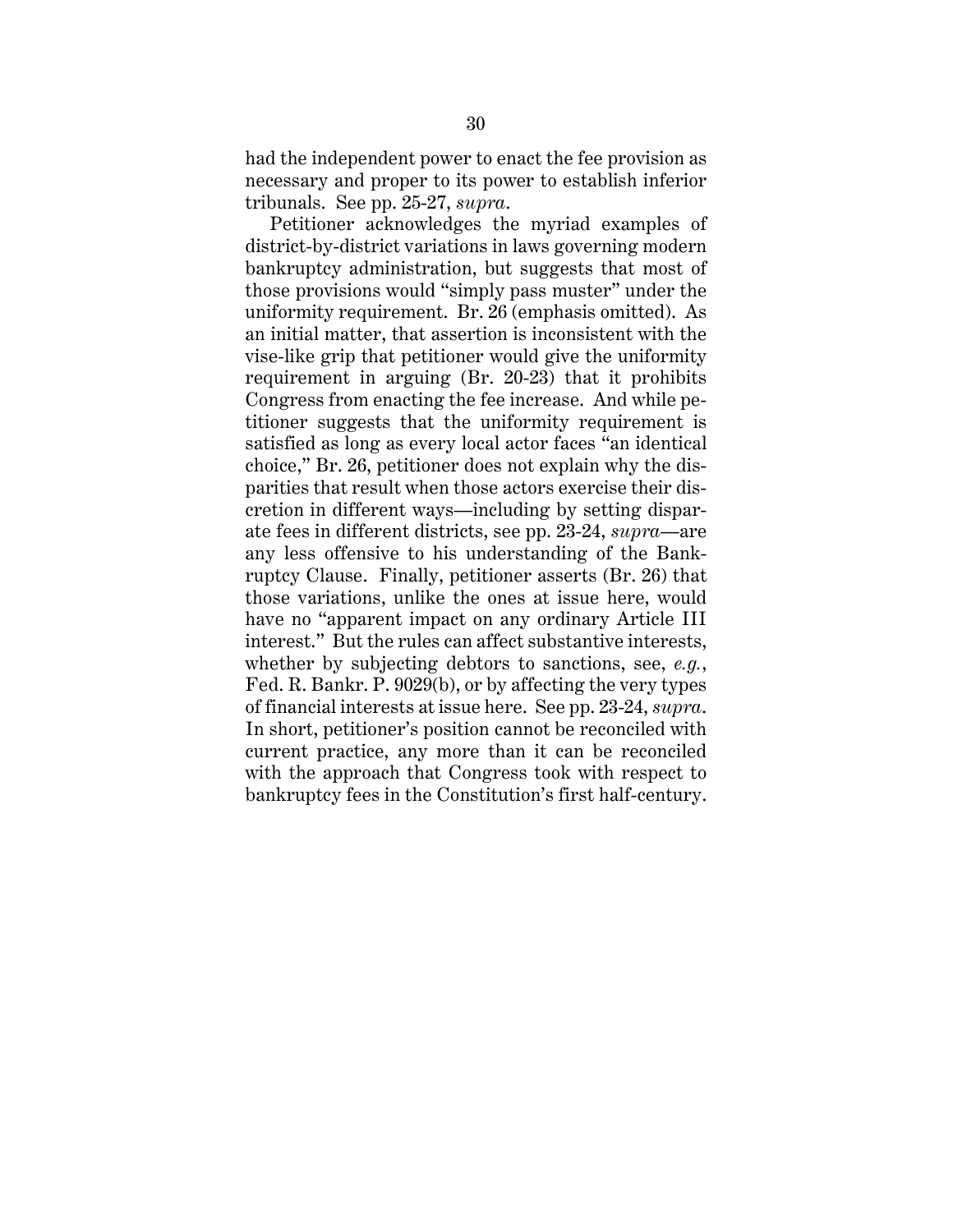## **B. The Statutory Regime For Quarterly Fees Was At All Relevant Times Facially Uniform Throughout The United States**

Even if the bankruptcy uniformity requirement extends to laws governing the amount of user fees for bankruptcy administration, the statutory regime for quarterly fees was facially uniform throughout the United States at all relevant times.

1. Both before and after the 2017 Act, Section  $1930(a)(6)$  mandated a graduated fee schedule that applied in all UST districts, with the specific amounts varying over time. Compare 28 U.S.C. 1930(a)(6) (2012), with 28 U.S.C. 1930(a)(6) (Supp. II 2020). The 2017 Act altered the fee schedule in Section 1930(a)(6), but it did not amend Section 1930(a)(7), which provided, from the 2000 Act until the 2020 Act, that the Judicial Conference "may require the debtor" in BA districts "to pay fees equal to those imposed by paragraph (6) of this subsection." 2000 Act § 105, 114 Stat. 2412; 28 U.S.C. 1930(a)(7) (2018); see 2017 Act § 1004(a), 131 Stat. 1232. Accordingly, the 2017 Act itself did not authorize any departure from what had become established as uniform fees.

The statutory structure contemplated that any fees in the BA districts would be equal to those in UST districts. Section 1930 did not empower the Judicial Conference to charge fees in any amount it wished; rather, to the extent that the Judicial Conference imposed any fees at all, it was authorized to charge only fees "equal to those imposed" in UST districts. 28 U.S.C. 1930(a)(7) (2018).

Section  $1930(a)(7)$  did use the auxiliary verb "may" (until it was replaced with "shall" by a clarifying amendment in the 2020 Act). To the extent that that verb con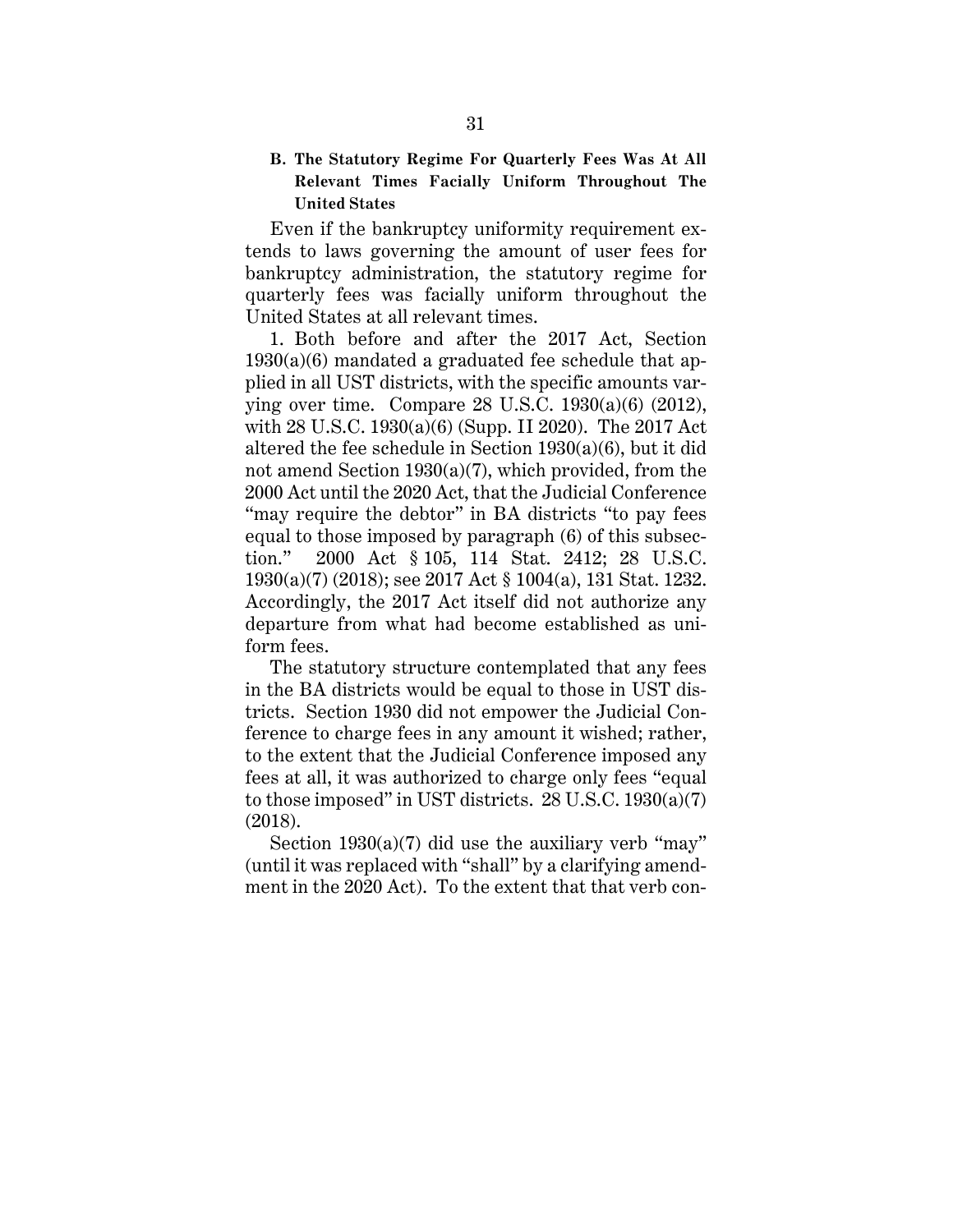ferred discretion on the Judicial Conference, but see pp. 32-34, *infra*, that discretion related only to the threshold decision about whether to impose any fees in the BA districts. When Congress acted in 2017, it knew that such fees had already been imposed in BA districts by the Judicial Conference's 2001 standing order, which had specifically directed that quarterly fees "be imposed in bankruptcy administrator districts in the amounts specified in 28 U.S.C. § 1930, *as those amounts may be amended from time to time*." *2001 JCUS Report* 46 (emphasis added). Thus, when Congress amended the fee schedule in 2007, see Department of Justice Appropriations Act, 2008, Pub. L. No. 110-161, Div. B, Tit. II, § 213(a), 121 Stat. 1914, the BA districts immediately implemented the increase under the standing order. See *United States Trustee Region 21* v. *Bast Amron LLP (In re Mosaic Mgmt. Grp., Inc.)*, 22 F.4th 1291, 1315 & n.21 (11th Cir. 2022) (*Mosaic*).

Despite the statutory requirement of equal fees, the pre-existing standing order, and previous practice, the BA districts did not immediately implement the 2017 Act's fee increase, which resulted in lower fees in BA districts. But nothing about the 2017 Act or Section 1930 had authorized that disparity. And, because the Bankruptcy Clause "imposes its limited constraint on *congressional* power," *Mosaic*, 22 F.4th at 1320 (emphasis added); see U.S. Const. Art. I, § 8, Cl. 4, that series of events cannot render the underlying Act of Congress unconstitutional.

2. To the extent that the presence of the word "may" in Section 1930(a)(7) would render the 2017 Act unconstitutional under the theory that it authorized the possibility of unequal fees, the Court should interpret the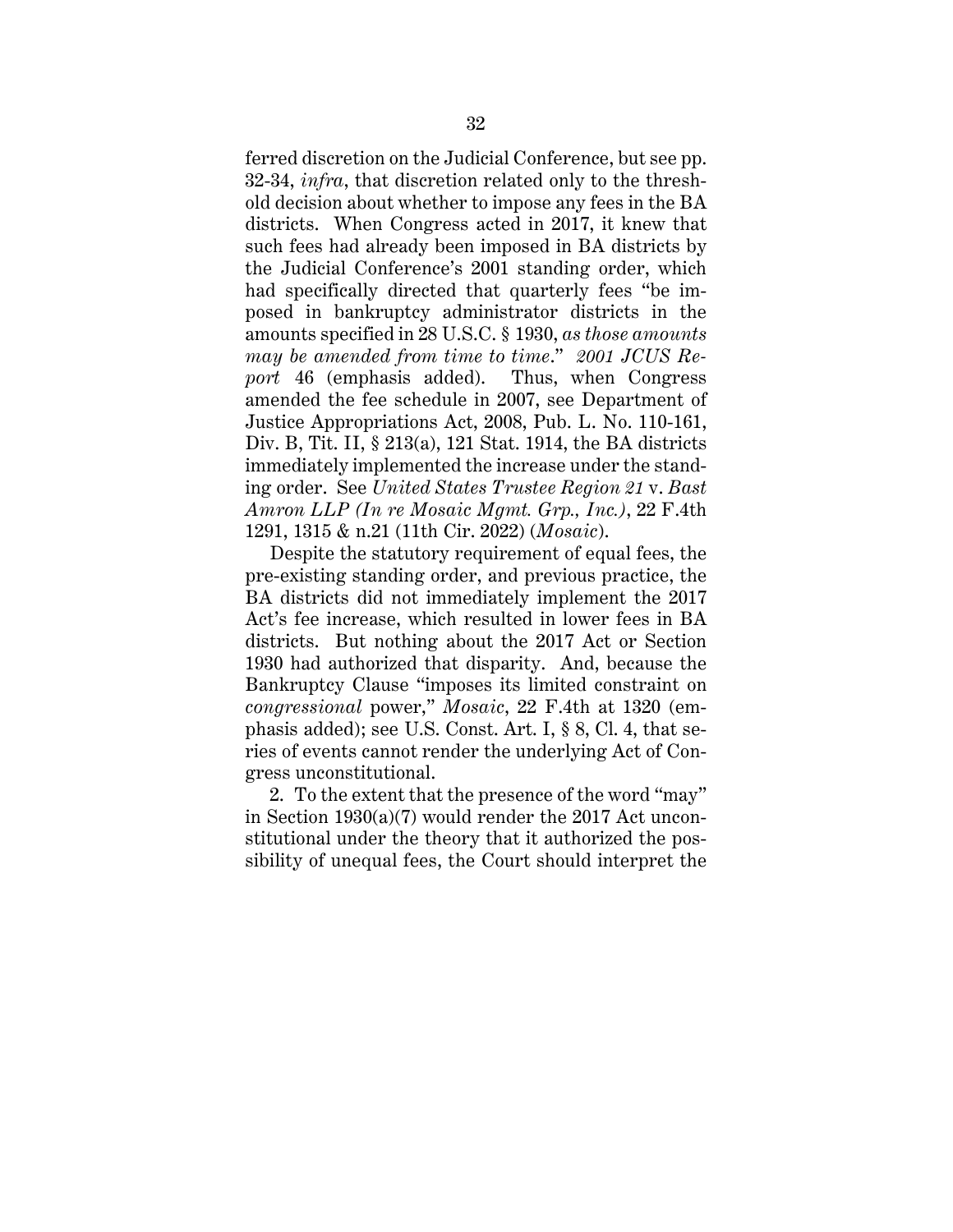two provisions as having required the ongoing imposition of equal fees.

To be sure, this Court has "repeatedly observed" that "the word 'may' *clearly* connotes discretion." *Opati* v. *Republic of Sudan*, 140 S. Ct. 1601, 1609 (2020) (citation and internal quotation marks omitted). But in the particular circumstances of this case, considerations of constitutional avoidance, combined with the context and purpose of the provision, establish that the best reading of Section 1930(a)(7) is that Congress intended the imposition of equal fees.

As explained above (see pp. 6-7, *supra*), Congress enacted Section 1930(a)(7) in response to *St. Angelo* v. *Victoria Farms, Inc.*, 38 F.3d 1525, 1532-1533 (1994), amended, 46 F.3d 969 (9th Cir. 1995), which found unconstitutional the authorization of two programs with divergent fee requirements. Congress determined consistent with the recommendation of the Judicial Conference itself—that Section 1930(a)(7) would cure any unconstitutional lack of uniformity in fees. That judgment warrants respect. See *Fullilove* v. *Klutznick*, 448 U.S. 448, 472-473 (1980) (plurality opinion).

Moreover, both that background and Congress's subsequent actions form the "context of the *corpus juris*" in which Section 1930(a)(7) must be read. *Branch* v. *Smith*, 538 U.S. 254, 281 (2003) (plurality opinion). In 2020, after some courts interpreted "may" as conferring discretion on the Judicial Conference about the fee increase in BA districts, both Houses of Congress unanimously approved technical legislation striking the word "may" from Section 1930(a)(7) and replacing it with "shall." See 2020 Act § 3(d)(2), 134 Stat. 5088. An express legislative finding explained that the purpose of that change was to "confirm the longstanding intention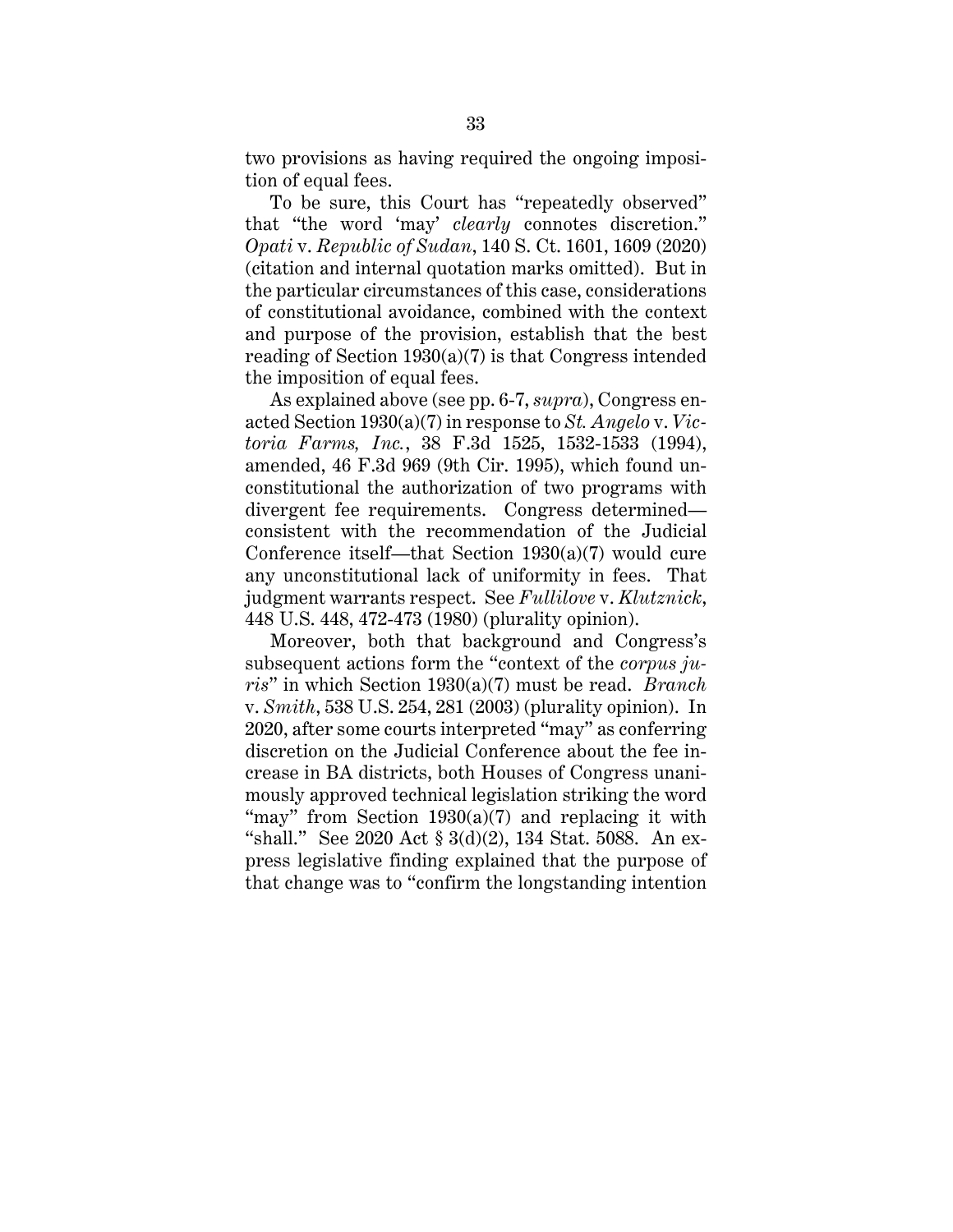of Congress that quarterly fee requirements remain consistent across all Federal judicial districts."  $\S 2(a)(4)(B)$ , 134 Stat. 5086. As Justice Scalia's opinion for the plurality in *Branch* explained: "if it can be gathered from a subsequent statute *in pari materia*, what meaning the legislature attached to the words of a former statute, they will amount to a legislative declaration of its meaning, and will govern the construction of the first statute." 538 U.S. at 281 (quoting *United States* v. *Freeman*, 44 U.S. (3 How.) 556, 564-565 (1845)). In that way, the 2020 Act—which is a subsequent statute on the same subject that specifically addresses the meaning that Congress attached to the words of a former statute—"sheds light upon the meaning" (*ibid.*) of the earlier-enacted Section 1930(a)(7), reinforcing that Congress intended to require equal fees.

Given that context, Section  $1930(a)(7)$  was at least ambiguous as to whether the Judicial Conference had authority to impose unequal fees before the 2020 Act. If the Court determines that such discretion would violate the uniformity requirement, it should construe the imposition of equal fees as a mandatory requirement in light of the "presumption of constitutionality," which instructs that "courts should, if possible, interpret ambiguous statutes to avoid rendering them unconstitutional." *United States* v. *Davis*, 139 S. Ct. 2319, 2332 n.6 (2019); see *ibid.* (distinguishing this principle from the "more debated" "constitutional doubt canon").

3. Petitioner's arguments to the contrary are unavailing. He primarily contends (Br. 28) that the statutory scheme allowed the imposition of lower fees in the BA districts because "the permission here to impose fees 'equal' to those imposed in trustee districts is best read as a *ceiling*, not a floor," such that the fees may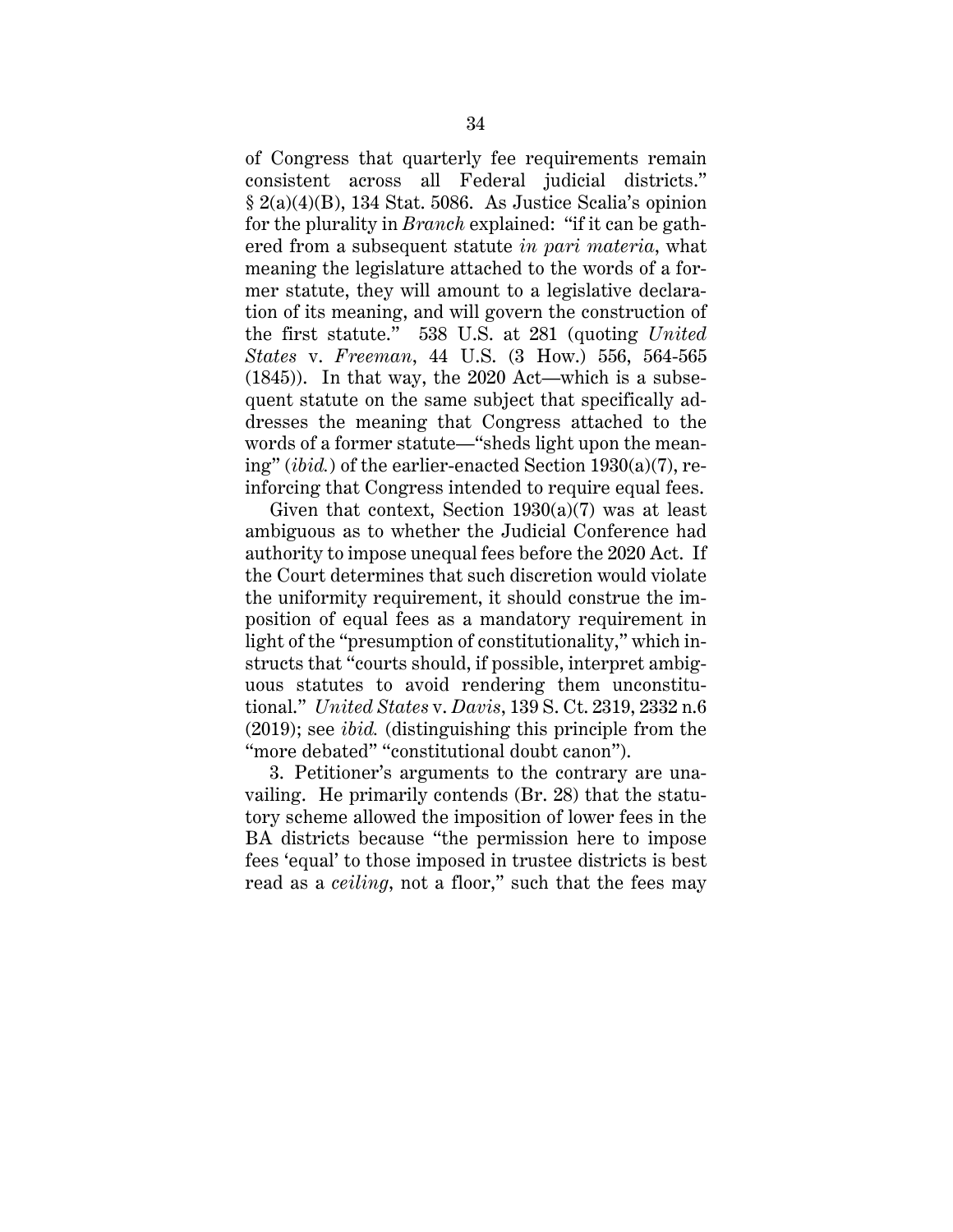" 'equal' (*but not exceed*) the fees under Section  $1930(a)(6)$ ." Br. 28. That reading, however, is irreconcilable with the plain meaning of "equal"—which is "the same," not "no more than" or "anything up to." See *Webster's Third New International Dictionary of the English Language* 766 (2002) ("of the same measure, quantity, amount, or number as another"); *American Heritage Dictionary of the English Language* 602 (4th ed. 2000) ("[h]aving the same quantity, measure, or value as another"); 5 *Oxford English Dictionary* 346 (2d ed. 1989) ("Identical in amount; neither less nor greater than the object of comparison."). Contorting the meaning of "equal" to authorize the very disparity that petitioner contends is unconstitutional would invert the presumption of constitutionality, disregard Congress's considered decision to adopt Section 1930(a)(7) to prevent any uniformity problem, and contravene Congress's "longstanding intention \* \* \* that quarterly fee requirements remain consistent across all Federal judicial districts." 2020 Act § 2(a)(4)(B), 134 Stat. 5086. 4

Petitioner further suggests (Br. 28) that even if the statutory scheme did require an immediate fee increase in BA districts, the permissive language itself still created a constitutional problem. Under that view, even in

<sup>4</sup> The drafting history indicates that Congress's use of the term "equal" was deliberate. The Judicial Conference had determined that any problem under the Ninth Circuit's *Victoria Farms* decision could be avoided by authorizing BA districts to charge fees "comparable to those in effect in United States trustee districts." Judicial Conference of the U.S., *Report of the Proceedings of the Judicial Conference of the United States* 10 (Mar. 12, 1996), https:// go.usa.gov/xFVf5. When implementing legislation was introduced, the bill, like the enacted version, referred to fees "equal to those imposed" in UST districts. H.R. 2294, § 205, 105th Cong., 1st Sess. (July 30, 1997).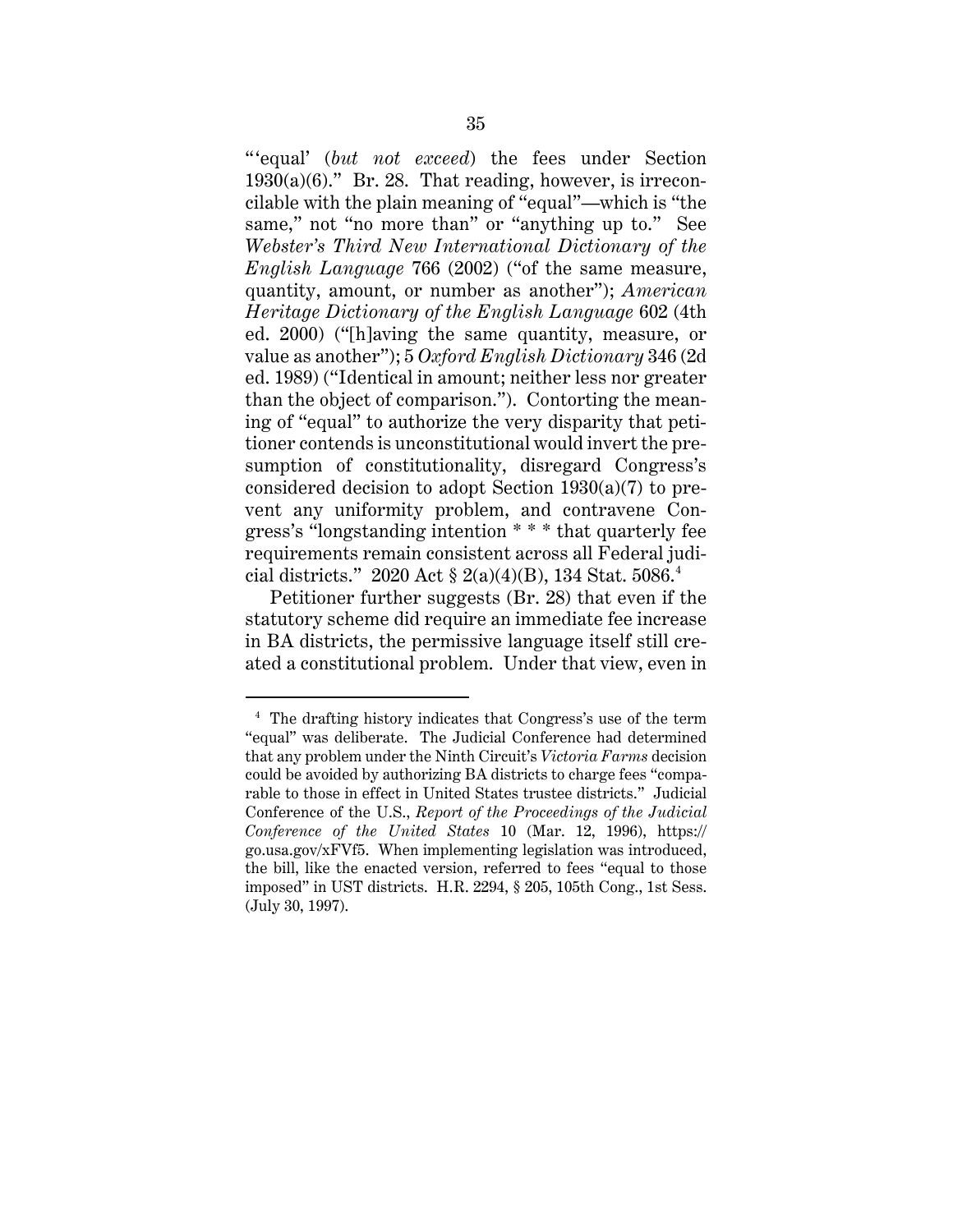2001-2017, when fees were in fact equal across districts, the Judicial Conference's unexercised authority to decline to impose fees made the regime unconstitutional. But there is no reason to conclude that a merely hypothetical lack of uniformity violates the Bankruptcy Clause. In any event, to the extent that the existence of discretion about whether to impose equal fees or no fees in BA districts would create a constitutional problem, the Court should interpret the statute to have required the imposition of equal fees.

# **C. Even If The Fee Disparity Could Be Attributed To Congress, That Disparity Did Not Violate The Uniformity Requirement**

Even if the uniformity requirement imposes a constraint on the administrative-fee measure at issue here, and even if the disparity in fee amounts that arose after the 2017 Act could be ascribed to the statutory scheme, that disparity still did not violate the uniformity requirement.

1. This Court has only once held a statute invalid based on the bankruptcy uniformity requirement—and it did so on the ground that the statute was a "private bill" that determined the relations between one debtor and its creditors, rather than governing "a defined class of debtors." *Gibbons*, 455 U.S. at 471, 473. In finding that law unconstitutional, the Court emphasized that "the Bankruptcy Clause's uniformity requirement was drafted in order to prohibit Congress from enacting private bankruptcy laws." *Id.* at 472.

This Court has never invalidated a bankruptcy law based on a geographical disuniformity, and, as the National Bankruptcy Conference summarized in 1993, the Court's reasoning has suggested that the Bankruptcy Clause requires only "a minim[al] degree of uniformity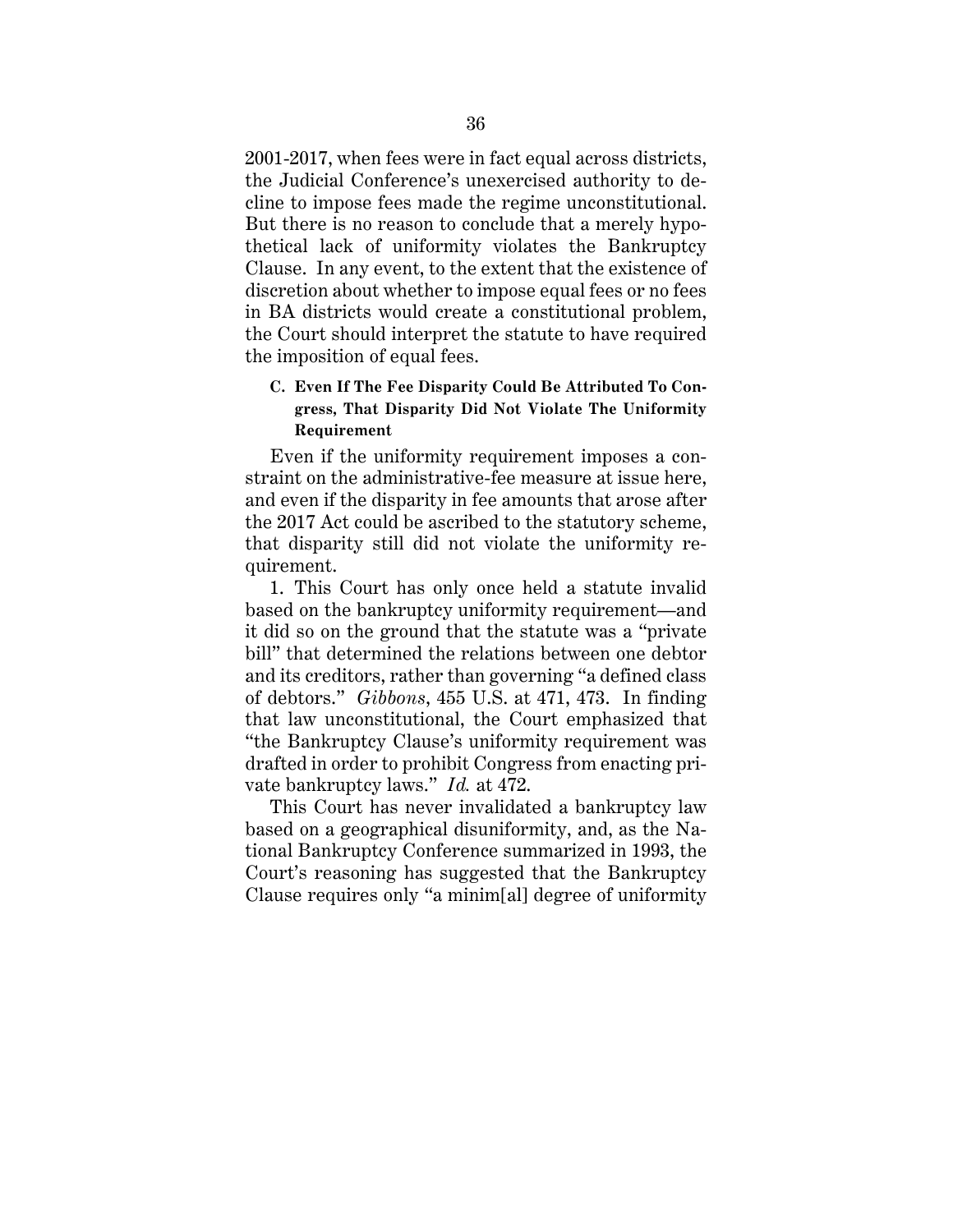in terms of geographical application." 1993 Senate Report 62; see *Regional Rail Reorganization Act Cases*, 419 U.S. at 159-161. In *Gibbons*, the Court explained that its decision invalidating a law specific to a single debtor did not alter its flexible approach to questions of geographical uniformity. See 455 U.S. at 473*.* The uniformity requirement, the Court reiterated, "is not a straitjacket" for Congress and "does not impair Congress' ability under the Bankruptcy Clause to define classes of debtors and to structure relief accordingly," including by enacting "bankruptcy laws that apply to a particular industry in a particular region." *Id.* at 469, 473. Accordingly, even when enacting substantive bankruptcy laws, Congress may "solve 'the evil to be remedied'" with legislation that is tailored to the scope of the problem that Congress has encountered. *Regional Rail Reorganization Act Cases*, 419 U.S. at 161.

2. The 2017 Act is consistent with this Court's understanding of the bankruptcy uniformity requirement.

a. As an initial matter, the 2017 Act did not define the scope of the fee increase in terms of geography. Instead, it amended the amount of the fees that Section 1930(a)(6) specified "shall be paid to the United States trustee," 28 U.S.C. 1930(a)(6) (2018); see 2017 Act § 1004(a), 131 Stat. 1232, while Section 1930(a)(7) addressed the "equal" fees to be imposed "[i]n districts that are not part of a United States trustee region." 28 U.S.C.  $1930(a)(7)$  (2018). On its face, the statutory scheme makes no reference to geography, instead defining the applicability of each provision based on whether the administration of a debtor's bankruptcy case is supervised by a U.S. Trustee. As the court of appeals observed, that is a "program-specific distinction that only indirectly has a geographic impact." Pet.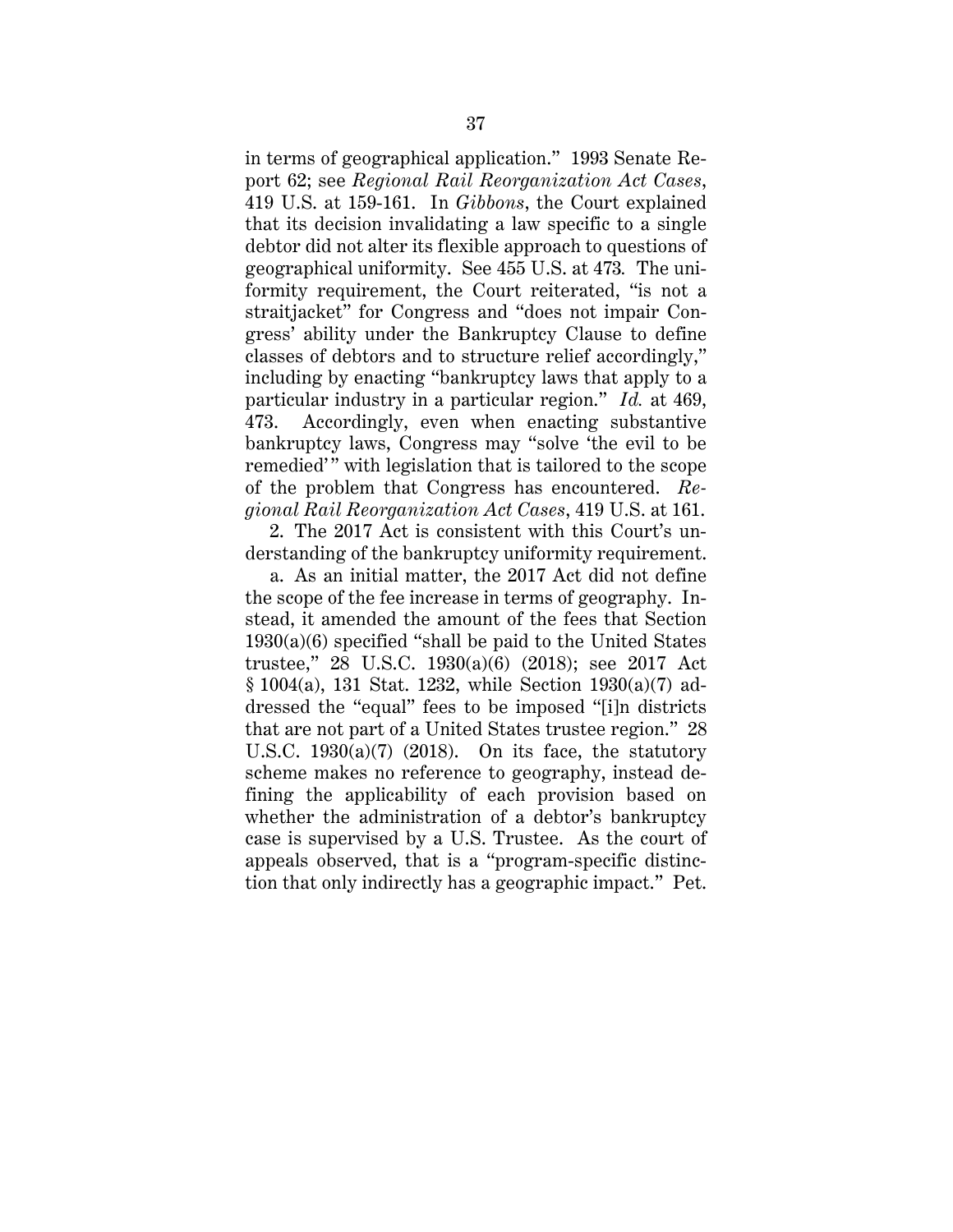App. 17a-18a; accord *Hobbs* v. *Buffets, L.L.C. (In re Buffets, L.L.C.)*, 979 F.3d 366, 378-379 (5th Cir. 2020).

Under the Taxing and Spending Clause—which mandates that certain taxes "shall be uniform throughout the United States," U.S. Const. Art. I, § 8, Cl. 1 this Court has explained that the uniformity requirement "is satisfied" "[w]here Congress defines the subject \* \* \* in nongeographic terms." *United States* v. *Ptasynski*, 462 U.S. 74, 84 (1983). That is so even when the "subject of the tax is found" only in certain "portions of the United States." *Ibid.*; see *Head Money Cases*, 112 U.S. 580, 594 (1884). The same is true for the quarterly-fee increase at issue here. Because the fee schedule applied to every Chapter 11 debtor whose case was supervised by a U.S. Trustee, the uniformity requirement was "satisfied," even though the cases under UST supervision were "found" only in certain portions of the United States.

b. Even if the fee increase were considered as being defined in terms of geography rather than the applicable bankruptcy-administration program, it would pass muster. A uniformity requirement does not "prohibit all geographically defined classifications." *Ptasynski*, 462 U.S. at 84. The requirement "was not intended to hobble Congress by forcing it into nationwide enactments to deal with conditions calling for remedy only in certain regions." *Regional Rail Reorganization Act Cases*, 419 U.S at 159 (citation and internal quotation marks omitted). Thus, in the *Regional Rail Reorganization Act Cases*, this Court upheld a substantive bankruptcy law that "operate[d] only in a single statutorily defined region" because Congress was fashioning legislation "to resolve geographically isolated problems." *Id.* at 158-159, 161. And in *Ptasynski*, the Court upheld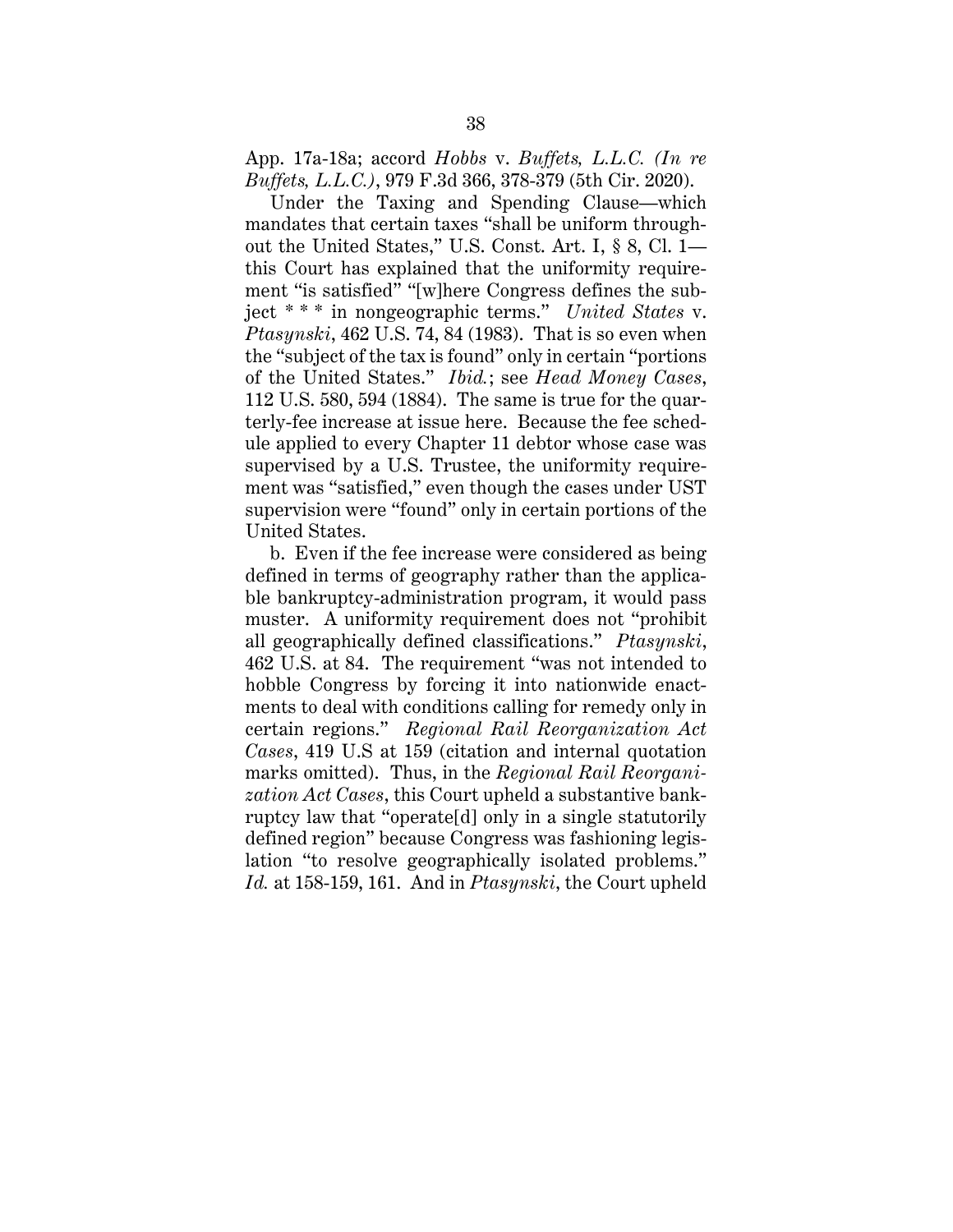a statute that exempted a "geographically defined class of oil" from taxation applicable to oil from other locations, finding that "identifying the class in terms of its geographic boundaries" was permissible because it was grounded in a relevant difference about the region (namely, its "unique climatic and geographic conditions"). 462 U.S. at 75, 78, 86.

Here, Congress was addressing a funding shortfall in the UST Program, and it did so by raising fees in UST districts when "the balance in the United States Trustee System Fund" for a particular fiscal year fell below a certain threshold. 2017 Act § 1004(a), 131 Stat. 1232. Imposing fees on the users of the UST program when the program's fund balance fell below a certain amount squarely addressed "the evil to be remedied." *Regional Rail Reorganization Act Cases*, 419 U.S at 161. Treating users of the UST Program as a class therefore had "a solid fiscal justification" corresponding to the relevant problem, Pet. App. 18a, and fell within the broad flexibility that the Constitution grants Congress.

3. The two courts of appeals that have held to the contrary have relied on this Court's statement in *Gibbons* that "'to survive scrutiny under the Bankruptcy Clause, a law must at least apply uniformly to a defined class of debtors,'" reasoning that the fee increase is not uniform as to "the class of debtors whose disbursements exceed \$1 million." *Clinton Nurseries*, 998 F.3d at 68- 69 (quoting *Gibbons*, 455 U.S. at 473) (brackets omitted); see *John Q. Hammons Fall 2006, LLC* v. *Office of the United States Trustee (In re John Q. Hammons Fall 2006, LLC)*, 15 F.4th 1011, 1024-1025 (10th Cir. 2021), petition for cert. pending, No. 21-1078 (filed Feb. 2, 2022). But those decisions misread *Gibbons*, which held that a private bill that applies "only to one debtor"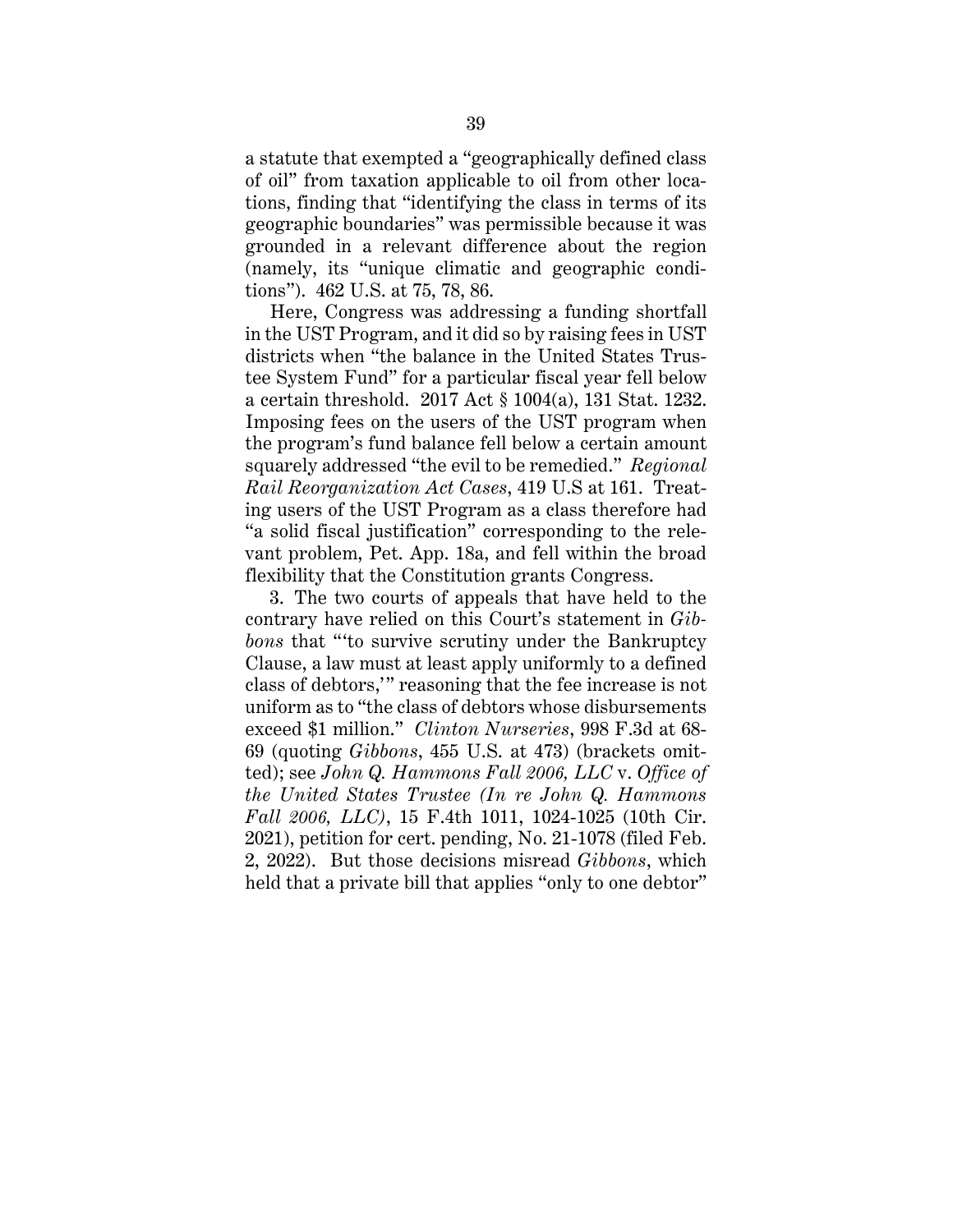rather than a broader "class" violates the uniformity requirement because it constitutes a private bill. 455 U.S. at 470-471. The Second and Tenth Circuits did not (and could not) view the 2017 Act as a private bill; instead, they simply took the view that the "relevant class" is large debtors rather than those debtors that use the UST Program. *John Q. Hammons*, 15 F.4th at 1025; see *Clinton Nurseries*, 998 F.3d at 68. That reasoning, however, runs afoul of the Court's explanation that *Gibbons* "does not impair Congress' ability under the Bankruptcy Clause to define classes of debtors and to structure relief accordingly." 455 U.S. at 473. Here, Congress chose to define a class of debtors based on the program that supervises the administration of their cases. It was Congress's prerogative to do so.

Petitioner does not meaningfully defend those courts' reasoning. Instead, he contends (Br. 30) that Congress is empowered to address "*natural* problems"—by which he apparently means those that arise entirely independent of federal law, Br. 20-23, 30. Petitioner identifies no support for that novel proposition. And it is common to consider the effects of other federal laws as sound reasons for Congress to authorize different treatment, even in areas where this Court's review of Congress's justifications is substantially more searching than what would be appropriate here. Thus, for instance, this Court found that the statutory exclusion of women from the military draft was "justif[ied]" by another statute restricting women's participation in combat. *Rostker* v. *Goldberg*, 453 U.S. 57, 76, 79 (1981). There is no sound basis to conclude that whenever a real-world difference (here, a funding shortfall in UST districts) can be traced to a prior legislative choice, Congress loses the ability to legislate tailored solutions to the problem—such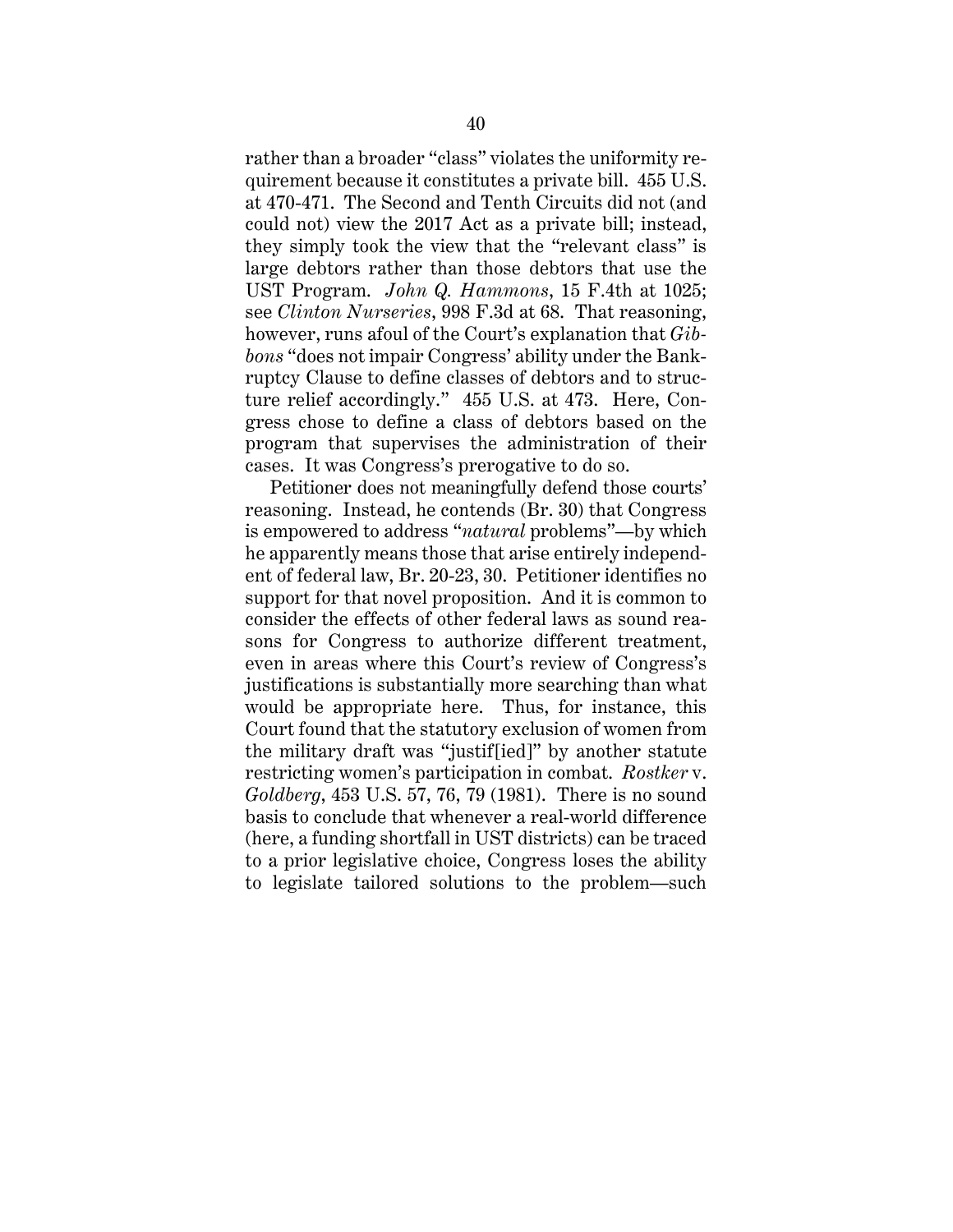that, for instance, the *Regional Rail Reorganization Act Cases* would have come out differently if the regional railroads' financial woes could be traced to a demanding federal regulatory regime. See 419 U.S. at 159.

Petitioner also asserts (Br. 4) that "indistinguishable debtors should not pay different fees because their bankruptcies arise in different States." But that argument cannot be reconciled with Congress's early bankruptcy enactments, which provided for precisely such variation in fees. See pp. 20-22, *supra*. Nor can it be reconciled with this Court's longstanding recognition that "the bankruptcy acts of Congress may recognize the laws of the State in certain particulars, although such recognition may lead to different results in different states." *Stellwagen* v. *Clum*, 245 U.S. 605, 613 (1918). In short, no obstacle prevented Congress from targeting a funding shortfall in the UST Program by imposing increased fees on that program's users.

4. Perhaps recognizing the obvious connection between the need to fund a bankruptcy-administration program and the imposition of user fees specific to that program, petitioner ultimately, but only briefly, contends (Br. 33) that the existence of "the BA system itself" is unconstitutional.

The Court should not address that broader question for multiple reasons. First, petitioner did not advance that claim below. See Pet. App. 36a (Quattlebaum, J., concurring in part and dissenting in part) (observing that "the constitutionality of the two types of bankruptcy systems is not before the court"). Second, the continued operation of the BA program in Alabama and North Carolina is authorized not by the 2017 Act or the quarterly-fee statute, but by a distinct set of statutory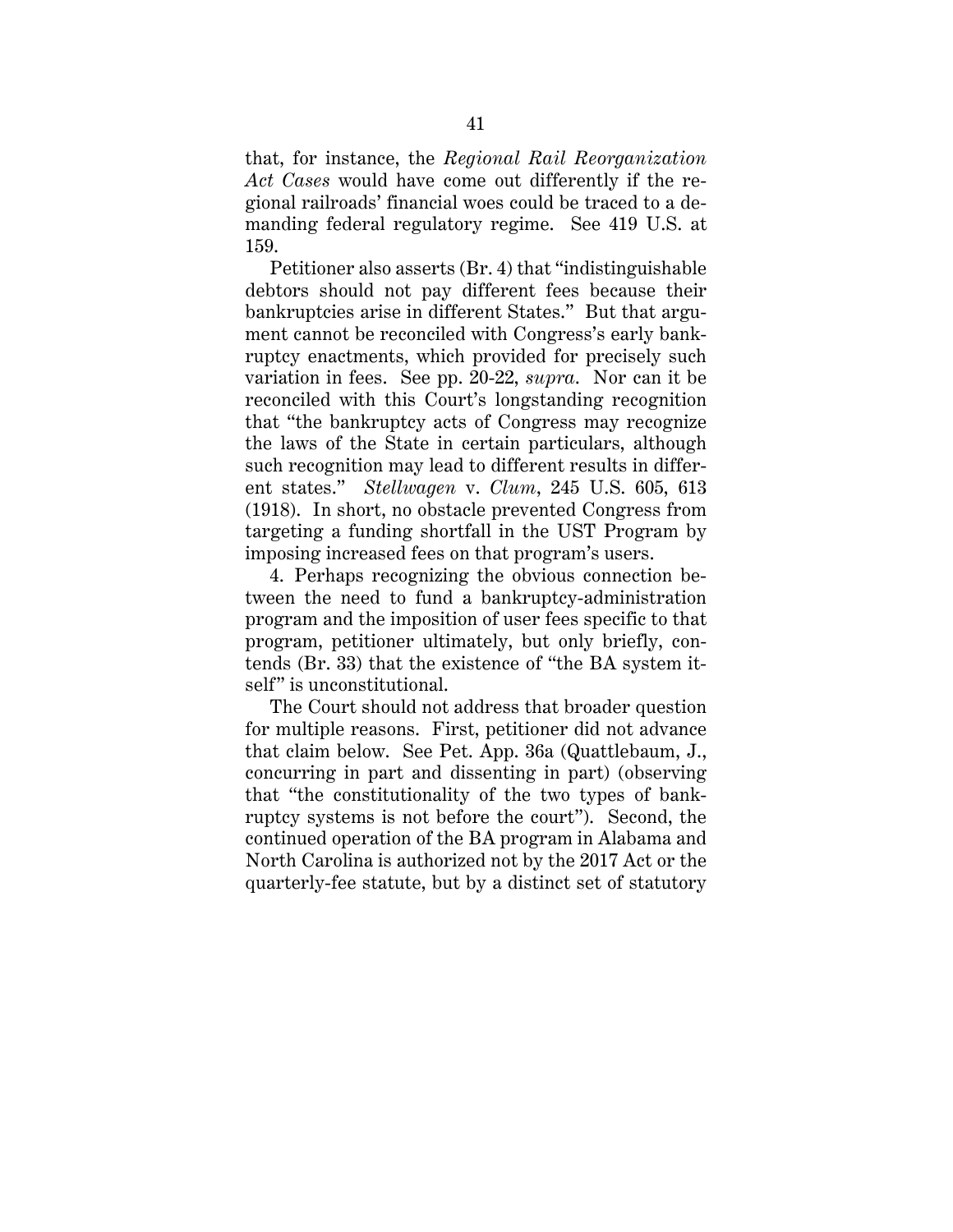provisions enacted at different times. See p. 5, *supra*. The validity of those distinct provisions is outside the scope of the question presented. See Pet. I; see also Sup. Ct. R. 14.1(a); *United States* v. *Palomar-Santiago*, 141 S. Ct. 1615, 1621 n.2 (2021). Third, no court has addressed the question of the constitutionality of the BA program since the 2000 Act authorized "equal" fees in the BA districts. 28 U.S.C.  $1930(a)(7)$  (2000). This Court's practice is ordinarily to await "thorough lower court opinions to guide [its] analysis of the merits." *Zivotofsky* v. *Clinton*, 566 U.S. 189, 201 (2012); see *Lucia* v. *SEC*, 138 S. Ct. 2044, 2051 n.1 (2018). That course is particularly appropriate here given the "immense implications of venturing into a complex inquiry that could lead to the nullifying of an important feature of bankruptcies across the country that has existed for decades." *Mosaic*, 22 F.4th at 1306.

Even if the Court were to reach the question of the permissibility of two separate programs of bankruptcy administration, petitioner's cursory submission on the merits is unpersuasive. He identifies no material lack of uniformity that arose from having two programs apart from the sometimes-differing amounts of fees for Chapter 11 debtors. Yet he acknowledges (Br. 32) that equal fees are now "mandatory in all districts" under the 2020 Act. There is accordingly no constitutional reason for the Court to invalidate the parallel programs that Congress retained upon the requests and recommendations of the Judicial Conference and members of the National Bankruptcy Review Commission. See pp. 4-5, *supra*. 5

<sup>&</sup>lt;sup>5</sup> To the extent that petitioner's argument turns on the view that the government has "admitted" that Congress's decision to permit BA districts "was politically motivated" and driven by "regional-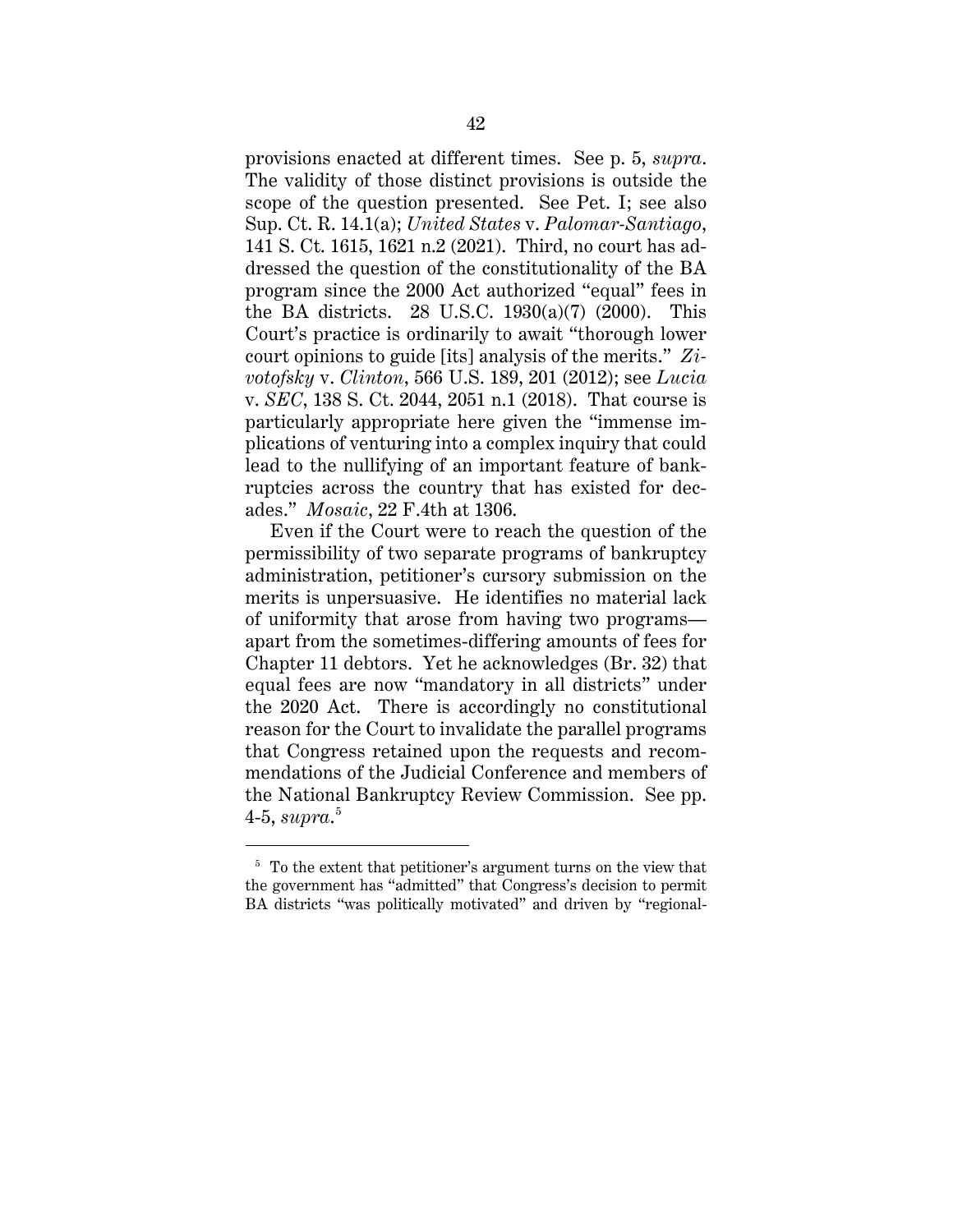### **D. If Unequal Fees Are Unconstitutional, Refunding The Fee Increase That Congress Imposed In The Vast Majority Of Districts Is Not The Appropriate Remedy**

Even if petitioner's constitutional challenge to the disparity in quarterly fees had merit, refunding a portion of the quarterly fees paid on behalf of the estate in this case would not be the appropriate remedy. The bankruptcy court concluded that the fees petitioner owes "must be determined based on the [pre-2018] version of the statute." Pet. App. 54a. When determining the proper remedy for unconstitutionally discriminatory treatment, however, a court "must adopt the remedial course Congress likely would have chosen 'had it been apprised of the constitutional infirmity.'" *Sessions* v. *Morales-Santana*, 137 S. Ct. 1678, 1701 (2017) (quoting *Levin* v. *Commerce Energy, Inc.*, 560 U.S. 413, 427 (2010)). Congressional intent determines whether the appropriate remedy should be the "extension or invalidation of the unequally distributed benefit or burden, or some other measure." *Levin*, 560 U.S. at 426. Deciding whether to remove or extend a benefit depends on the "intensity of [Congress's] commitment to

ism," Pet. Br. 22 & n.6, that premise is mistaken. As the government has argued in a pending court of appeals case, Congress enacted the dual system in deference to the preferences of the judges in the respective districts. See Gov't C.A. Br. at 33-42, *Acadiana Management Grp., LLC* v. *United States*, No. 2021-1941 (Fed. Cir. Nov. 5, 2021); see also pp. 3-5, *supra*. Petitioner identifies nothing in the history or purpose of the uniformity requirement that would justify stripping Congress of the ability to accommodate reasonable requests for flexibility in matters of administration. Nor is it plausible that the defense of the BA program in the 1990s by the Judicial Conference and the rejection of a proposal to eliminate the program by the National Bankruptcy Review Commission were motivated by "regionalism." Pet. Br. 22 n.6.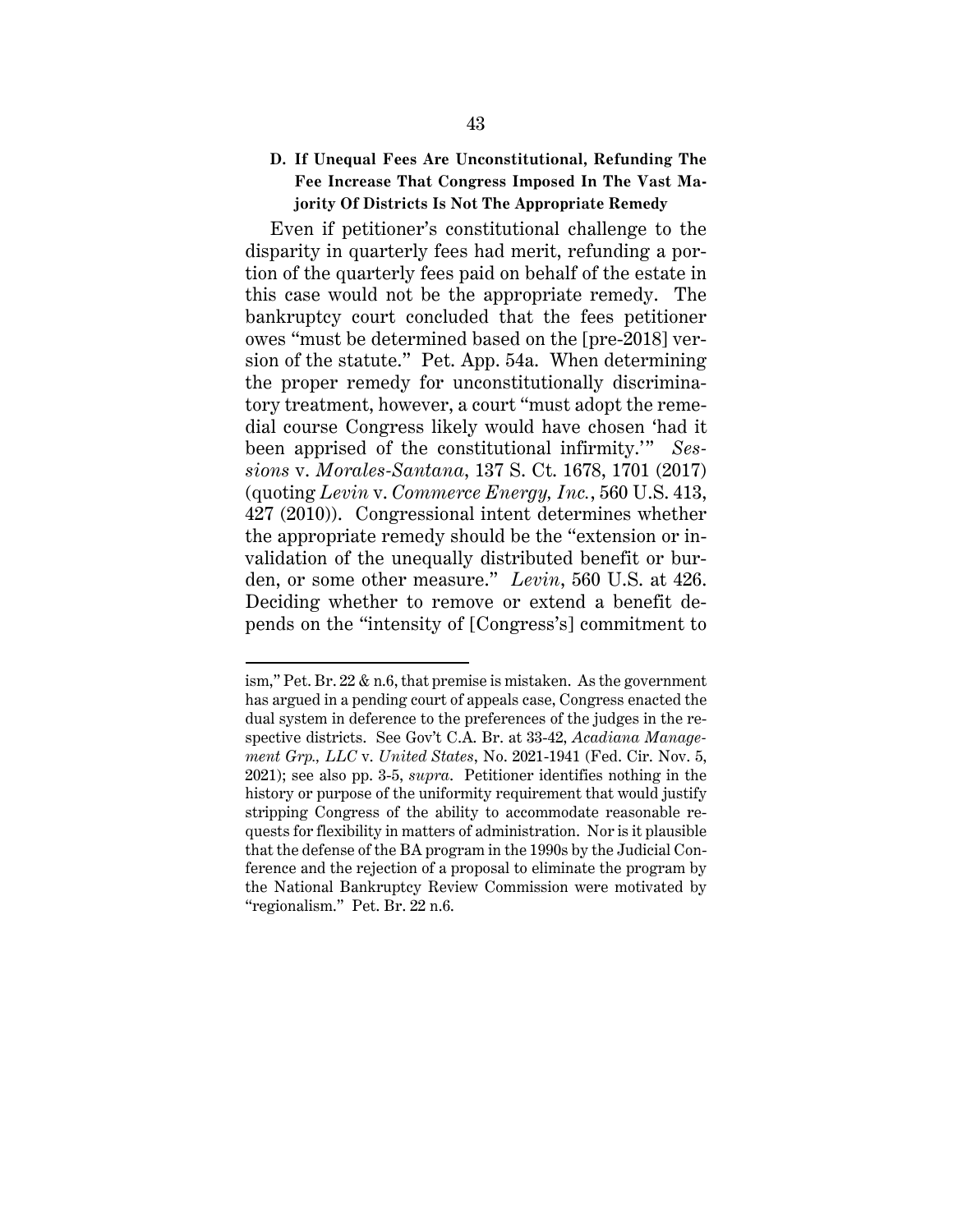the residual policy" and "the degree of potential disruption of the statutory scheme that would occur by extension as opposed to abrogation.'" *Morales-Santana*, 137 S. Ct. at 1700 (citations omitted). Thus, in *Morales-Santana*, the Court declined to "extend favorable treatment" from a small group to the "substantial majority," noting that that result would transform the "exception" into the "general rule." *Id.* at 1701. And in another recent "equal-treatment case," the Court "sever[ed]" the "relatively narrow" government-debt exception to a "broad robocall restriction." *Barr* v. *American Ass'n of Political Consultants, Inc.*, 140 S. Ct. 2335, 2354, 2355 (2020).

Here, there can be little question that Congress would have chosen to extend the higher fees to the handful of BA districts rather than to lose altogether the increased fees it had directly applied within the 88 judicial districts that would account for more than 97% of the Chapter 11 filings made in 2018. See *U.S. Bankruptcy Courts—Business and Nonbusiness Cases Commenced, by Chapter of the Bankruptcy Code, During the 12-Month Period Ending December 31, 2018*, Tbl. F-2, https://www.uscourts.gov/sites/default/files/ data tables/bf f2 1231.2018.pdf. The fee increase served an important purpose: averting a looming shortfall in the UST Fund that threatened to impose substantial financial impacts upon taxpayers. Requiring a refund for debtors in UST districts would potentially inflict on taxpayers approximately \$324 million in fees that Congress unequivocally sought to impose on the users of the UST Program. That result would inappropriately "extend the special treatment Congress inadvertently afforded to creditors in the Bankruptcy Administrator districts, despite its manifest intent to raise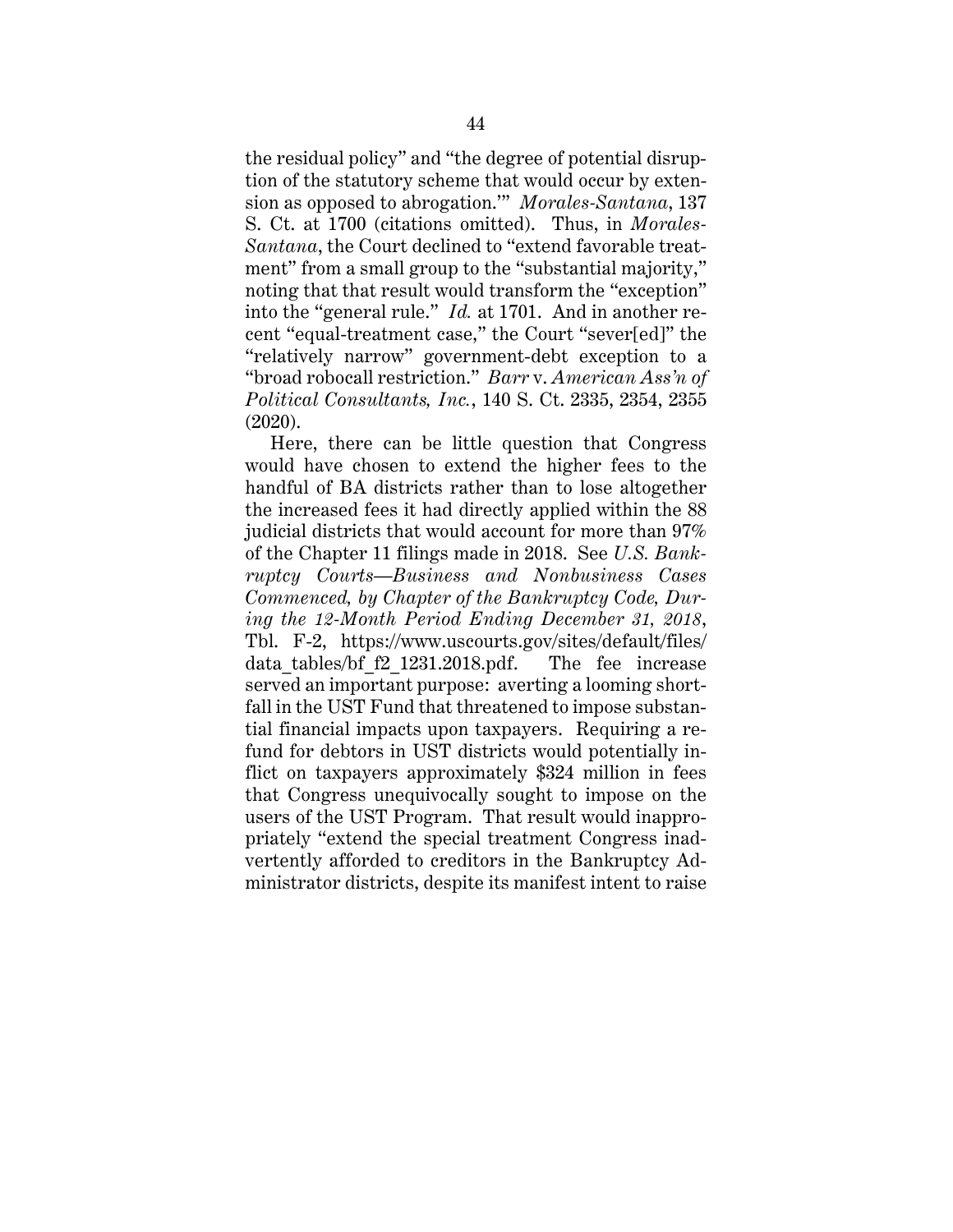the fees in all districts." *Mosaic*, 22 F.4th at 1330 (Brasher, J., concurring in the result). Using that accidental "congressional generosity" to vitiate the general funding provision would convert a narrow exception "into something unanticipated and obviously undesired by the Congress." *Rogers* v. *Bellei*, 401 U.S. 815, 835 (1971).

Any doubt on that score has been dispelled by Congress's later actions. When Congress learned of the divergent implementation in the BA districts, it did not revoke the amended fee schedule in Section  $1930(a)(6)$ or direct refunds to debtors in UST districts. Instead, it enacted clarifying legislation that specifically reaffirmed "the longstanding intention of Congress that quarterly fee requirements remain consistent across all Federal judicial districts." 2020 Act  $\S 2(a)(4)(B)$ , 134 Stat. 5086. Moreover, it did so while imposing fees for the largest debtors that remained substantially above the levels in place before the 2017 amendment. See  $§ 3(d)(1), 134 Stat. 5088.$ <sup>6</sup>

In these circumstances, the remedy that Congress would have selected is unusually clear: an equal fee increase in all 94 districts, rather than no fee increase anywhere. Accordingly, the normal relief would be for the Court to invalidate the exception from the fee increase for the 6 BA districts. See *Morales-Santana*, 137 S. Ct. at 1701 ("prospectively" invalidating the exception); see

<sup>6</sup> Petitioner suggests that "Congress elected against 'leveling down,'" Br. 32 (emphasis omitted), because the 2020 Act did not direct the retrospective collection of additional fees from debtors in BA districts. But the absence of a backward-looking correction indicates only that Congress saw no need for retrospective equality, not that it would prefer to issue refunds in the vast majority of districts rather than collect additional fees in a handful of them.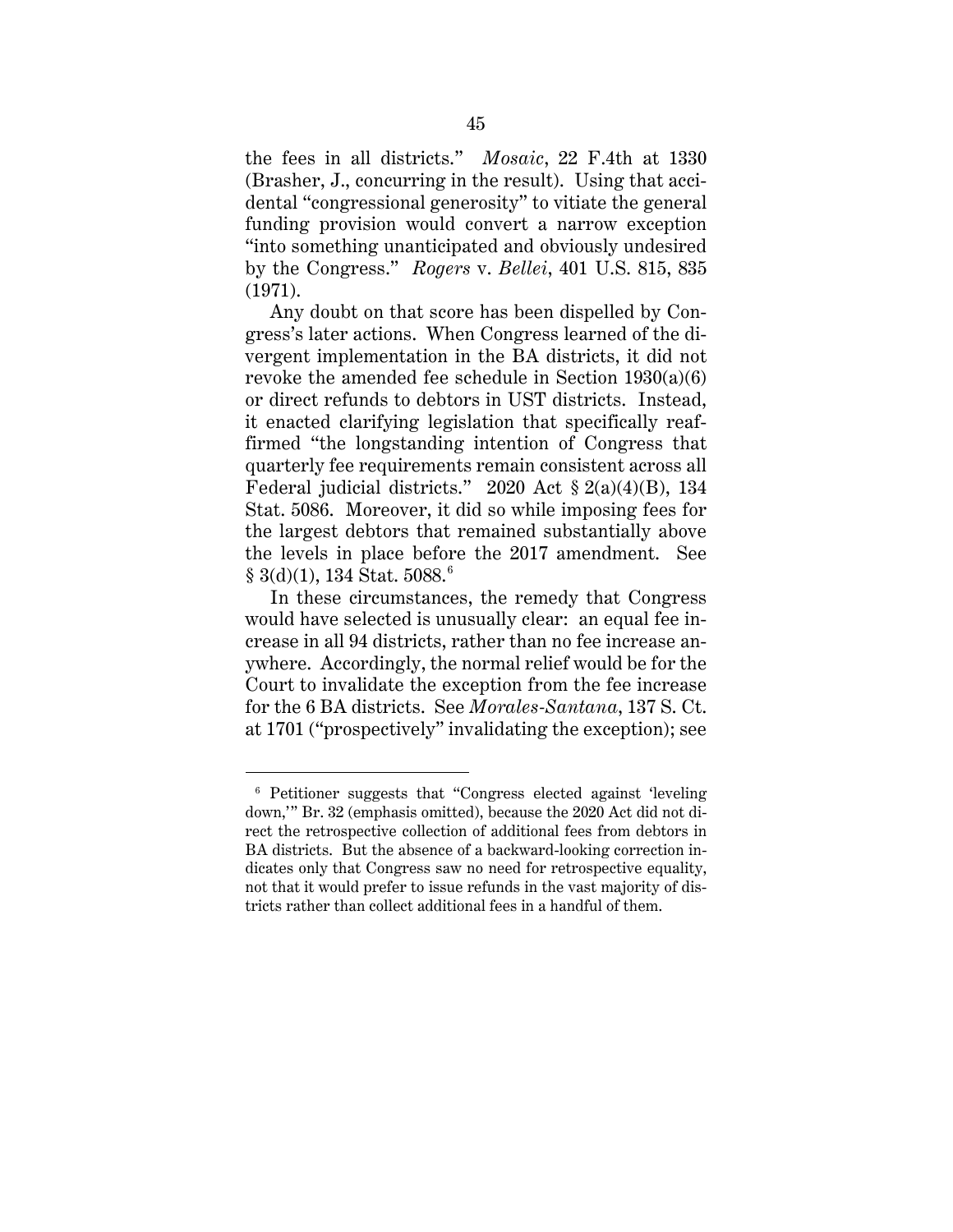*American Ass'n of Political Consultants*, 140 S. Ct. at 2356 (same). But Congress has already solved the problem prospectively in the 2020 Act, ensuring nationwide uniformity in fees between the UST and BA districts, and applying an equal fee regime to both pending and newly filed cases. See  $28 \text{ U.S.C. } 1930(a)(6)$  and  $(7)$ (Supp. II 2020). In labeling that prospective equality a "non-remedy," Pet. Br. 31, petitioner suggests that Congress's prospective solution entitles him to broader relief for the interregnum. But that subverts the Judiciary's remedial inquiry, which seeks to provide a stopgap before Congress can act. See *Morales-Santana*, 137 S. Ct. at 1701. Here, Congress's action to narrow the size of the potential gap does not authorize the Court to invalidate the 2017 Act in a broader fashion that would contravene Congress's preferred remedy.

Petitioner contends (Br. 31) that "a prospective fix is inadequate when a party seeks redress for *past* unequal treatment." But *Morales-Santana* is to the contrary. The plaintiff there asked for a retrospective remedy: to be deemed a citizen from birth as redress for the past unequal treatment of his father. 137 S. Ct. at 1698. But this Court awarded prospective relief only, conferring no benefit on Morales-Santana for his meritorious constitutional challenge. See *id.* at 1701; see also, *e.g.*, *Comptroller of the Treasury of Maryland* v. *Wynne*, 575 U.S. 542, 569 (2015) (allowing the State the flexibility to cure an impermissibly unequal tax by implementing a remedy "that would not help the [challengers] at all") (citation omitted). The cases that petitioner cites (Br. 31) about granting a remedy "in the relevant time period" are inapposite, and were not based on a distinction between "declaratory or injunctive relief" and "monetary damages." Instead, those cases hold that,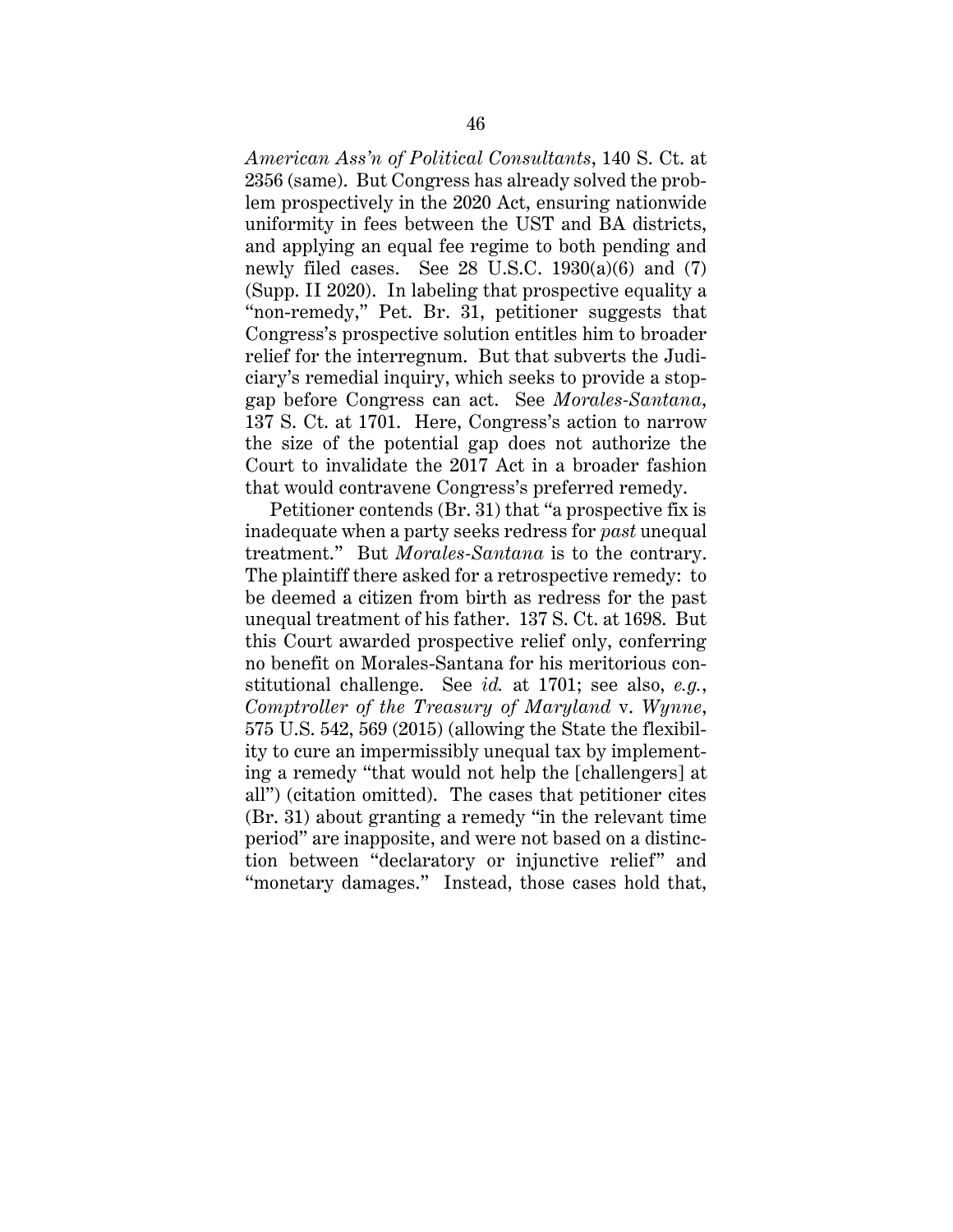where a State provides no pre-collection opportunity to challenge a tax, due-process principles require "meaningful backward-looking relief"; but where a "predeprivation hearing" is available, purely forward-looking relief is permissible. *Harper* v. *Virginia Dep't of Taxation*, 509 U.S. 86, 101 (1993) (citations omitted); see *McKesson Corp.* v. *Division of Alcoholic Beverages & Tobacco*, 496 U.S. 18, 31 (1990). Those principles were fully satisfied here: Petitioner had a meaningful opportunity to challenge his user fees before paying them. In fact, he raised his constitutional challenge during the pendency of his bankruptcy case, see Pet. App. 43a, 47a, 54a-55a; pp. 10-11, *supra*, and stopped paying quarterly fees for a two-year period while the dispute was pending below. Nor does this case involve the kind of "comparative economic disadvantage" that concerned this Court in cases involving taxation of commercial activities. *McKesson*, 496 U.S. at 43; see, *e.g.*, *Iowa-Des Moines Nat'l Bank* v. *Bennett*, 284 U.S. 239 (1931). Petitioner does not compete against other debtors undergoing bankruptcy and so suffers no competitive disadvantage from any difference in fees. In short, no doctrine forecloses the normal operation of this Court's remedial inquiry.<sup>7</sup>

<sup>&</sup>lt;sup>7</sup> If some retrospective elimination of the disparity were required, the appropriate course would be to direct the Judicial Conference to increase fees on debtors in BA districts for the relevant period. See *Mosaic*, 22 F.4th at 1330 (Brasher, J., concurring in the result). Such a remedy could be implemented consistent with the dueprocess rights of debtors in BA districts, see *McKesson*, 496 U.S. at 41 n.23, particularly because fees in the BA districts were already supposed to be "equal to those imposed" in UST districts, 28 U.S.C. 1930(a)(7) (2018). Although petitioner resists such a remedy based on potential practical difficulties, see Pet. Br. 32, the Court's decision in *McKesson* (on which petitioner relies) recognized that, even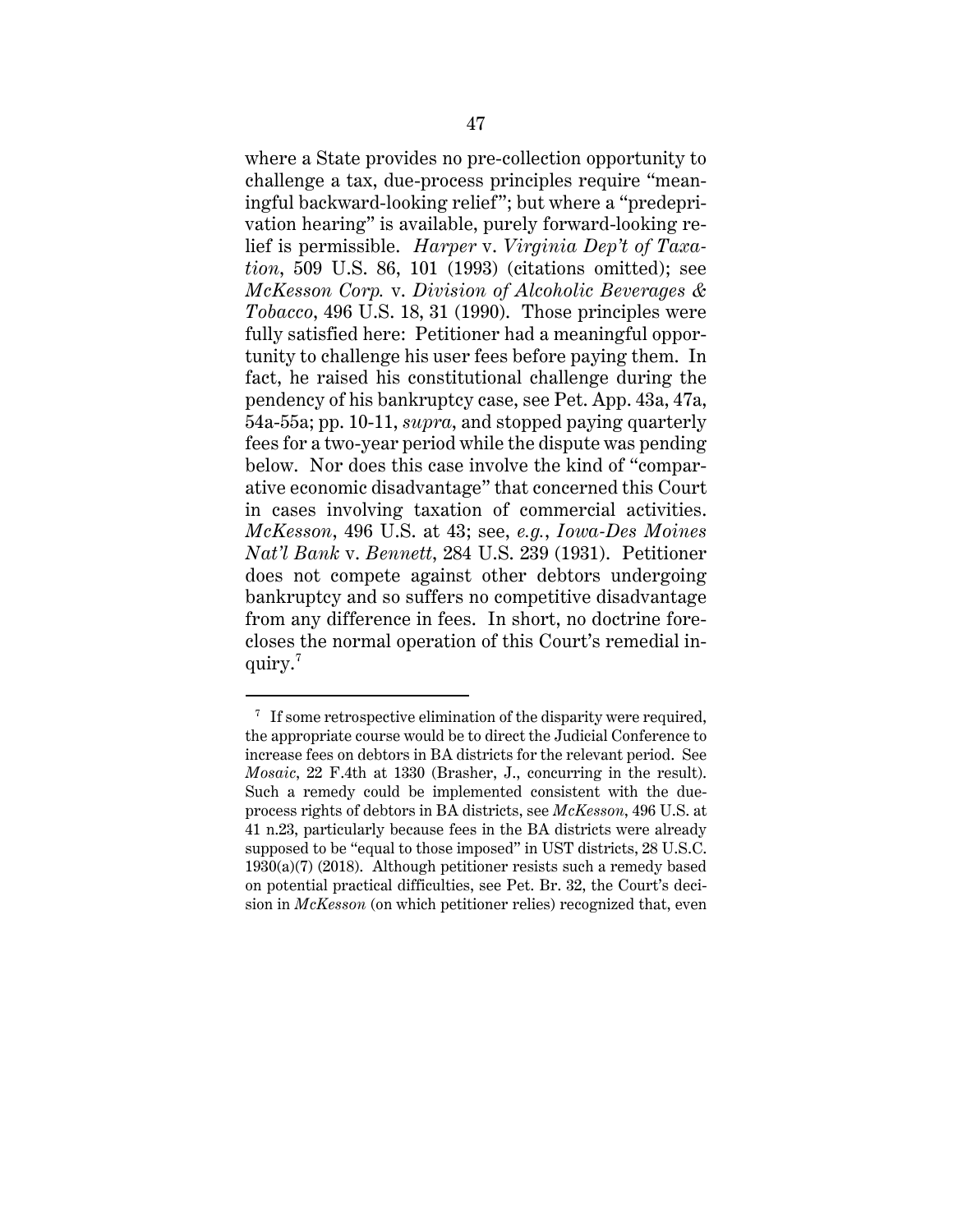Where the remedy that Congress would have chosen for a constitutional violation is clear, "a court cannot 'use its remedial powers to circumvent the intent of the legislature.'" *Ayotte* v. *Planned Parenthood*, 546 U.S. 320, 330 (2006) (citation omitted). The Court should reject petitioner's request to adopt a remedy that is "demonstrably at odds with Congress's intent." *Mosaic*, 22 F.4th at 1328 (Brasher, J., concurring in the result).

#### **CONCLUSION**

The judgment of the court of appeals should be affirmed.

Respectfully submitted.

RAMONA D. ELLIOTT *Deputy Director/ General Counsel* P. MATTHEW SUTKO *Associate General Counsel* BETH A. LEVENE WENDY COX ANDREW BEYER *Trial Attorneys Executive Office for United States Trustees*

ELIZABETH B. PRELOGAR *Solicitor General* BRIAN M. BOYNTON *Principal Deputy Assistant Attorney General* CURTIS E. GANNON *Deputy Solicitor General* MASHA G. HANSFORD *Assistant to the Solicitor General*  MARK B. STERN JEFFREY E. SANDBERG *Attorneys*

MARCH 2022

if it is not "perfectly successful," "a good-faith effort to administer and enforce" a retroactive collection from those who made lower payments can "constitute adequate relief" for differential treatment. 496 U.S. at 41 n.23. That principle is particularly salient here, where the increased fees would need to be sought from only a miniscule fraction of Chapter 11 debtors (*i.e.*, the largest debtors among fewer than 3% of Chapter 11 debtors nationwide).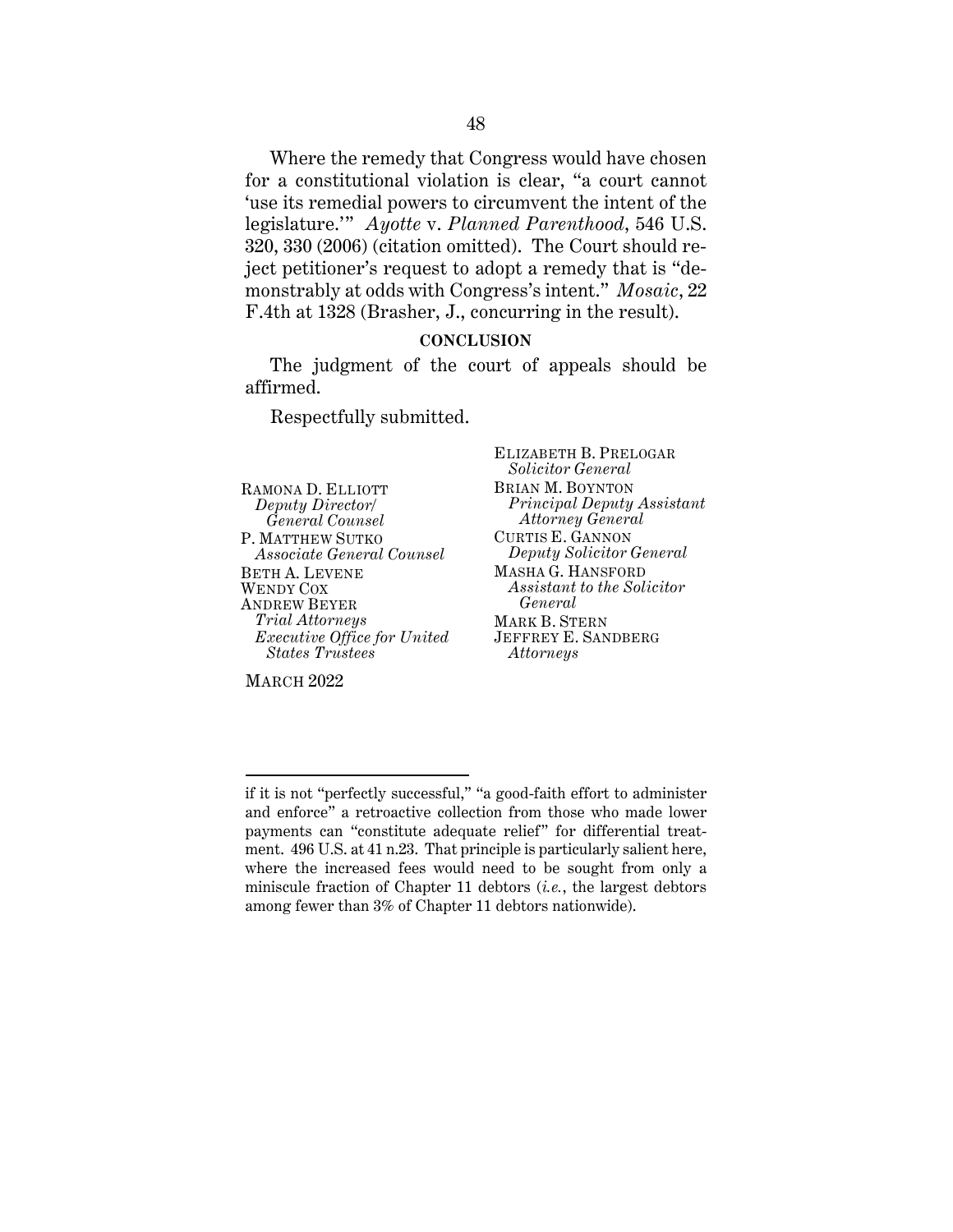#### **APPENDIX**

1. U.S. Const. Art. I, § 8 provides in pertinent part:

The Congress shall have Power \* \* \*

\* \* \* \* \*

[4] To establish an uniform Rule of Naturalization, and uniform Laws on the subject of Bankruptcies throughout the United States;

\* \* \* \* \*

[9] To constitute Tribunals inferior to the supreme Court;

\* \* \* \* \*

[18] To make all Laws which shall be necessary and proper for carrying into Execution the foregoing Powers, and all other Powers vested by this Constitution in the Government of the United States, or in any Department or Officer thereof.

2. 28 U.S.C. 1930(a) (2012) provided in pertinent part:

### **Bankruptcy fees**

(a) The parties commencing a case under title 11 shall pay to the clerk of the district court or the clerk of the bankruptcy court, if one has been certified pursuant to section 156(b) of this title, the following filing fees:

\* \* \* \* \*

(6) In addition to the filing fee paid to the clerk, a quarterly fee shall be paid to the United States trustee, for deposit in the Treasury, in each case un-

(1a)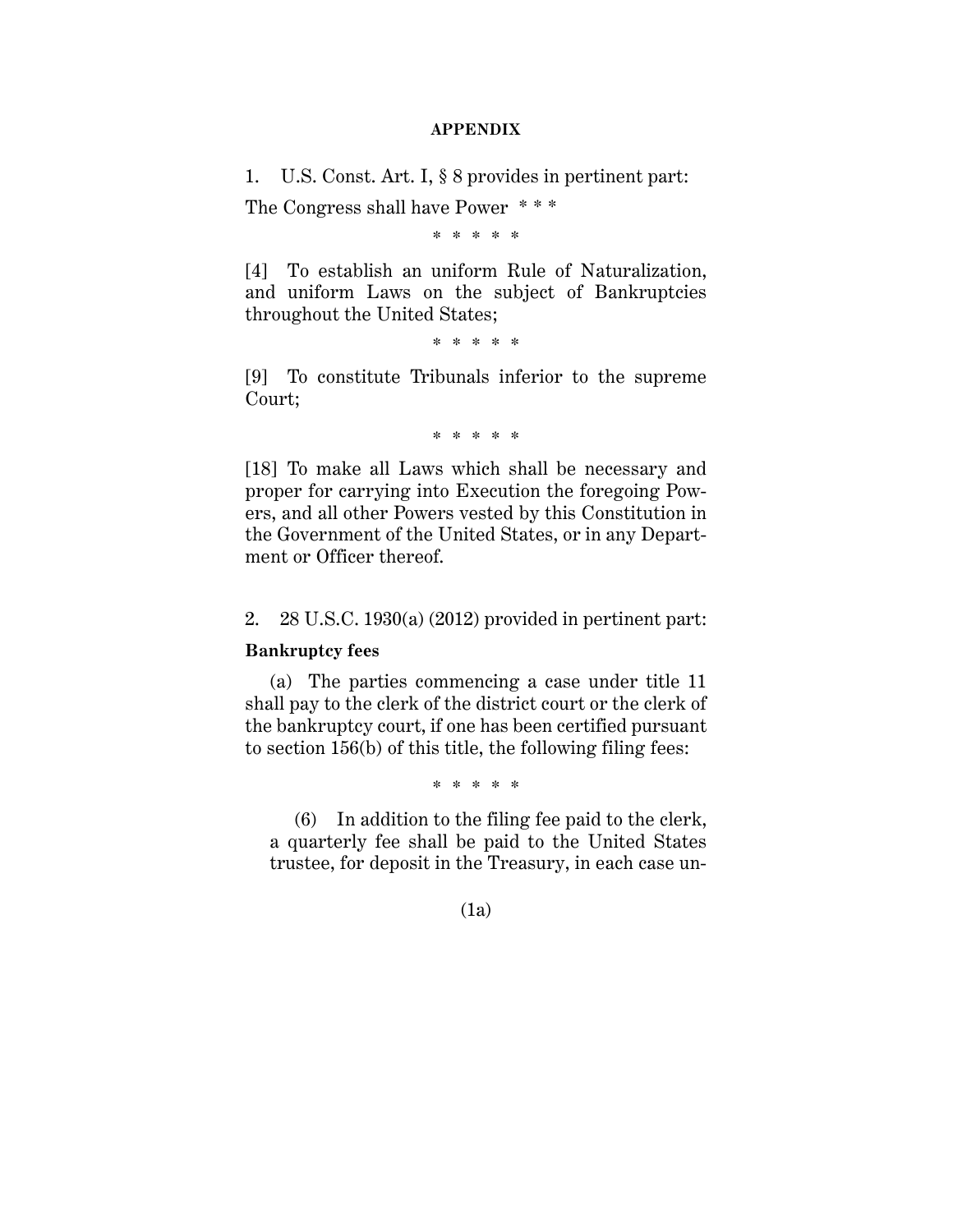der chapter 11 of title 11 for each quarter (including any fraction thereof) until the case is converted or dismissed, whichever occurs first. The fee shall be \$325 for each quarter in which disbursements total less than \$15,000; \$650 for each quarter in which disbursements total \$15,000 or more but less than \$75,000; \$975 for each quarter in which disbursements total \$75,000 or more but less than \$150,000; \$1,625 for each quarter in which disbursements total \$150,000 or more but less than \$225,000; \$1,950 for each quarter in which disbursements total \$225,000 or more but less than \$300,000; \$4,875 for each quarter in which disbursements total \$300,000 or more but less than \$1,000,000; \$6,500 for each quarter in which disbursements total \$1,000,000 or more but less than \$2,000,000; \$9,750 for each quarter in which disbursements total \$2,000,000 or more but less than \$3,000,000; \$10,400 for each quarter in which disbursements total \$3,000,000 or more but less than \$5,000,000; \$13,000 for each quarter in which disbursements total \$5,000,000 or more but less than \$15,000,000; \$20,000 for each quarter in which disbursements total \$15,000,000 or more but less than \$30,000,000; \$30,000 for each quarter in which disbursements total more than \$30,000,000. The fee shall be payable on the last day of the calendar month following the calendar quarter for which the fee is owed.

(7) In districts that are not part of a United States trustee region as defined in section 581 of this title, the Judicial Conference of the United States may require the debtor in a case under chapter 11 of title 11 to pay fees equal to those imposed by paragraph (6) of this subsection. Such fees shall be de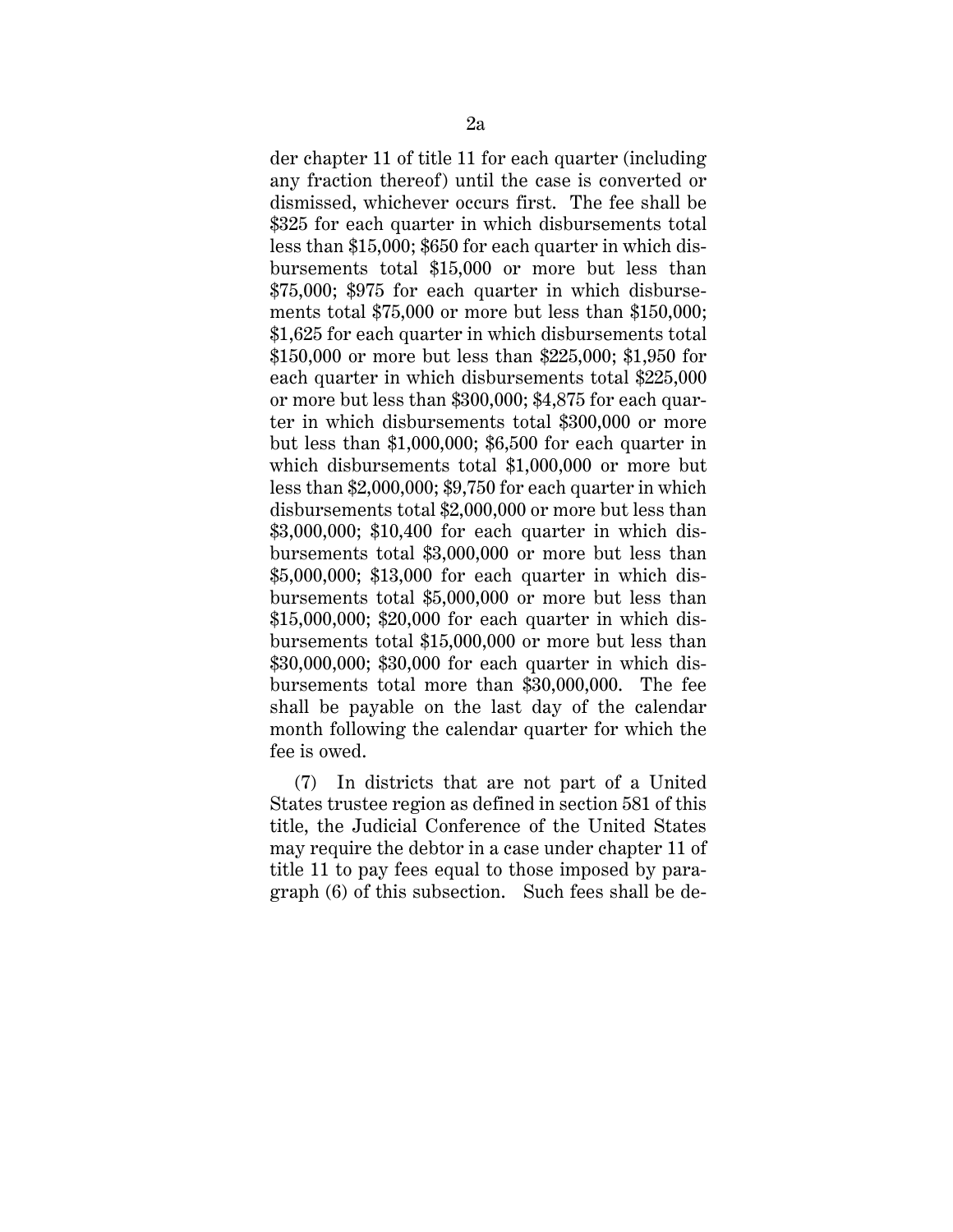posited as offsetting receipts to the fund established under section 1931 of this title and shall remain available until expended.

\* \* \* \* \*

3. 28 U.S.C. 1930(a) (2018) provided in pertinent part:

#### **Bankruptcy fees**

(a) The parties commencing a case under title 11 shall pay to the clerk of the district court or the clerk of the bankruptcy court, if one has been certified pursuant to section 156(b) of this title, the following filing fees:

\* \* \* \* \*

 $(6)(A)$  Except as provided in subparagraph  $(B)$ , in addition to the filing fee paid to the clerk, a quarterly fee shall be paid to the United States trustee, for deposit in the Treasury, in each case under chapter 11 of title 11 for each quarter (including any fraction thereof) until the case is converted or dismissed, whichever occurs first. \* \* \*

(B) During each of fiscal years 2018 through 2022, if the balance in the United States Trustee System Fund as of September 30 of the most recent full fiscal year is less than \$200,000,000, the quarterly fee payable for a quarter in which disbursements equal or exceed \$1,000,000 shall be the lesser of 1 percent of such disbursements or \$250,000.

(7) In districts that are not part of a United States trustee region as defined in section 581 of this title, the Judicial Conference of the United States may require the debtor in a case under chapter 11 of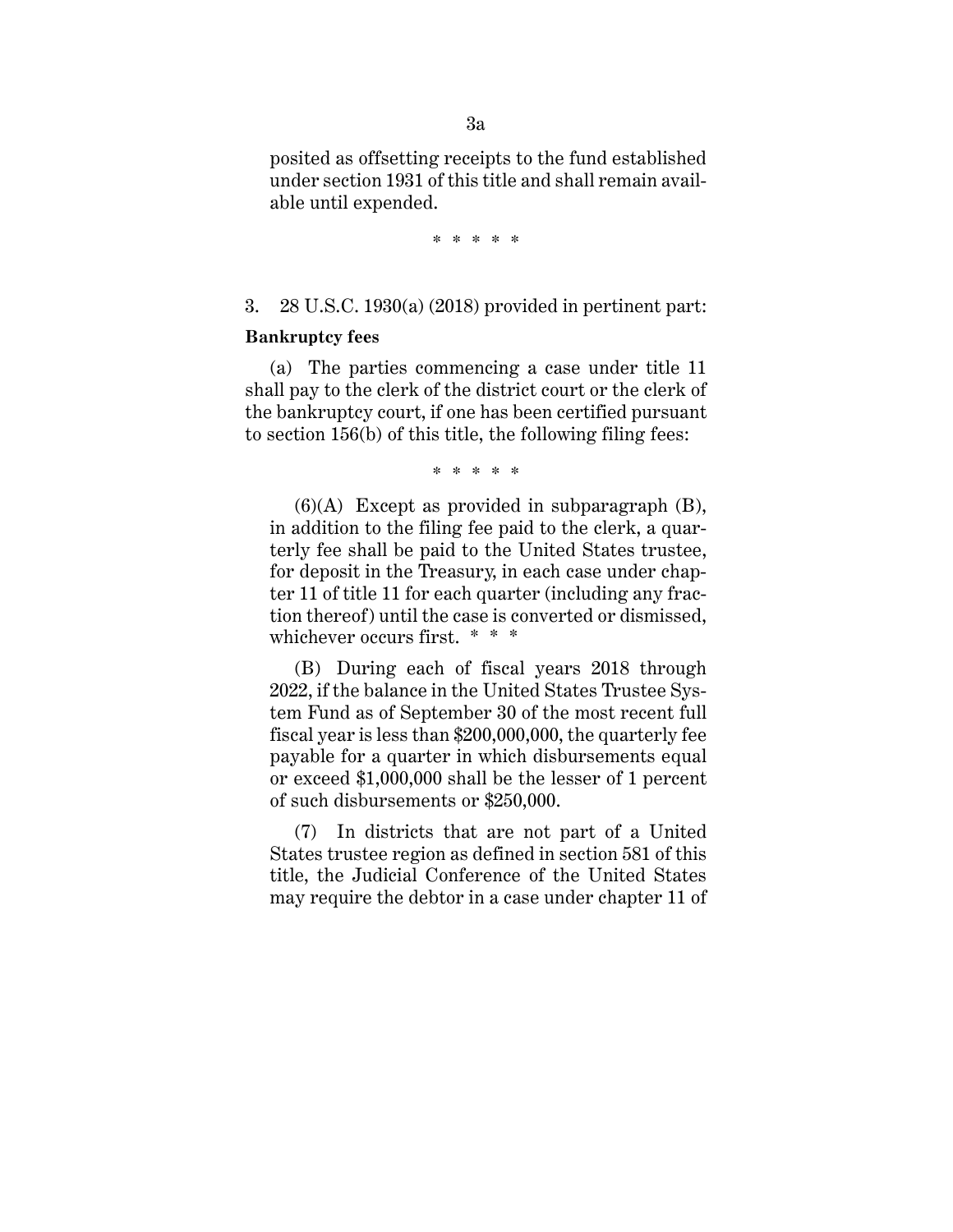title 11 to pay fees equal to those imposed by paragraph (6) of this subsection. Such fees shall be deposited as offsetting receipts to the fund established under section 1931 of this title and shall remain available until expended.

\* \* \* \* \*

4. Bankruptcy Administration Improvement Act of 2020, Pub. L. No. 116-325, 134 Stat. 5086, provides in pertinent part:

\* \* \* \* \*

#### **SEC. 2. FINDINGS AND PURPOSE.**

(a) FINDINGS.—Congress finds the following:

(1) Because of the importance of the goal that the bankruptcy system is self-funded, at no cost to the taxpayer, Congress has closely monitored the funding needs of the bankruptcy system, including by requiring periodic reporting by the Attorney General regarding the United States Trustee System Fund.

(2) Congress has amended the various bankruptcy fees as necessary to ensure that the bankruptcy system remains self-supporting, while also fairly allocating the costs of the system among those who use the system.

(3) Because the bankruptcy system is interconnected, the result has been a system of fees, including filing fees, quarterly fees in chapter 11 cases, and other fees, that together fund the courts, judges, United States trustees, and chapter 7 case trustees necessary for the bankruptcy system to function.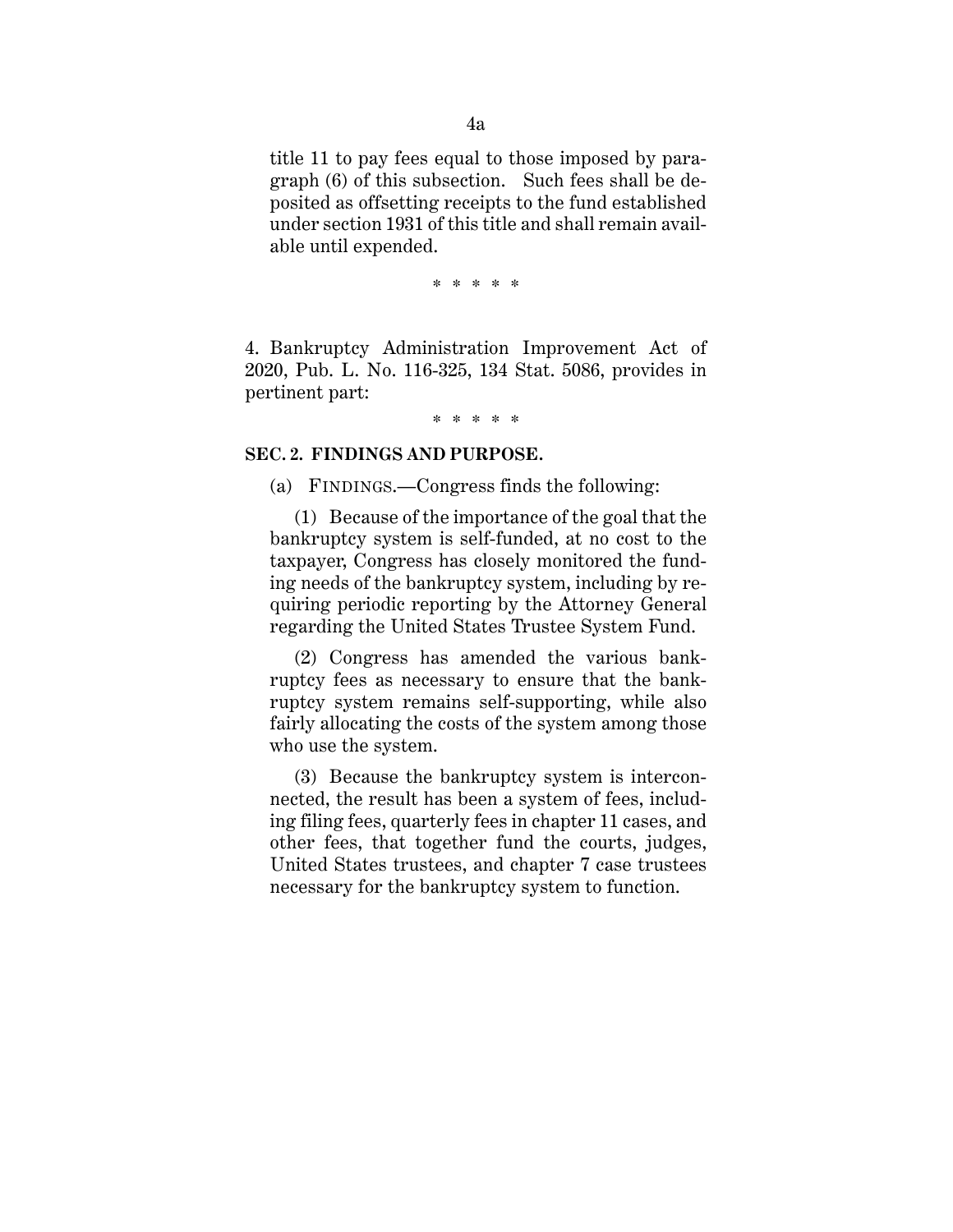(4) This Act and the amendments made by this Act—

 (A) ensure adequate funding of the United States trustees, supports the preservation of existing bankruptcy judgeships that are urgently needed to handle existing and anticipated increases in business and consumer caseloads, and provides long-overdue additional compensation for chapter 7 case trustees whose caseloads include chapter 11 reorganization cases that were converted to chapter 7 liquidation cases; and

 (B) confirm the longstanding intention of Congress that quarterly fee requirements remain consistent across all Federal judicial districts.

(b) PURPOSE.—The purpose of this Act and the amendments made by this Act is to further the longstanding goal of Congress of ensuring that the bankruptcy system is self-funded, at no cost to the taxpayer.

# **SEC. 3. UNITED STATES TRUSTEE SYSTEM FUND; BANKRUPTCY FEES.**

(a) DEPOSITS OF CERTAIN FEES FOR FISCAL YEARS 2021 THROUGH 2026.—Notwithstanding section 589a(b) of title 28, United States Code, for each of fiscal years 2021 through 2026—

(1) the fees collected under section  $1930(a)(6)$  of such title, less the amount specified in subparagraph (2), shall be deposited as specified in subsection (b); and

(2) \$5,400,000 of the fees collected under section  $1930(a)(6)$  of such title shall be deposited in the general fund of the Treasury.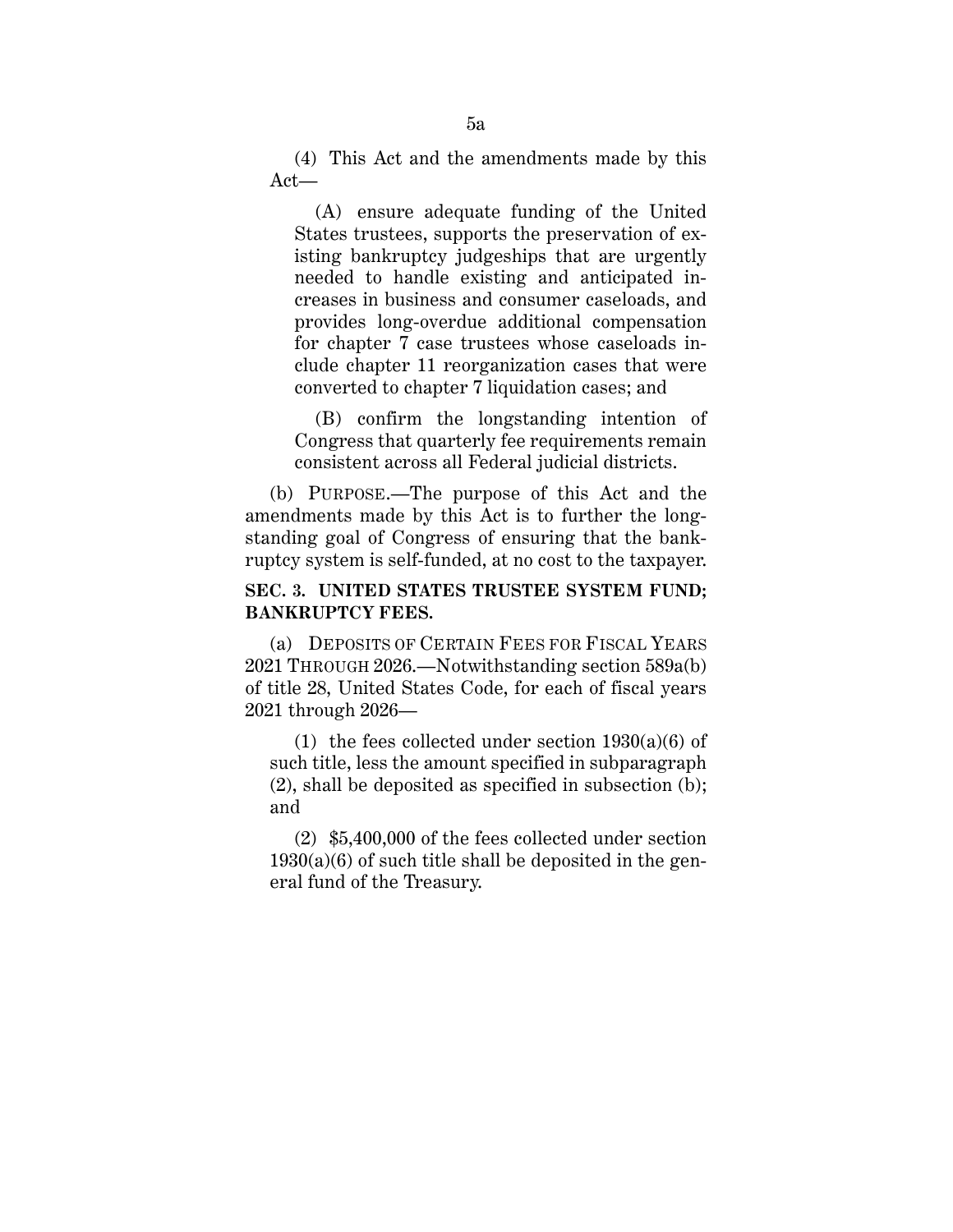(b) UNITED STATES TRUSTEE SYSTEM FUND.— Section 589a of title 28, United States Code, is amended by adding at the end the following:

" $(f)(1)$  During each of fiscal years 2021 through 2026 and notwithstanding subsections (b) and (c), the fees collected under section  $1930(a)(6)$ , less the amount specified in paragraph (2), shall be deposited as follows, in the following order:

 "(A) First, the amounts specified in the Department of Justice appropriations for that fiscal year, shall be deposited as discretionary offsetting collections to the "United States Trustee System Fund", pursuant to subsection (a), to remain available until expended.

 "(B) Second, the amounts determined annually by the Director of the Administrative Office of the United States Courts that are necessary to reimburse the judiciary for the costs of administering payments under section 330(e) of title 11, shall be deposited as mandatory offsetting collections to the 'United States Trustee System Fund', and transferred and deposited into the special fund established under section 1931(a), and notwithstanding subsection (a), shall be available for expenditure without further appropriation.

 "(C) Third, the amounts determined annually by the Director of the Administrative Office of the United States Courts that are necessary to pay trustee compensation authorized by section 330(e)(2) of title 11, shall be deposited as mandatory offsetting collections to the 'United States Trustee System Fund', and transferred and deposited into the Chapter 7 Trustee Fund established under section 330(e)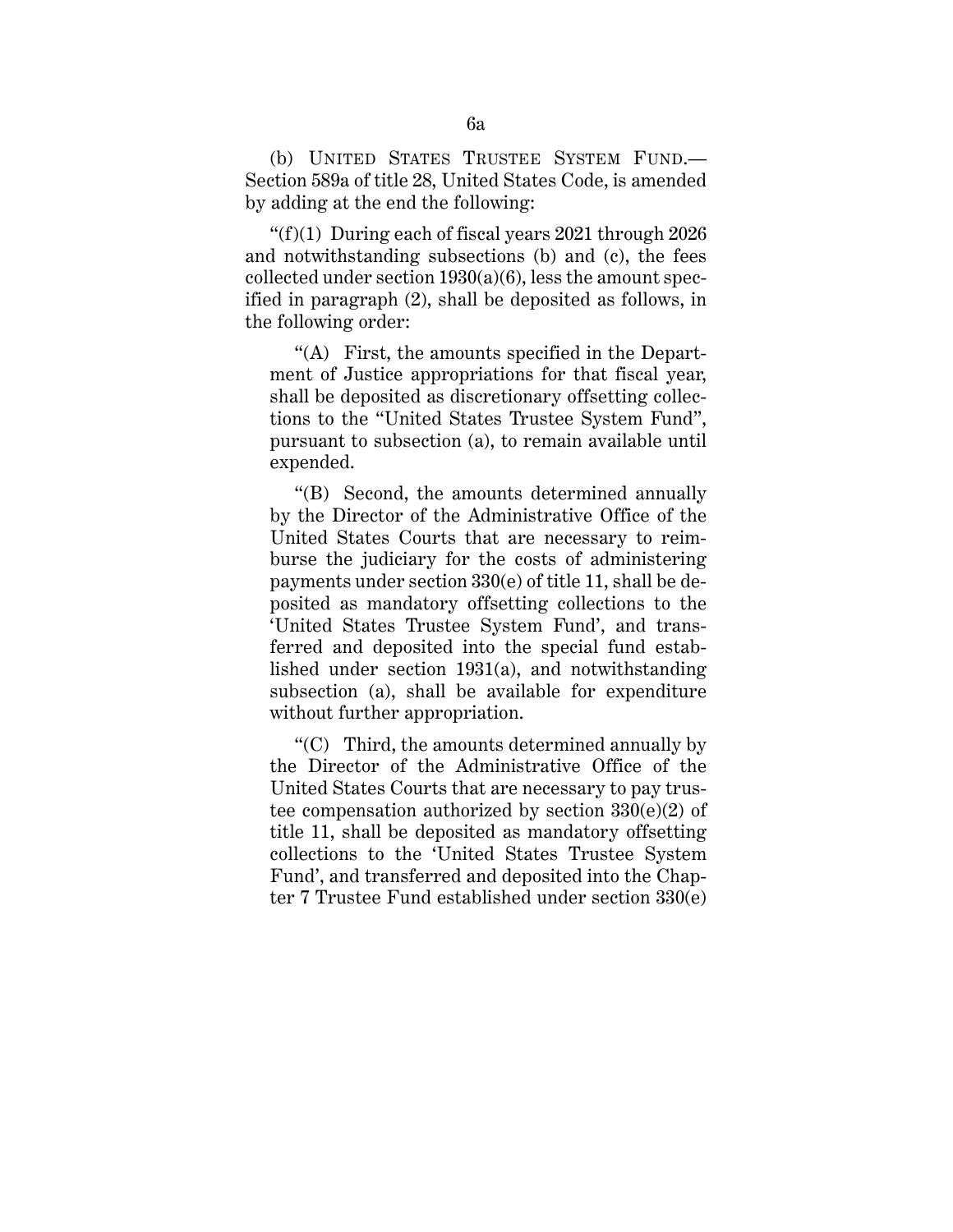of title 11 for payment to trustees serving in cases under chapter 7 of title 11 (in addition to the amounts paid under section 330(b) of title 11), in accordance with that section, and notwithstanding subsection (a), shall be available for expenditure without further appropriation.

 "(D) Fourth, any remaining amounts shall be deposited as discretionary offsetting collections to the 'United States Trustee System Fund', to remain available until expended.

" $(2)$  Notwithstanding subsection (b), for each of fiscal years 2021 through 2026, \$5,400,000 of the fees collected under section 1930(a)(6) shall be deposited in the general fund of the Treasury.".

(c) COMPENSATION OF OFFICERS.—Section 330 of title 11, United States Code, is amended by adding at the end the following:

"(e)(1) There is established a fund in the Treasury of the United States, to be known as the 'Chapter 7 Trustee Fund', which shall be administered by the Director of the Administrative Office of the United States Courts.

"(2) Deposits into the Chapter 7 Trustee Fund under section  $589a(f)(1)(C)$  of title 28 shall be available until expended for the purposes described in paragraph (3).

"(3) For fiscal years 2021 through 2026, the Chapter 7 Trustee Fund shall be available to pay the trustee serving in a case that is filed under chapter 7 or a case that is converted to a chapter 7 case in the most recent fiscal year (referred to in this subsection as a 'chapter 7 case') the amount described in paragraph (4) for the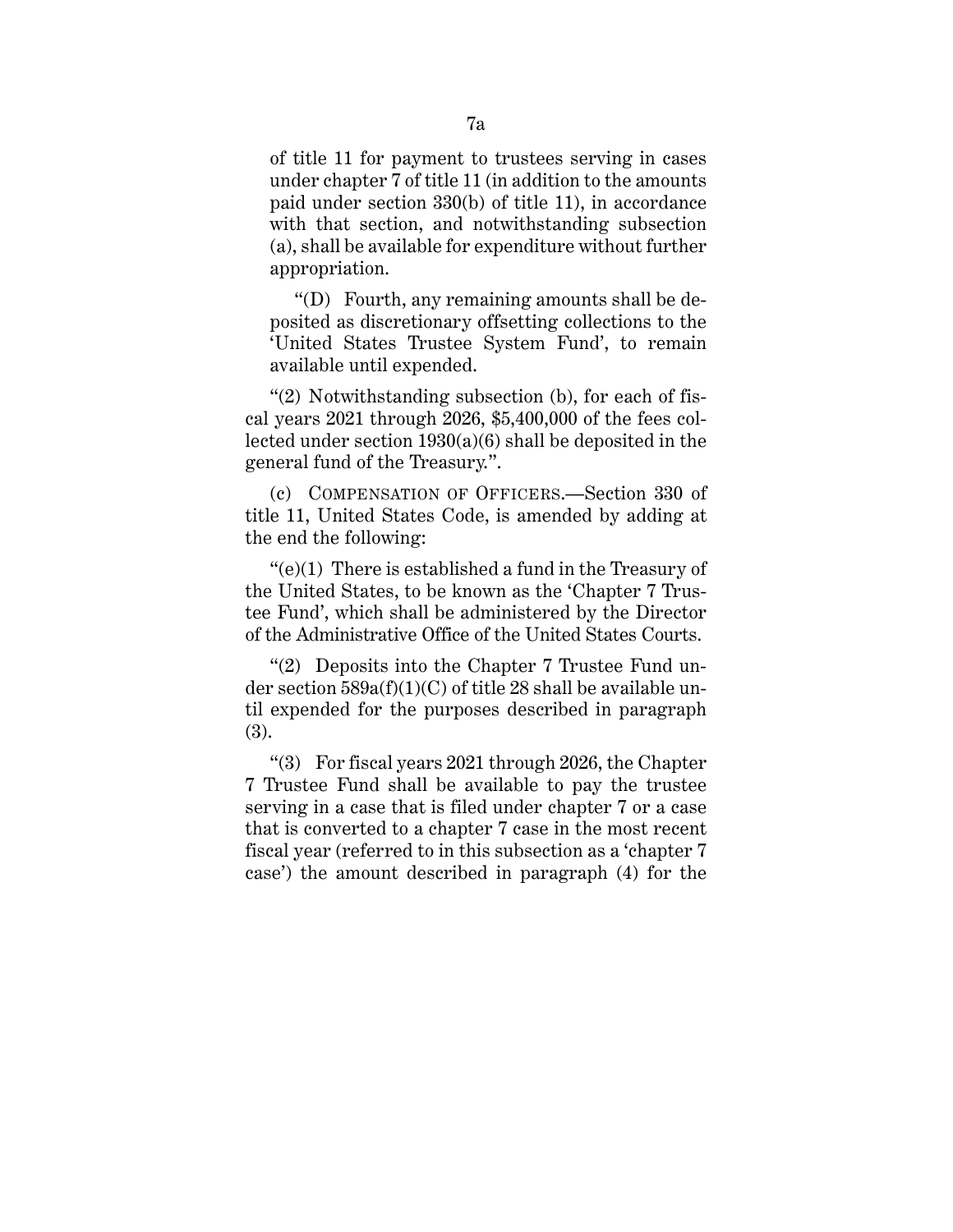chapter 7 case in which the trustee has rendered services in that fiscal year.

"(4) The amount described in this paragraph shall be the lesser of—

"(A) \$60; or

 "(B) a pro rata share, for each chapter 7 case, of the fees collected under section  $1930(a)(6)$  of title 28 and deposited to the United States Trustee System Fund under section  $589a(f)(1)$  of title 28, less the amounts specified in section  $589a(f)(1)(A)$  and (B) of title 28.

"(5) The payment received by a trustee under paragraph (3) shall be paid in addition to the amount paid under subsection (b).

"(6) Not later than September 30, 2021, the Director of the Administrative Office of the United States Courts shall promulgate regulations for the administration of this subsection.".

(d) BANKRUPTCY FEES.—Section 1930(a) of title 28, United States Code, is amended—

(1) by striking paragraph (6)(B) and inserting the following:

 "(B)(i) During the 5-year period beginning on January 1, 2021, in addition to the filing fee paid to the clerk, a quarterly fee shall be paid to the United States trustee, for deposit in the Treasury, in each open and reopened case under chapter 11 of title 11, other than under subchapter V, for each quarter (including any fraction thereof) until the case is closed, converted, or dismissed, whichever occurs first.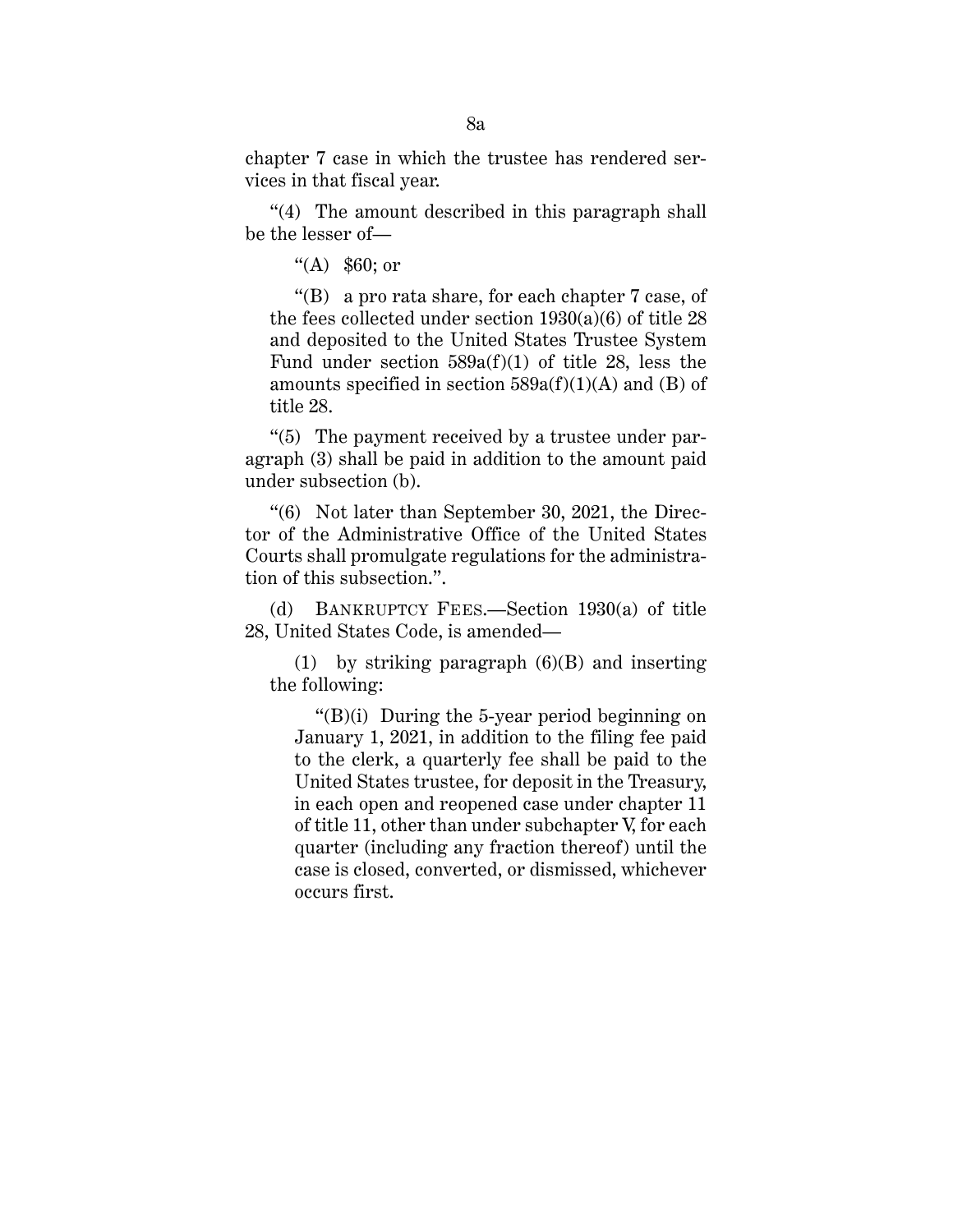"(ii) The fee shall be the greater of—

 "(I) 0.4 percent of disbursements or \$250 for each quarter in which disbursements total less than \$1,000,000; and

 "(II) 0.8 percent of disbursements but not more than \$250,000 for each quarter in which disbursements total at least \$1,000,000.

 "(iii) The fee shall be payable on the last day of the calendar month following the calendar quarter for which the fee is owed."; and

(2) in paragraph (7), in the first sentence, by striking "may" and inserting "shall".

(e) APPLICABILITY.—

(1) IN GENERAL.—Except as provided in paragraph (2), the amendments made by this section shall take effect on the date of enactment of this Act.

(2) EXCEPTIONS.—

 (A) COMPENSATION OF OFFICERS.—The amendments made by subsection (c) shall apply to any case filed on or after the date of enactment of this Act—

(i) under chapter 7 of title 11, United States Code; or

 $(ii)(I)$  under chapter 11, 12, or 13 of that title; and

(II) converted to a chapter 7 case under that title.

(B) BANKRUPTCY FEES.—The amendments made by subsection (d) shall apply to—